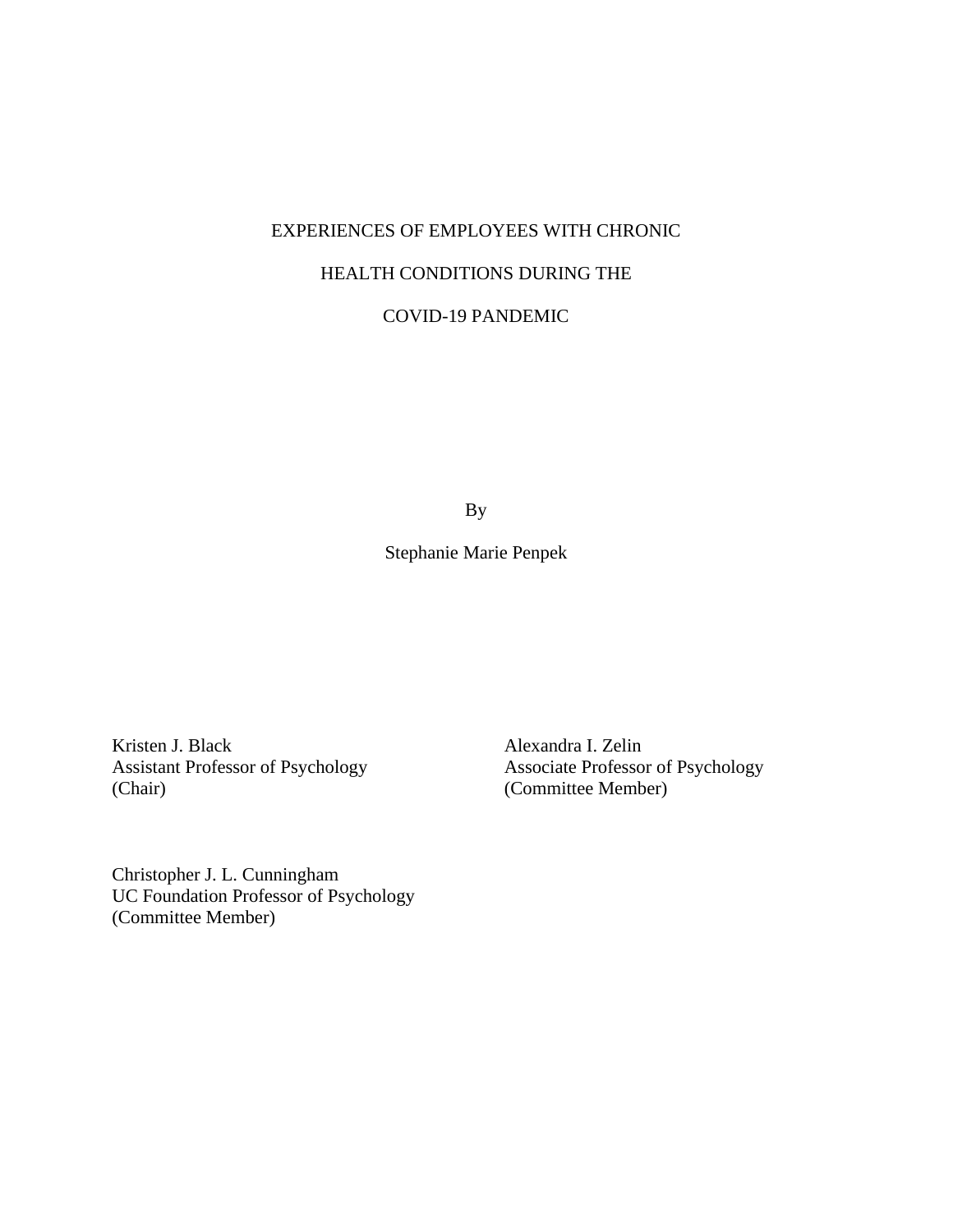## EXPERIENCES OF EMPLOYEES WITH CHRONIC HEALTH CONDITIONS DURING THE COVID-19 PANDEMIC

By

Stephanie Marie Penpek

A Thesis Submitted to the Faculty of the University of Tennessee at Chattanooga in Partial Fulfillment of the Requirements of the Degree of Master of Science: Psychology

The University of Tennessee at Chattanooga Chattanooga, Tennessee

May 2022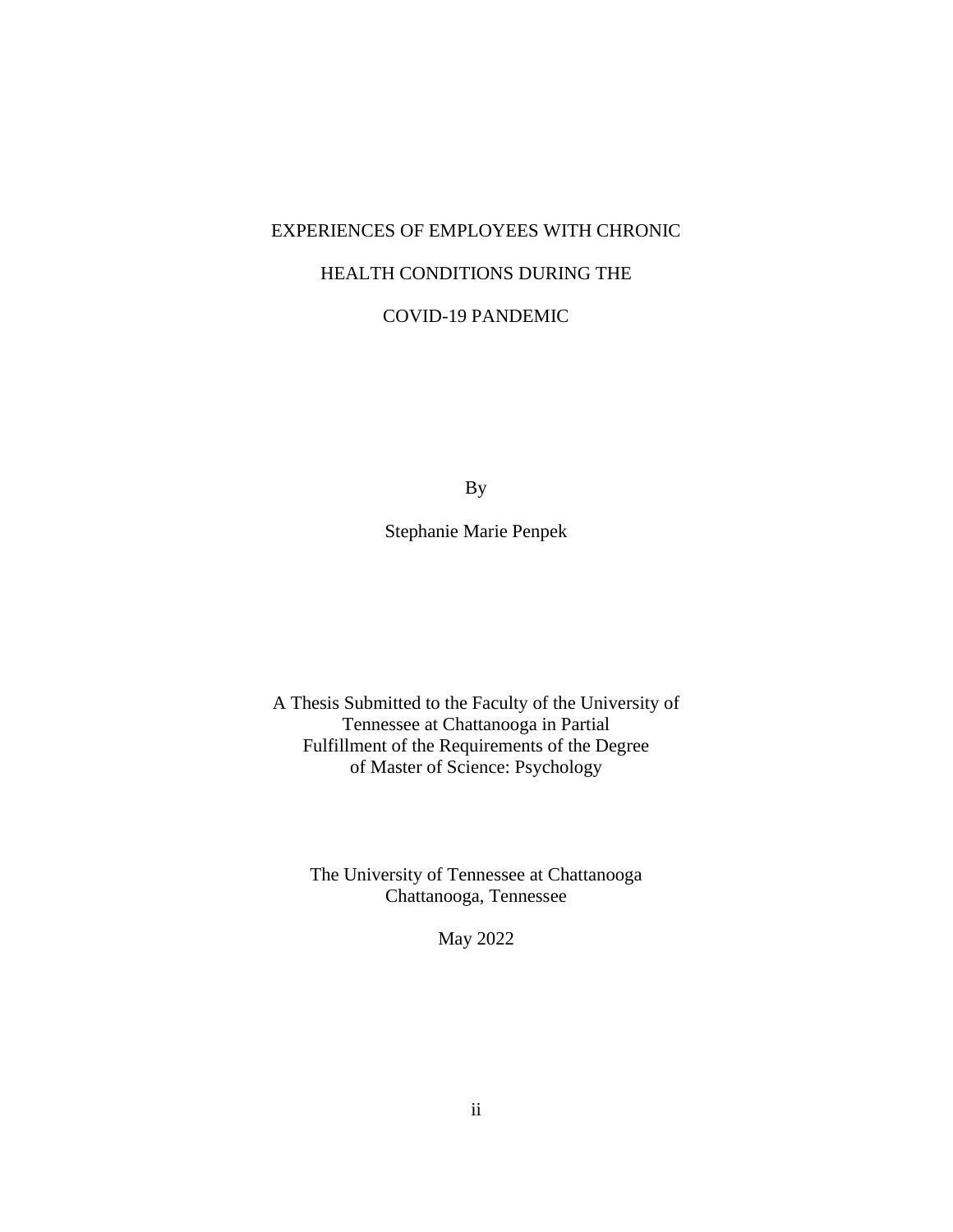#### ABSTRACT

Although workers with chronic health conditions have received little attention in past Industrial-Organizational Psychology research, the COVID-19 pandemic has brought new concerns for the workplace safety of these employees. I applied the JD-R model to a sample of 143 workers with chronic conditions, looking at how prevalent demands and resources impacted levels of burnout and emotional well-being. Quantitative analyses supported that job demands (i.e., devaluation and job insecurity) were generally related to negative health outcomes, while job resources (i.e., support and flexibility) were related to better health outcomes. Results also indicated that the impact of demands and resources on health might vary based on condition characteristics, such as visibility. The results of this study can help organizations better understand the unique impacts of job demands and resources for those with chronic health conditions. With this information, organizations can create more appropriate interventions and accommodations for this workplace population.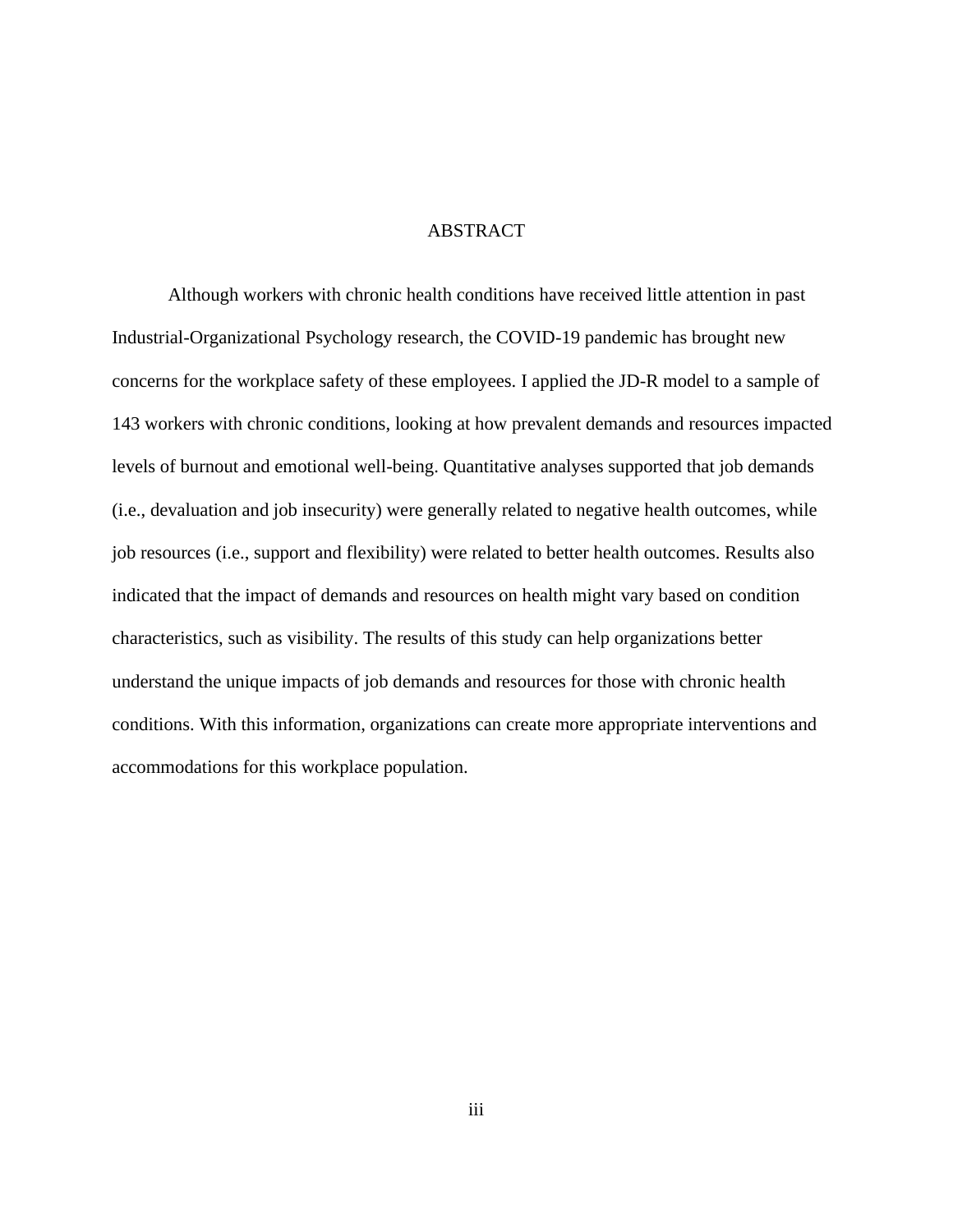## TABLE OF CONTENTS

## **CHAPTER**

| II. |  |
|-----|--|
|     |  |
|     |  |
|     |  |
|     |  |
|     |  |
|     |  |
|     |  |
|     |  |
|     |  |
|     |  |
|     |  |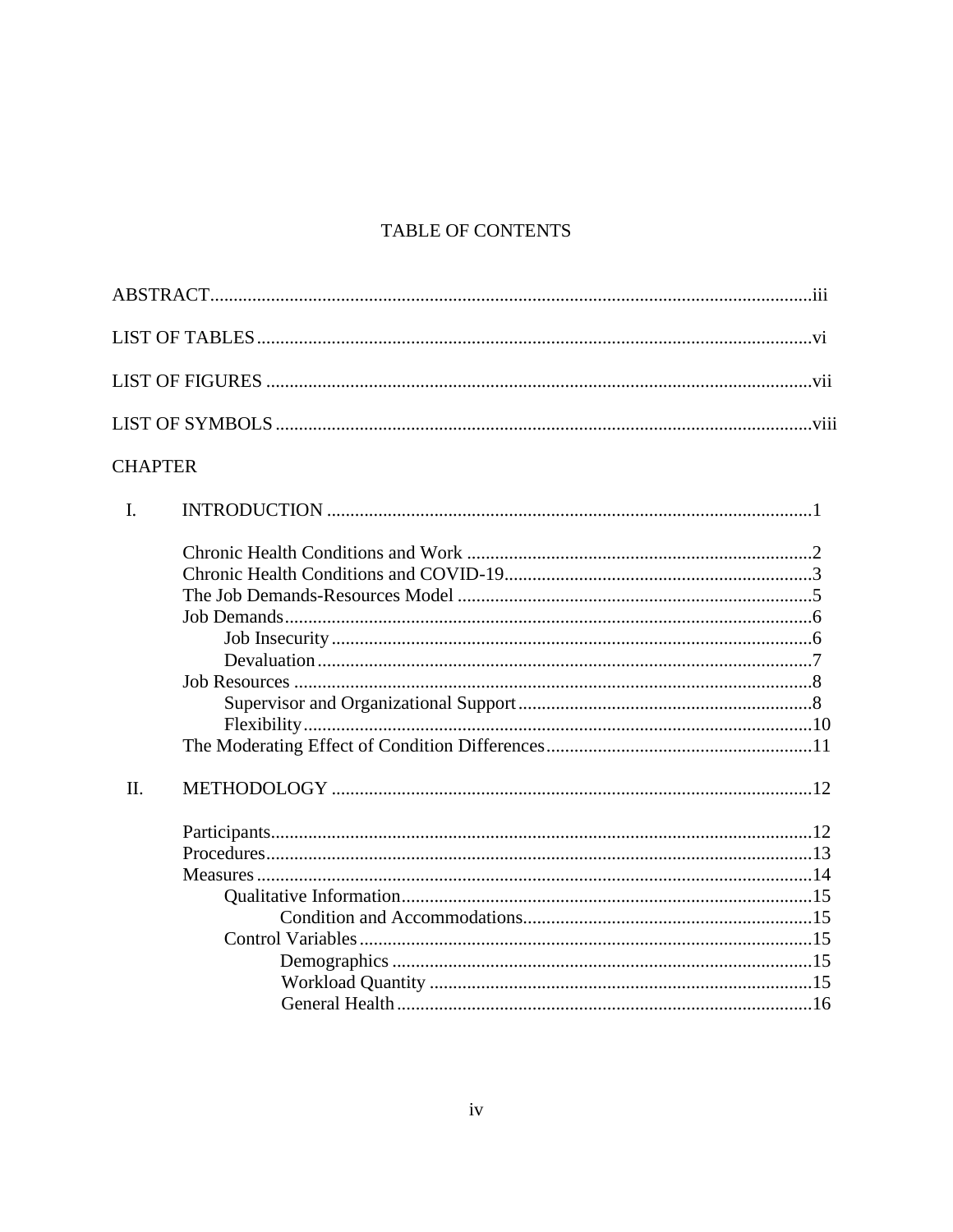| III. |  |
|------|--|
|      |  |
|      |  |
|      |  |
|      |  |
|      |  |
|      |  |
|      |  |
|      |  |
|      |  |
|      |  |
|      |  |
| IV.  |  |
|      |  |
|      |  |
|      |  |
|      |  |
|      |  |
|      |  |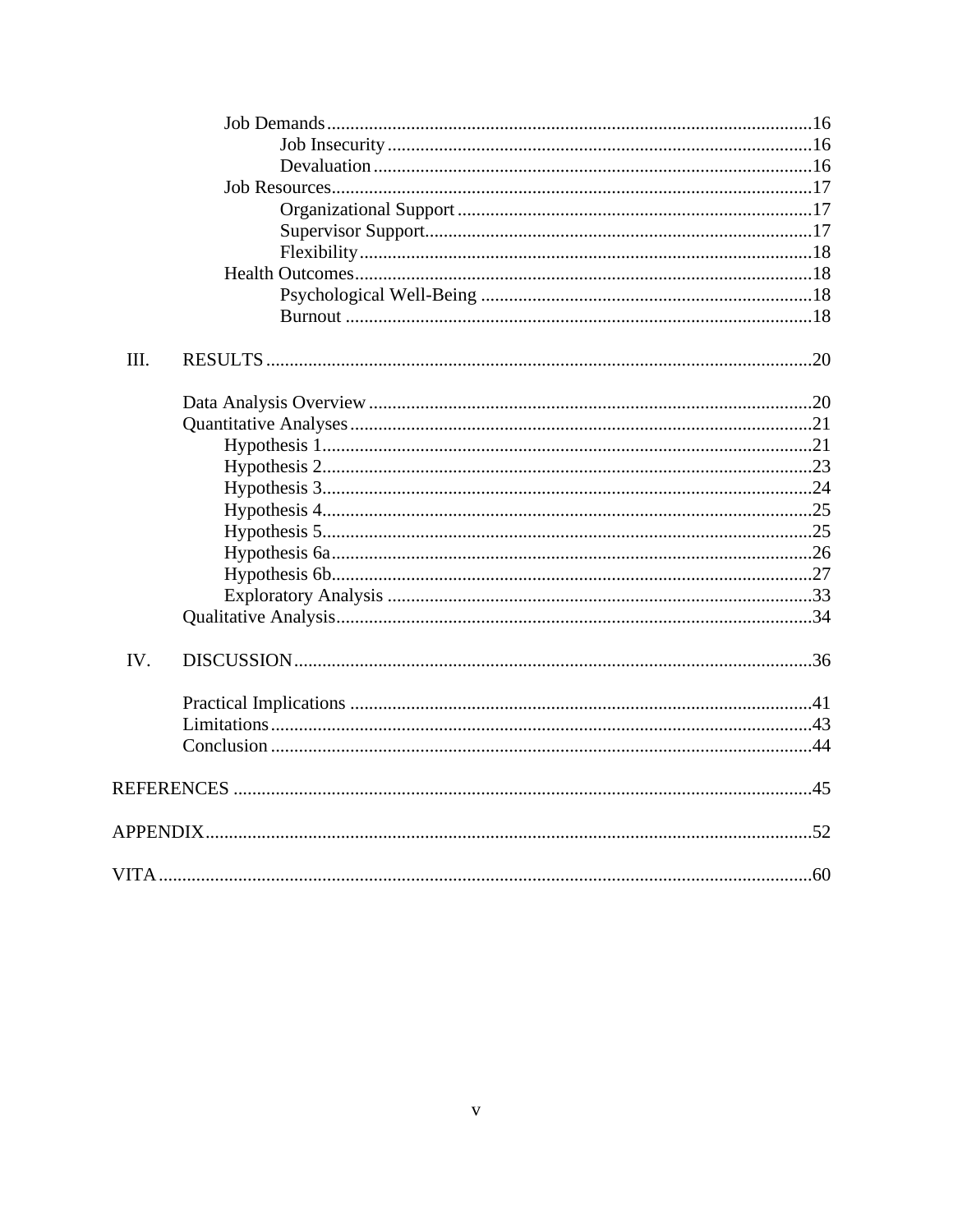## LIST OF TABLES

| 3 Multiple Regression Analyses of Job Insecurity Predicting Health Outcomes 22 |  |
|--------------------------------------------------------------------------------|--|
| 4 Multiple Regression Analyses of Devaluation Predicting Health Outcomes 23    |  |
|                                                                                |  |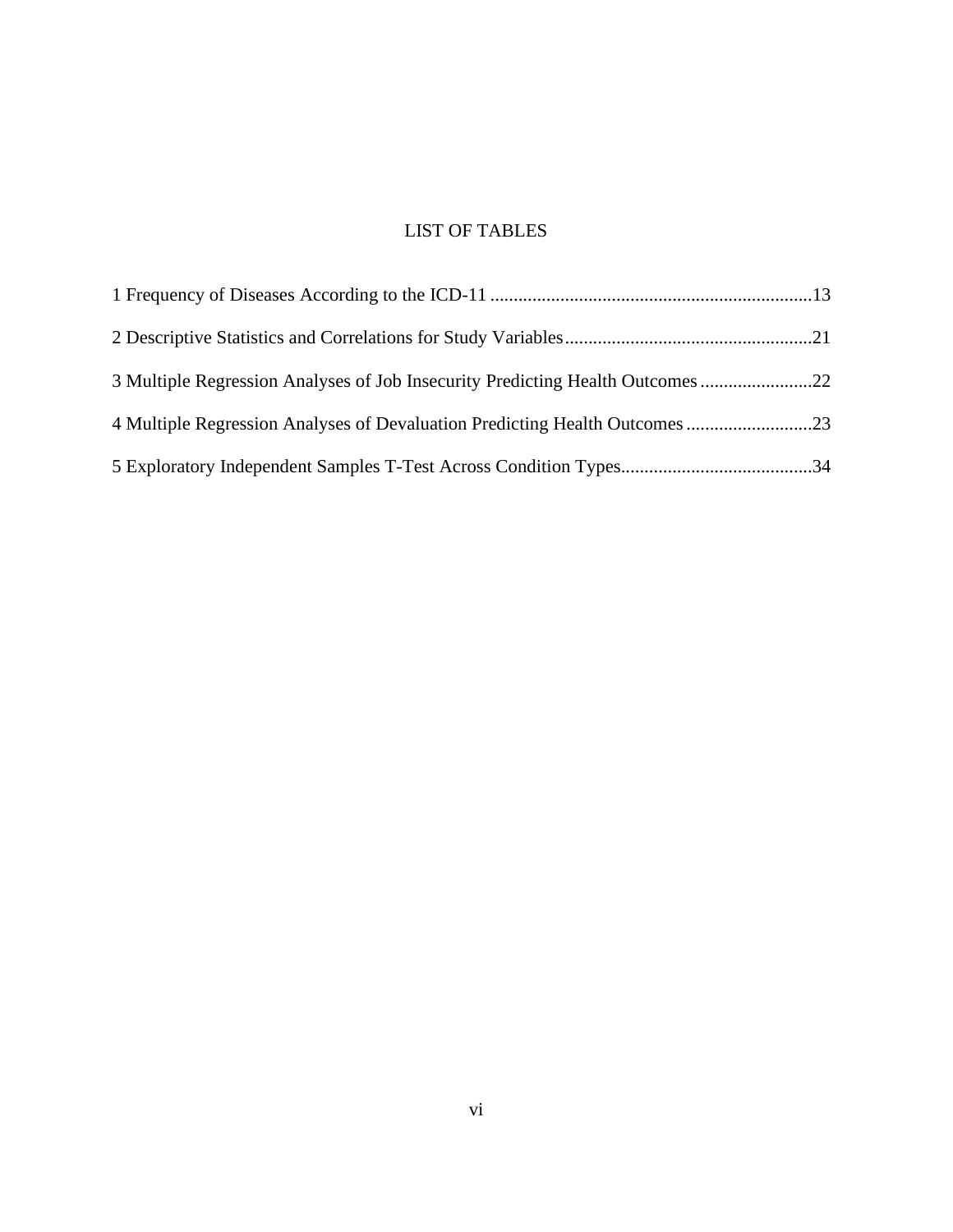## LIST OF FIGURES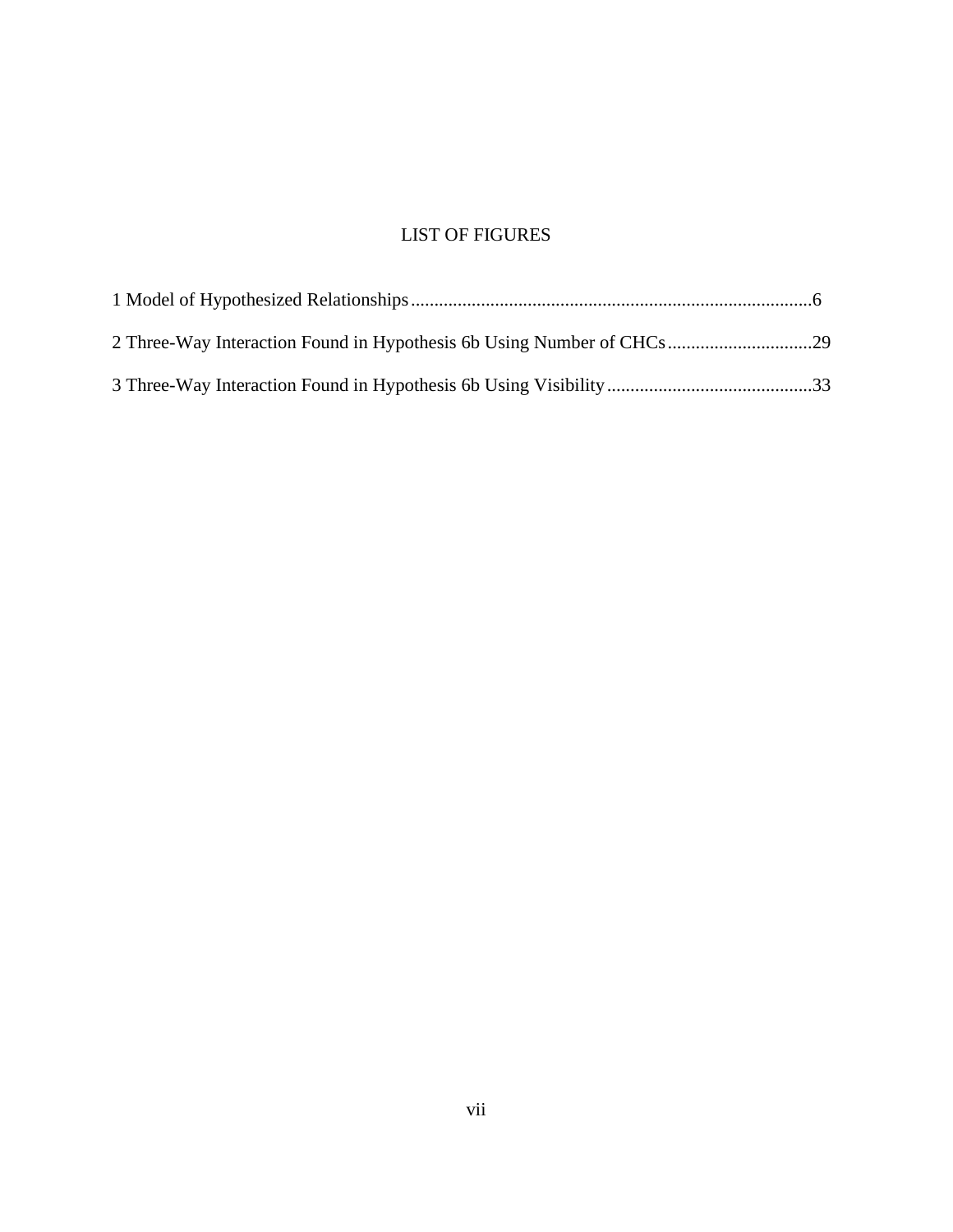#### LIST OF SYMBOLS

- *B*, unstandardized coefficient in a regression
- Beta, standardized coefficient in a regression
- *df*, degrees of freedom
- *M*, mean
- *N*, sample size
- *n*, number of participants
- *p*, p-value
- *r*, Pearson's r for correlations
- $R<sup>2</sup>$ , multiple correlation squared
- *SD*, standard deviation
- *SE*, standard error
- *t*, t-value
- *sr<sup>2</sup>* , semi-partial correlation squared
- *95% CI*, 95% confidence interval
- α, Cohen's alpha value
- \*, Statistically significant at a p < .05 level
- \*\*, Statistically significant at a p < .01 level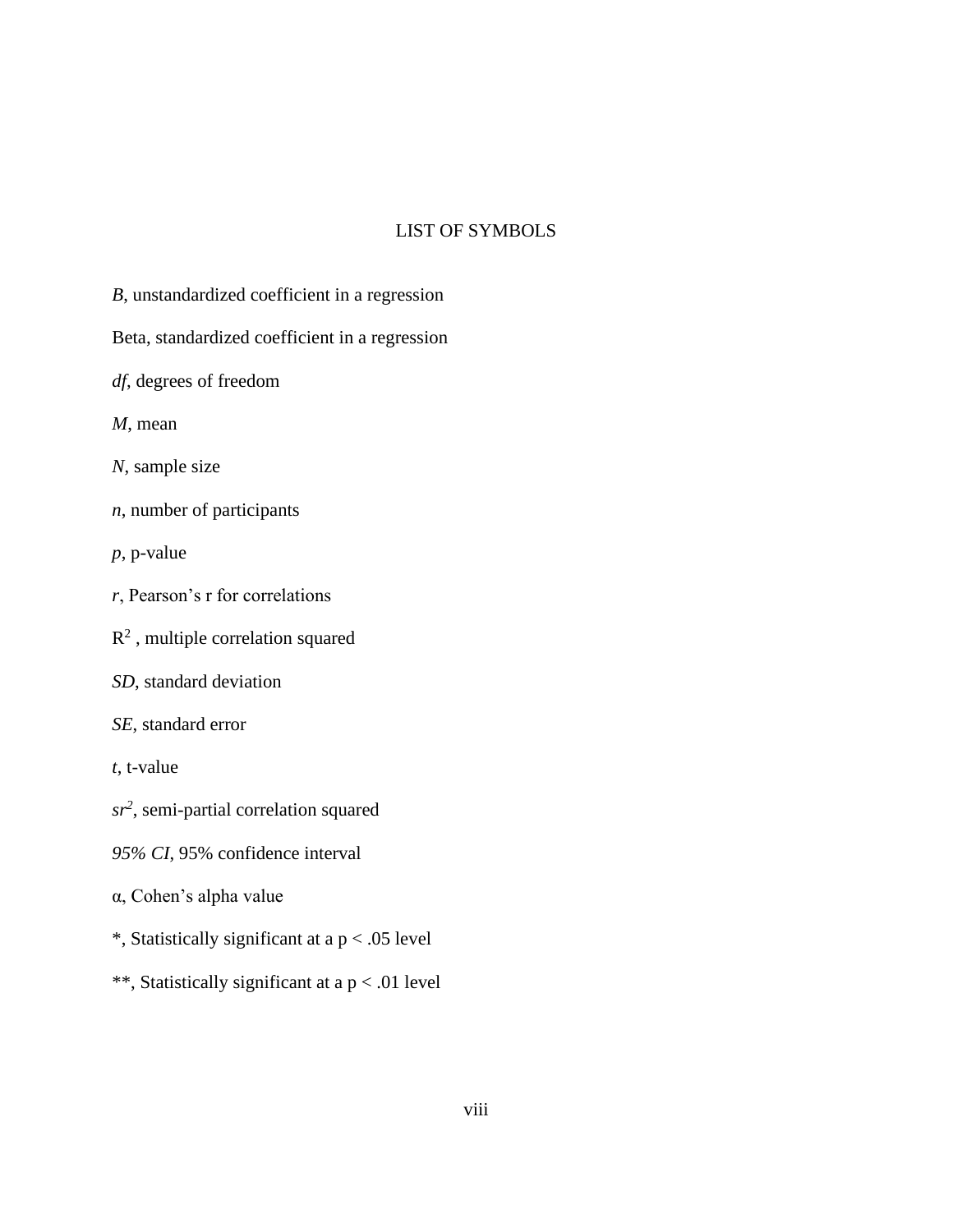#### CHAPTER I

#### INTRODUCTION

Chronic health conditions directly affect approximately 60% of adults in the United States of America (U.S.) (Centers for Disease Control and Prevention [CDC], 2020). A chronic health condition is defined as a condition that lasts a year or longer and requires ongoing medical attention and/or limits daily living activities (CDC, 2020). These conditions can include, but are not limited to, heart diseases, cancers, lung diseases, diabetes, and arthritis. The CDC (2020) highlights chronic conditions, such as cancer or heart disease, as the leading cause of death and disability annually in the U.S. Previous research regarding health conditions have used terms such as "chronic disease", "chronic illness", and "chronic condition" interchangeably. To avoid confusion between these similar terms and their implications, the generic term "chronic health condition" is used in the present study to reference these types of conditions.

Chronic Health Conditions (CHCs) can be mentally and physically taxing, from the symptoms themselves, the social or personal consequences of symptoms, and even financial impact, such as health care expenses. An estimated 90% of U.S. health care expenditures annually are for people with chronic physical or mental diseases (CDC, 2020). Average annual health spending (e.g., prescriptions, home health, inpatient care) for those with chronic conditions are also exponentially more than those with no diseases. People with one or two CHCs can expect to pay over two-times more than the annual average (\$2,000), while those with five or more conditions spend about 14 times more than those with no CHCs (Buttorff et al.,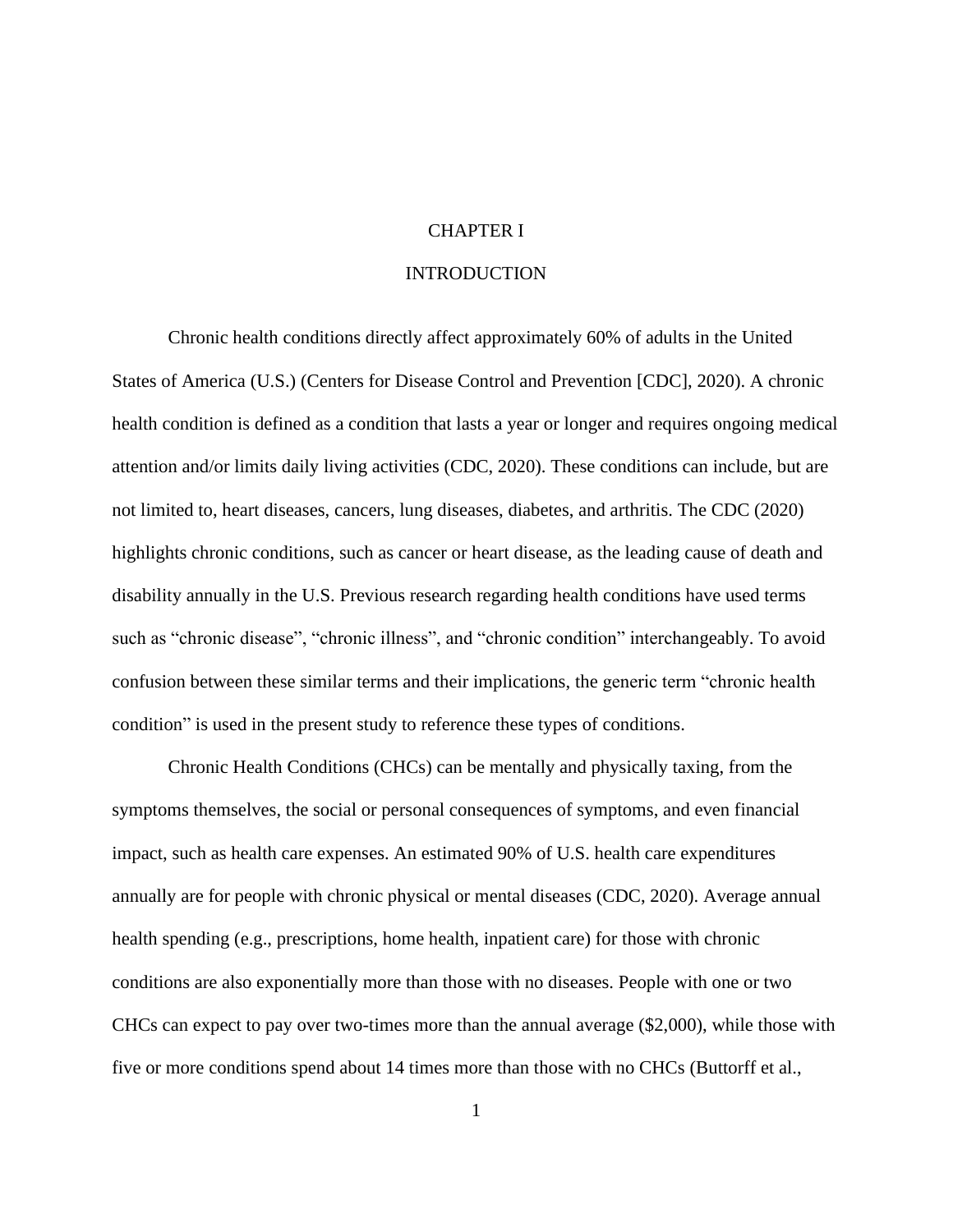2017). Despite a majority of the chronically ill population being between the ages of 18-65 and experiencing a potential financial burden from increased health care costs, research suggests that people with long-lasting chronic diseases are less likely to participate in the active workforce (Rijken et al., 2013). Those who do participate in the workforce encounter various daily challenges, especially during the COVID-19 pandemic, as those with pre-existing conditions are more susceptible to severe illness. However, employees with CHCs faced unique difficulties in the workplace even before the pandemic.

#### **Chronic Health Conditions and Work**

A lower level of participation in the workforce or more difficulty in working, is likely a result of the health effects of CHCs. People with CHCs report symptoms that can impact their daily living activities, such as poorer sleep quality (Eisner et al., 2002) and higher levels of depressive symptoms and psychological distress (Armon et al., 2014; Munir et al., 2007). Those with conditions that are more physical in nature, such as diabetes or stroke, may be more likely to also develop mental health conditions, like depression (U.S. Department of Health and Human Services, 2020). Physical and psychological distress due to conditions can lead to poorer management of symptoms in the workplace (Munir et al., 2007), as well as higher levels of burnout (Armon et al., 2014).

Symptoms caused by many CHCs are ever-changing and can vary day-to-day (Jinnett et al., 2017). In response to fluctuating pain and well-being, employees may have problems performing or finishing work tasks (Varekamp & van Dijk, 2010). Compared to those with no conditions, employees with CHCs report higher levels of presenteeism (i.e., productivity loss at work due to illness, injury, or other condition; Johns, 2010), which can lead to mistakes at work,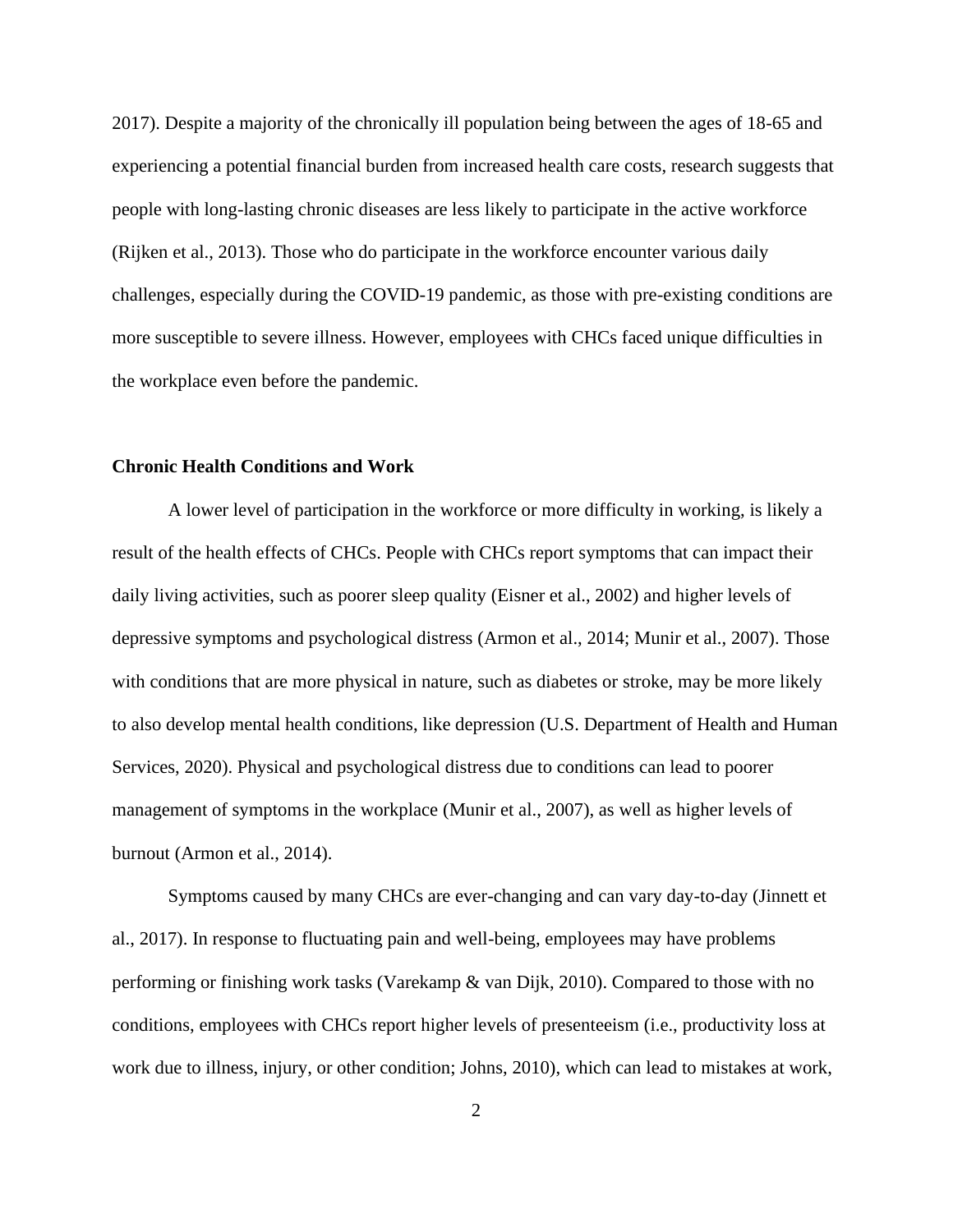additional negative health outcomes, and financial loss (Collins et al., 2005; Munir et al., 2007). This population also reports increased absences and sick days from work due to fluctuating wellness and ongoing medical requirements (Jinnett et al., 2017). These fluctuating symptoms can also impact the degree of difficulty caused by job demands employees encounter on a dayto-day basis (Kirk-Brown & Van Dijk, 2016). For example, a worker with arthritis might find it more difficult to complete manual tasks during a flare-up. Given the work limitations caused by various chronic conditions (Munir et al., 2005), supervisor and organizational support can be especially important for adapting to illnesses in the workplace (e.g., schedule flexibility).

#### **Chronic Health Conditions and COVID-19**

According to the CDC (2020), people with existing chronic conditions are at an increased risk of experiencing severe illness if infected by COVID-19. An analysis of COVID-19 hospitalizations in Wuhan, China showed a large percentage (37.3%) of COVID-19 patients diagnosed with moderate, severe, and critical conditions had at least one CHC (Zhang et al., 2020). With this potential risk, some employees are wary about the possible dangers of returning to the workplace. Employers are required to make reasonable accommodations for employees under the Americans with Disabilities Act (ADA), which encompasses many chronic conditions (e.g., diabetes, lung diseases; DeFreitas, 2020). In fact, "long-covid", or ongoing symptoms after infection, could be considered a disability under the ADA (U.S. Department of Health and Human Services, 2021). Some individual organizations have set basic guidelines for work accommodations such as mask mandates, alternative work assignments/locations, maintained health insurance benefits, and extended leave of absence (e.g., University of Washington, 2020). General organizational actions identified to assist employees during the pandemic include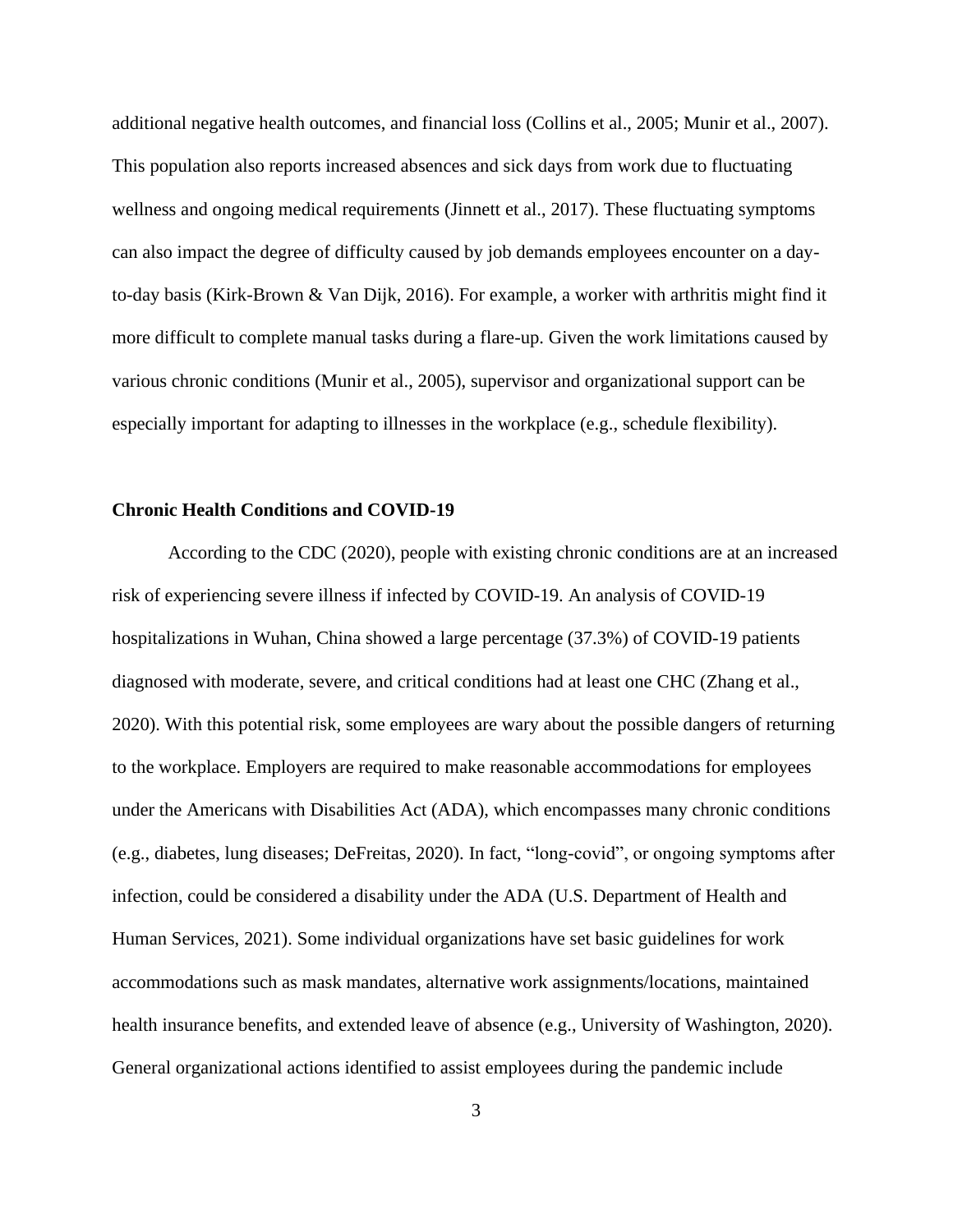flexible work arrangements, communication of plans, and well-being programs (Teng-Calleja et al., 2020). Though various vaccines (e.g., Moderna, Pfizer-BioNTech) have been developed to reduce the risk of contracting COVID-19, some people are unable to receive these vaccinations due to underlying medical conditions or allergic reactions (CDC, 2021), which leaves them at an increased risk for serious health effects if exposed to the virus. Despite businesses reopening on a larger scale as more people get vaccinated, there is still anxiety about the danger of returning to work for this at-risk group (Chuck, 2021).

Researchers have not yet explored the overall impact of the COVID-19 pandemic on workers with CHCs and the adequacy of accommodations granted by employers. Given the challenges experienced by this population, and those additional hindrances caused by the pandemic, this study was designed to examine three pertinent research questions using qualitative methods. Those three questions were:

(1) What are organizations doing to help workers with CHCs during the COVID-19 pandemic?

(2) How do workers perceive the support offered from their organization?

(3) How valued and connected to their organization do workers with CHCs feel amidst COVID-19?

In addition to these questions, I used quantitative research methods to test a set of hypothesized relationships among job demands and resources for this population within the framework of established organizational stress theory.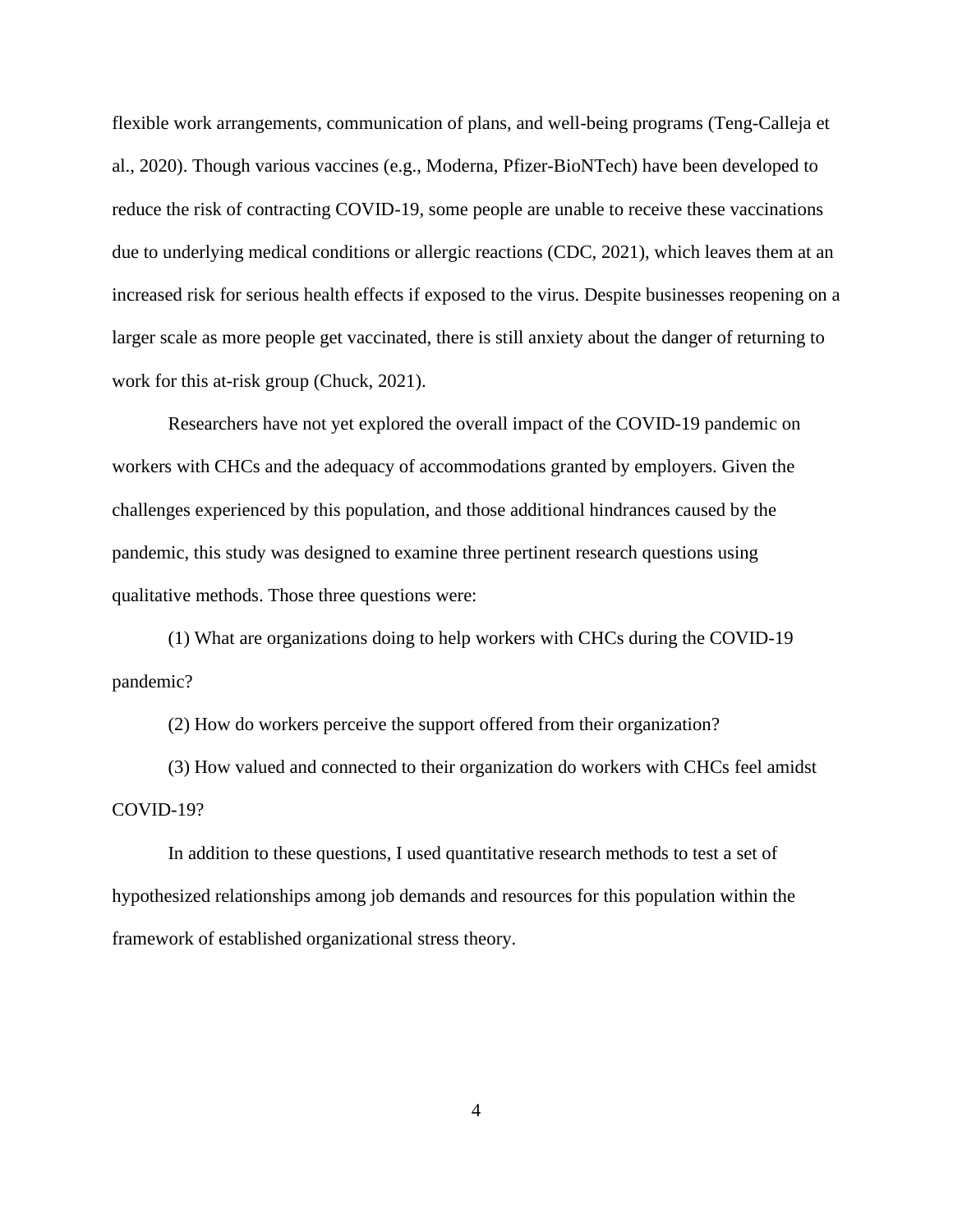#### **The Job Demands-Resources Model**

The Job Demands-Resources (JD-R) Model (Bakker & Demerouti, 2017; Demerouti et al., 2001) provides the theoretical framework for the base of this study's hypotheses. Job demands are the aspects of a position that require mental or physical effort, therefore associated with costs to the employee (e.g., devaluation, job insecurity, role ambiguity). Job resources represent job aspects that are useful in achieving work goals, foster personal development, or reduce the effects of job demands (e.g., supervisor/organizational support, workplace flexibility; Bakker & Demerouti, 2007). In the JD-R Model, job demands relate directly to an employee's stress and levels of burnout, which is characterized by mental exhaustion and disengagement (Demerouti et al., 2001). Job resources, however, buffer these negative effects of job demands and can lead to engagement and overall positive affectivity. While employees with CHCs encounter many of the same work demands as the general population, their degree of impact may vary. For example, employees with Multiple Sclerosis might find physical job demands more difficult than someone without a chronic physical condition (Lehmann et al., 2021). Likewise, an employee with diabetes may feel stigmatized or pressured in the workplace if they do not keep up with a fast work pace, neglecting their blood glucose levels as a result (Ruston et al., 2013). High levels of job stress and strain without adequate resources can be dangerous for employees with CHCs because such mental strain can trigger physiological responses that exacerbate chronic symptoms (Morris et al., 2011; Strazdins et al., 2004).

For the present study, select job demands and resources were chosen that are particularly relevant to the literature on those with chronic conditions. These selected demands are job insecurity and devaluation, and resources are social support and workplace flexibility. Variables were also chosen for how they may differ across various conditions, such as the disclosure of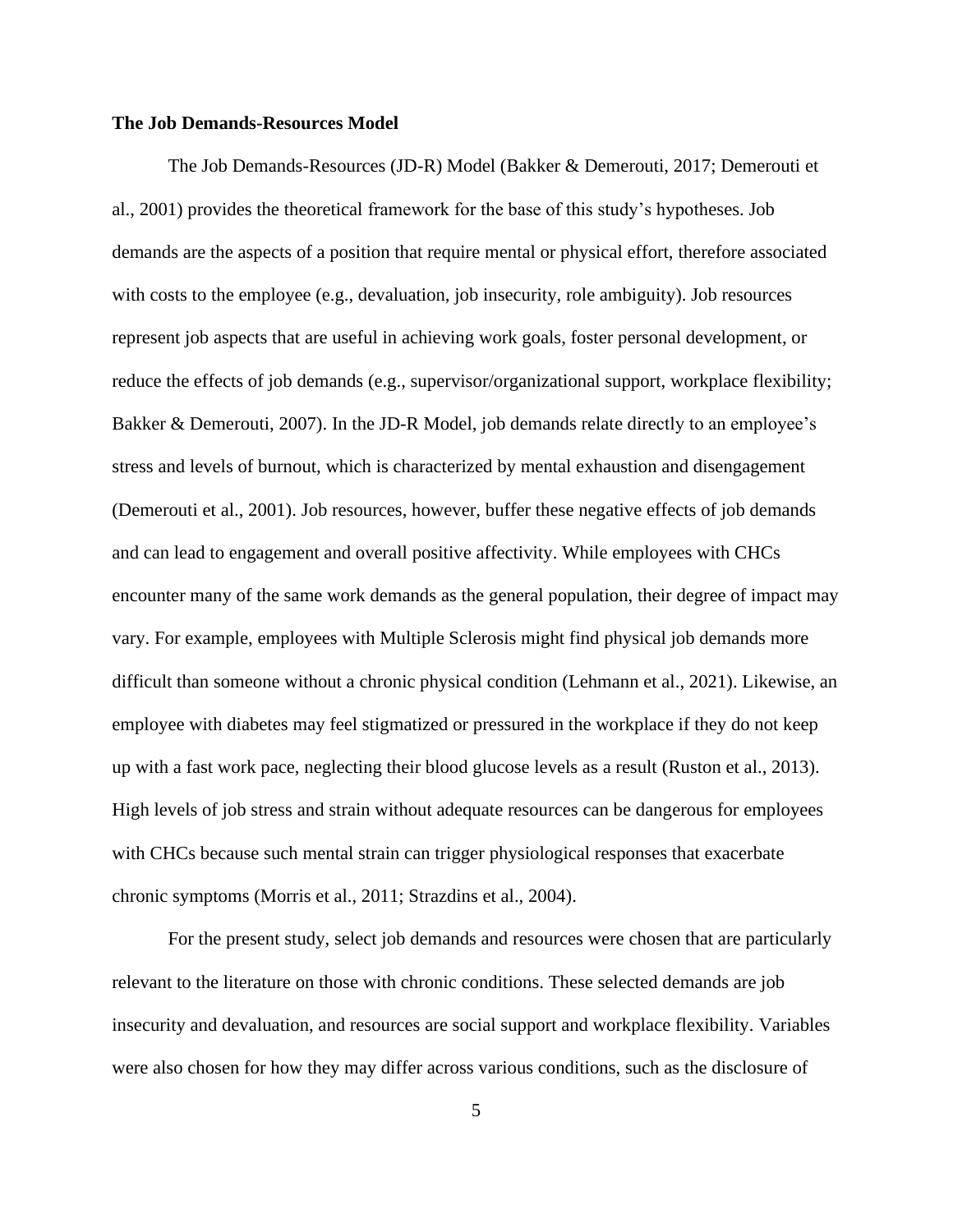"invisible" versus "visible" conditions. The hypothesized relationships between all variables are displayed in Figure 1 and elaborated upon in the following sections. 



Figure 1 Model of Hypothesized Relationships

#### **Job Demands**

The following section will introduce the specific job demands chosen for this population, as well as the first two hypotheses.

#### *Job Insecurity*

Job security is defined as, "the perceived stability and continuance of one's job" (Probst, 2002, p. 146). Job insecurity (i.e., a lack of job security) is a common cause of workplace stress (Michie, 2002) and a prevalent problem during the COVID-19 pandemic, with the U.S. unemployment rate peaking in April 2020 (14.8%; Congressional Research Service, 2021). The high rate of job insecurity and unemployment has been associated with symptoms of anxiety and depression in young adults (Ganson et al., 2021). These feelings of uncertainty may disproportionately affect employees with CHCs, as a positive relationship between perceived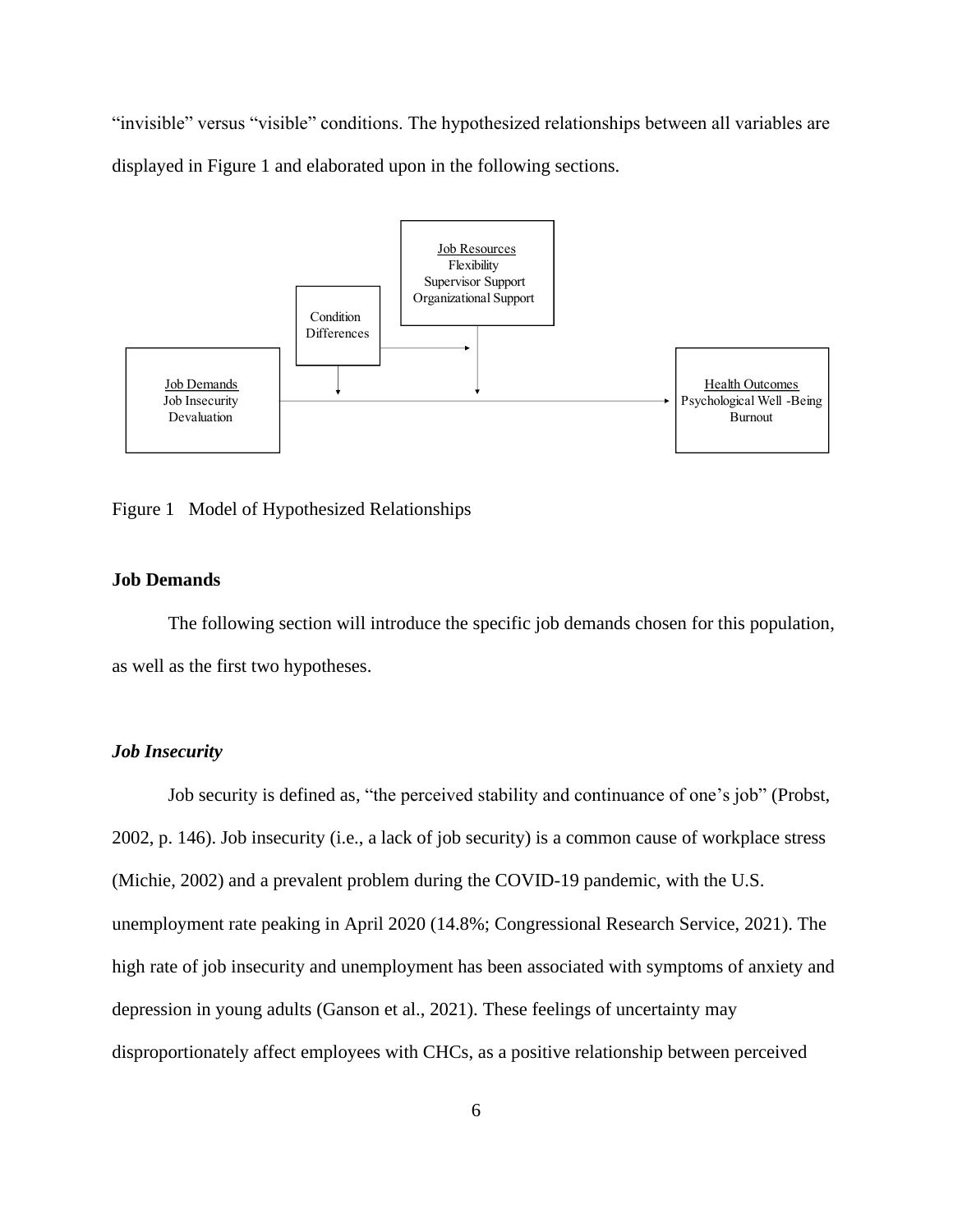health risk due to COVID-19 and perceived job insecurity has been supported (Vo-Thanh et al., 2020) .

Additionally, job insecurity has been linked to a wide variety of negative health outcomes in employees, such as long-term illness, poor sleeping patterns, and depressive symptoms (Burgard et al., 2012b; Ferrie et al., 1998). Aligning with this research, I expect job insecurity to relate to employee health. In the present study, I am using two variables to evaluate employee health outcomes: burnout (i.e., a state of mental, physical, and/or emotional exhaustion) and general psychological well-being. These variables capture aspects of both physical and psychological health, allowing for a general, yet applicable measure of effect of job demands on an employee. Adverse health outcomes were also found to be correlated with a number of different workplace stressors in meta-analytic studies (Nixon et al., 2011), so the symptoms are likely to be affected by changes in stressors. Additionally, previous research has found an association between physical health and burnout, especially for cardiovascular and musculoskeletal conditions (Honkonen et al., 2006) . To allow for a more stringent test, analyses controlled for workload, a common job demand, as it has been related to physical and mental health outcomes in previous research (Iles et al., 2010).

*Hypothesis 1:* Job insecurity is related to higher levels of burnout and worse psychological health.

#### *Devaluation*

According to McGonagle and Barnes-Farrell (2014), meta-perceptions of devaluation (i.e., belief that someone is negatively viewed for their illness) can also threaten workers who strongly associate an illness with their identity. In turn, this identity threat decreases work ability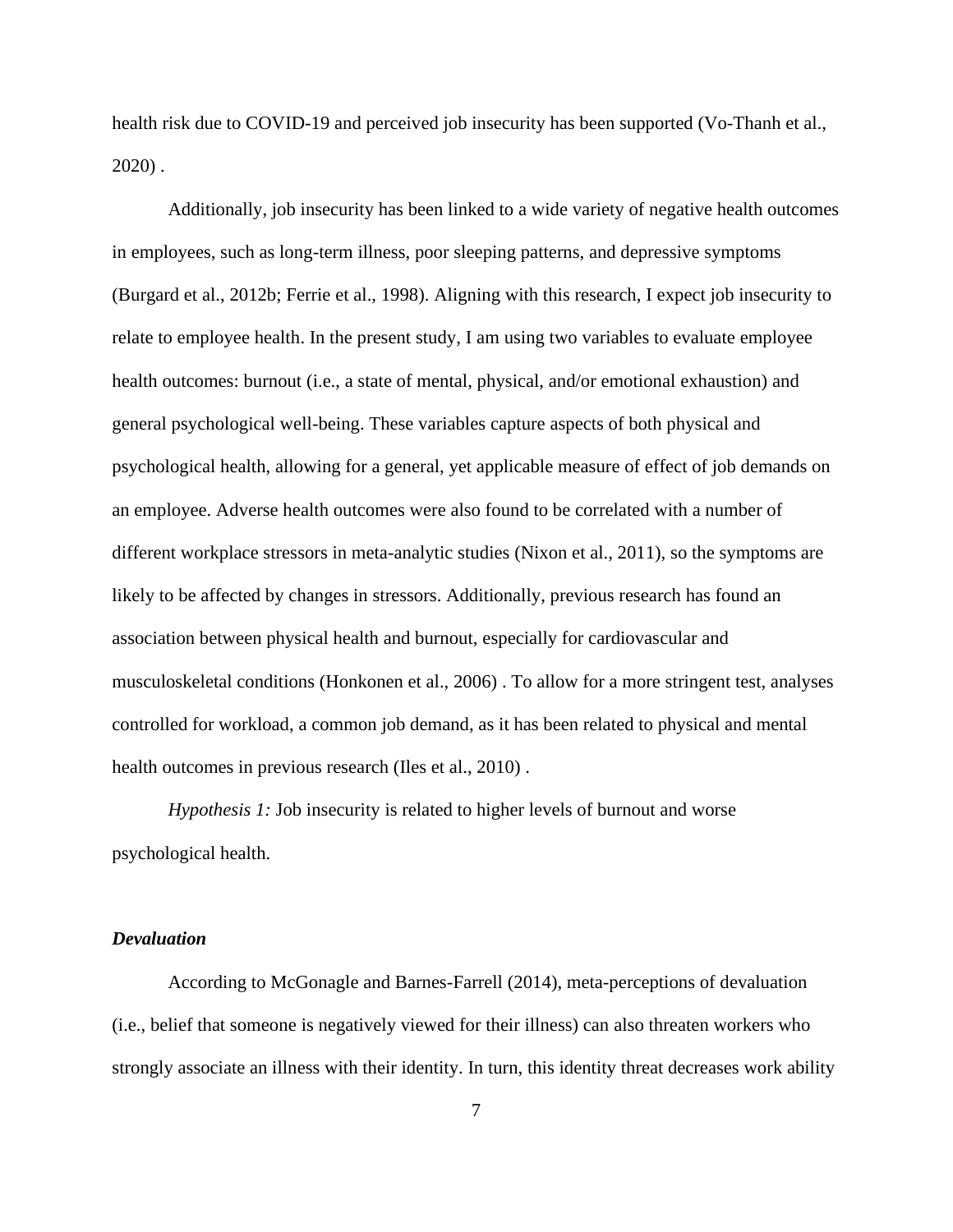and causes further work strain. Stigma associated with various visible (e.g., paraplegia) or invisible (e.g., irritable bowel syndrome, diabetes) conditions can also influence the probability that an employee will disclose their illness to supervisors and coworkers or ask for necessary accommodations (Joachim & Acorn, 2000).

Related to the discussion of job insecurity, Butler and Modaff (2016) also found evidence that fear for continued employment is a large motivating factor of not disclosing conditions to employers. With adequate accommodations becoming more essential amongst the COVID-19 pandemic, employees may be at a heightened risk for devaluation perceptions as they disclose conditions to their organizations. Because devaluation has related to strain in prior research (McGonagle & Barnes-Farrell, 2014), I expected that meta-perceptions of devaluation would relate to poorer health outcomes in employees. These relationships are expected while also controlling for workload.

*Hypothesis 2*: Meta-perceptions of devaluation are related to higher levels of burnout and worse psychological health.

#### **Job Resources**

The following section will introduce the specific job resources chosen for this population, as well as the final hypotheses.

#### *Supervisor and Organizational Support*

Perceived support for employees with CHCs can impact overall work impairment. Perceived organizational support is an employee's beliefs concerning the extent to which an organization values their contributions and well-being (Eisenberger et al., 1986), while perceived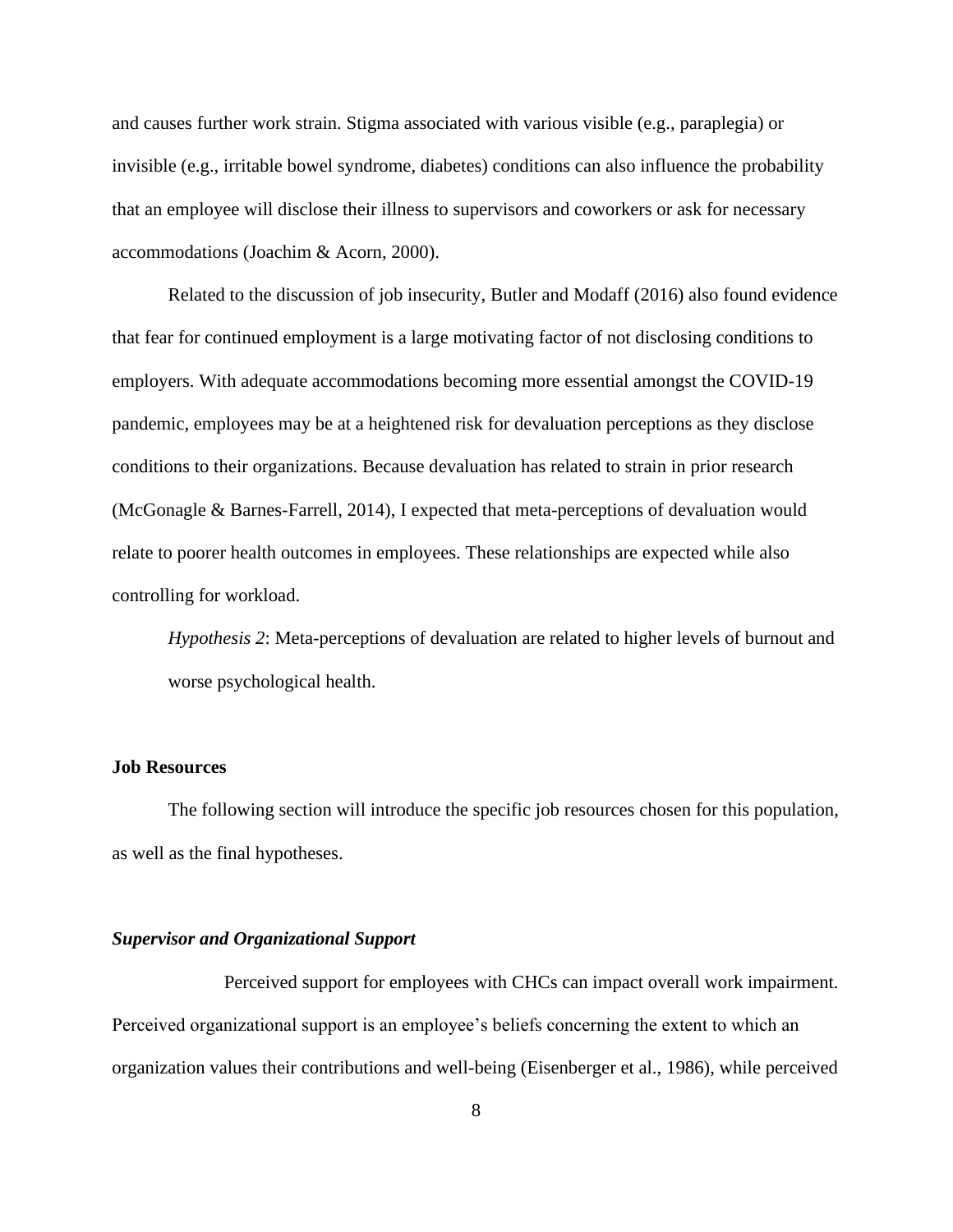supervisor support encompasses the general degree to which an employee feels valued by their supervisor (Eisenberger et al., 2002; Kottke & Sharafinski, 1988). Respective conditions have varying degrees of visibility, severity, and acceptance, and thus will likely result in different levels of perceived stressors and support from the organization. In general, workers with CHCs have increased difficulty creating and maintaining social relationships within the workplace (Armon et al., 2014; Varekamp & van Dijk, 2010). Workplace support, however, can be an important mitigating factor in managing CHC symptoms that can lead to work impairment and stress (Gignac & Cao, 2009), as well as increased psychological safety that combats the impact of job demands on employees (Kirk-Brown & Van Dijk, 2016). Furthermore, social support has been related to decreased levels of depressive symptoms, a prevalent hindrance for workers with CHCs (Symister & Friend, 2003).

With the threat of stigmatization and perceptions of devaluation, as previously mentioned, employer support can help build self-efficacy in employees with CHC, which can help employees better manage symptoms at work (Munir et al., 2009). Feeling valued in an organization and supported by coworkers relates to overall better health, as well as better communication of necessary accommodations and self-disclosure (Heinrichs et al., 2018). Though organizational support and supervisor support may be correlated, they both offer a unique insight into employee perceptions of the workplace. For example, a worker may feel more supported by daily interactions with their direct supervisor, but unsupported by the larger organization. By using separate measures, the impact of each dimension of support can be evaluated as a resource for buffering the effects of job demands. It was expected that employees with high perceptions of organizational and supervisor support are expected to be less impacted by job demands.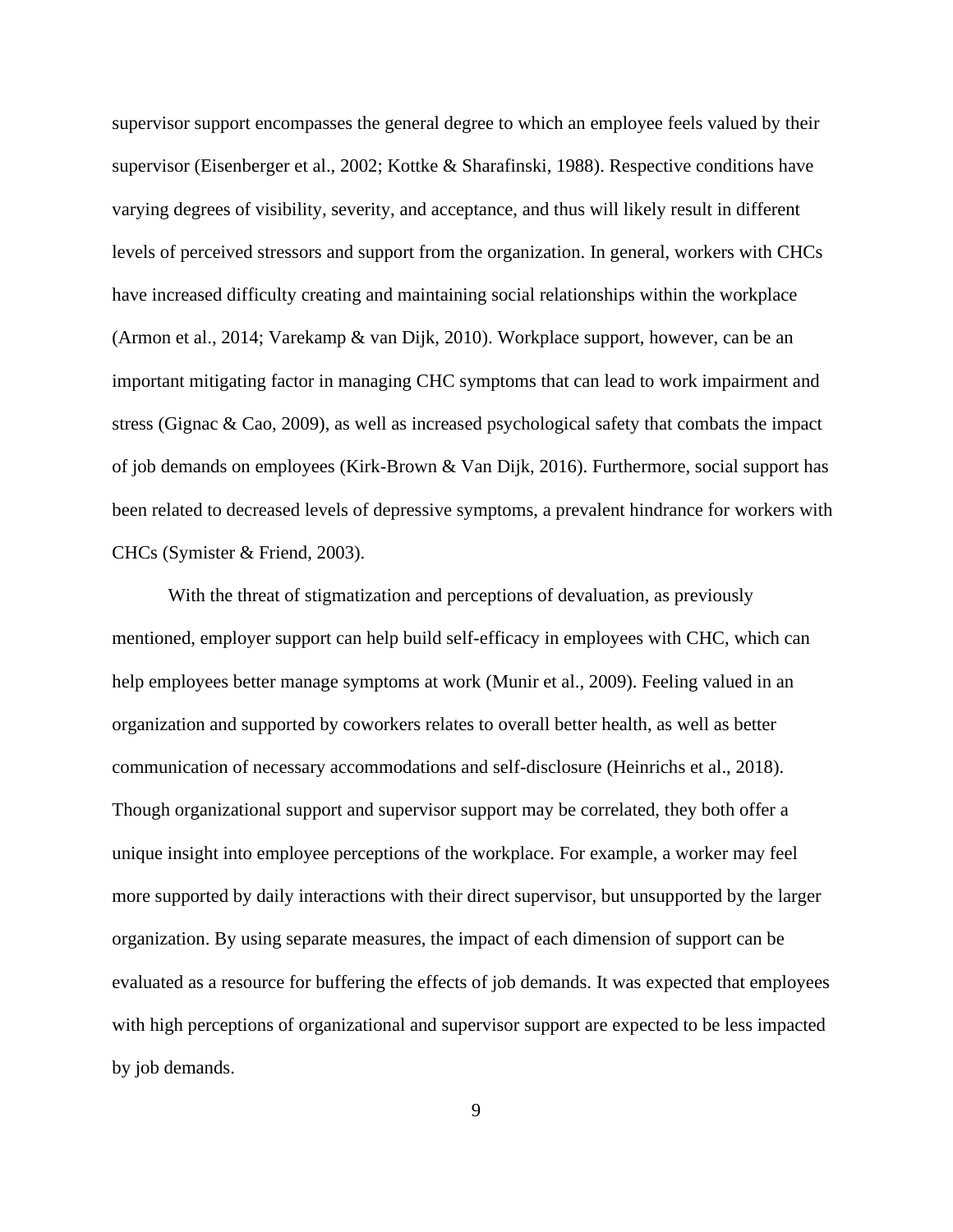*Hypothesis 3*: Perceived supervisor support buffers the relationship between job demands and health outcomes, such that the impact of job demands on health outcomes is weaker when supervisor support is high.

*Hypothesis 4*: Perceived organizational support buffers the relationship between job demands and health outcomes, such that the impact of job demands on health outcomes is weaker when organizational support is high.

#### *Flexibility*

Another valuable resource that mitigates the strain of job demands is a worker's perceived flexibility. Kossek and Van Dyne (2008) divided workplace flexibility into three dimensions: time (i.e., number of hours worked), timing (i.e., when someone works), and place (i.e., where someone works). All of these aspects of flexibility can be important for supporting those with physical and/or mental challenges resulting from CHCs. For example, some employees may not encounter physical challenges in work but find difficulty focusing on tasks or experience more fatigue than the general population (Eisner et al., 2002). In cases such as these, work adjustments such as frequent breaks and more flexible schedules can decrease the effects of burnout (Baanders et al., 2001a). Increased flexibility is especially important when managing doctor appointments and medical treatments that are necessary for those with CHCs (Beatty & Joffe, 2006). Allowing schedule flexibility with these conflicts might combat the high levels of absenteeism and presenteeism associated with CHCs (Jinnett et al., 2017). Overall, workplace flexibility may lessen the negative impact of job demands on employee health outcomes.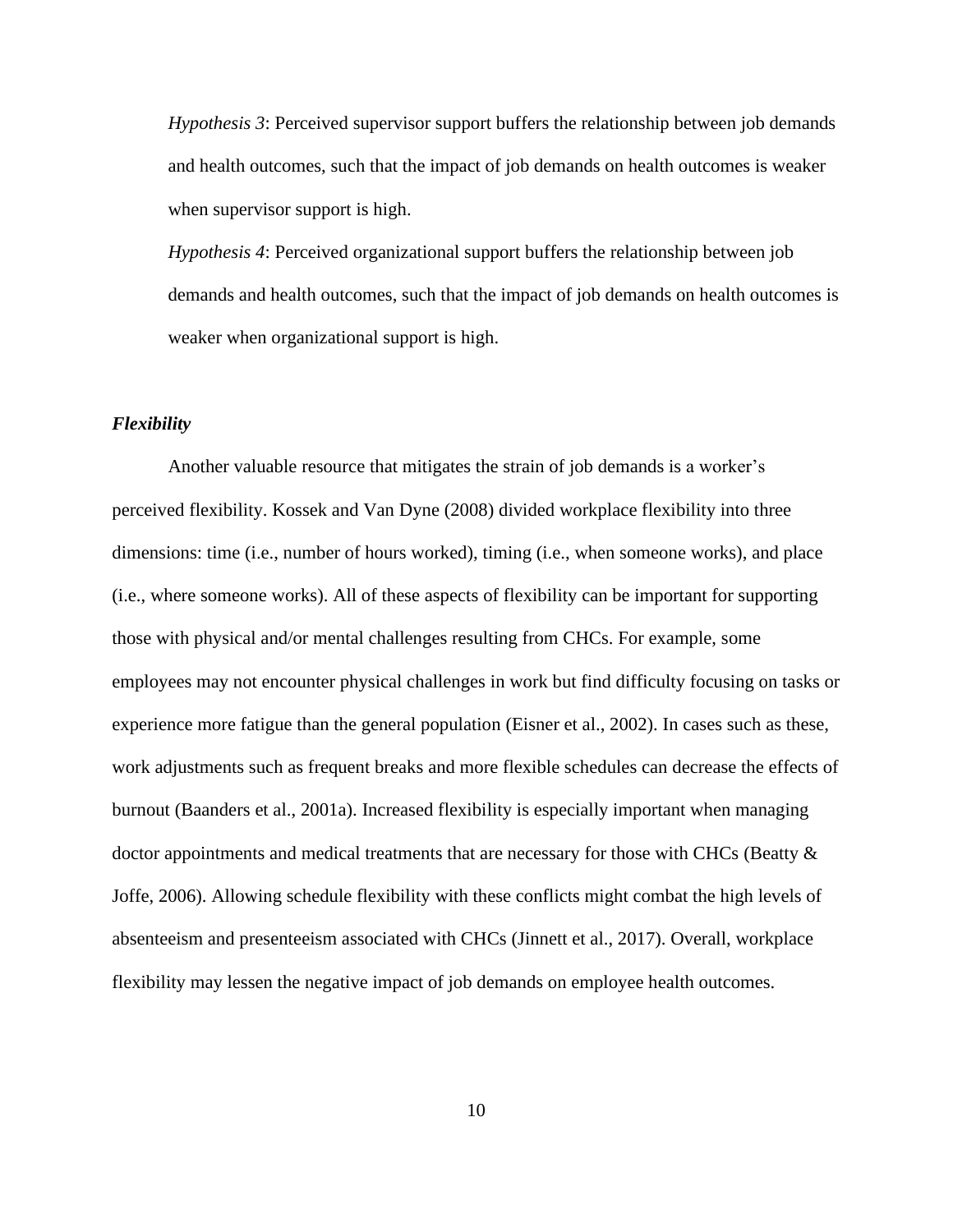*Hypothesis 5:* Flexibility buffers the relationship between job demands and health outcomes, such that the impact of job demands on health outcomes is weaker when flexibility is high.

#### **The Moderating Effect of Condition Differences**

While these job demands and resources of employees with CHCs might differ from the general population, they may also vary depending on condition type. For example, stigma and perceptions of devaluation might affect someone with IBS, a commonly misunderstood and often undisclosed chronic condition (Jones et al., 2009), differently than a more "visible" condition, such as paraplegia (Joachim & Acorn, 2000). So many small factors differ between conditions in the workplace, including mental and physical challenges, visibility, self-disclosure, and more. For this reason, I predicted that the moderating effect of job resources on the relationship between job demands and health outcomes, as well as the impact of job demands, will differ between conditions. For simplicity, I aimed to examine these hypotheses with similar conditions grouped together (e.g., musculoskeletal conditions combined, metabolic conditions combined) using guidance from the International Disease Classification manual from the World Health Organization (WHO, 2019). However, given the diverse array of conditions reported by the sample even when classified into condition groups, analyses were completed by looking at broader condition differences (i.e., number of CHCs diagnosed and visibility of condition).

*Hypothesis 6a*: Condition differences moderate the relationship between job demands and health outcomes.

*Hypothesis 6b*: There is a three-way interaction between condition differences and job resources moderating the relationship between job demands and health outcomes.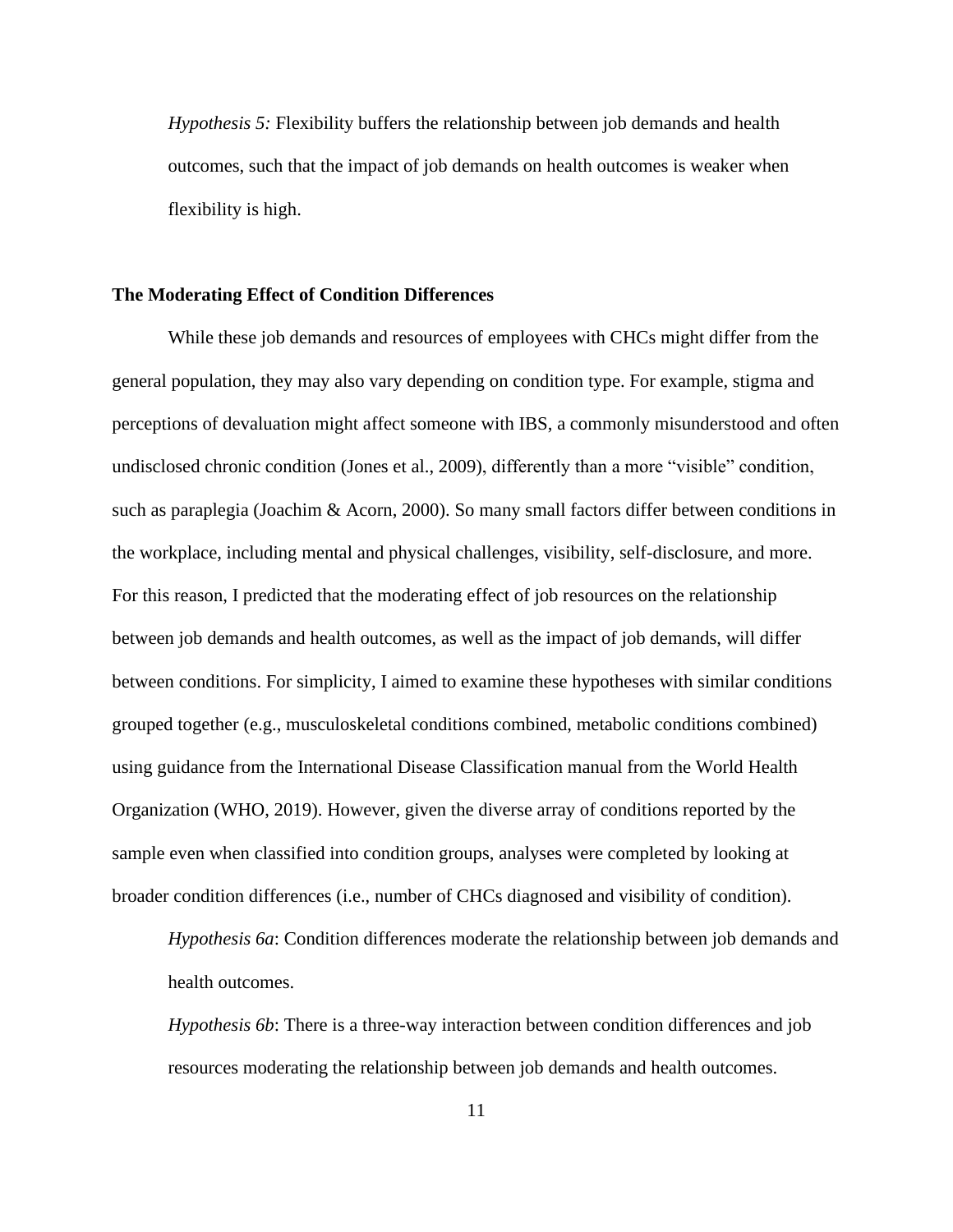#### CHAPTER II

#### METHODOLOGY

#### **Participants**

Eligible participants were full-time or part-time workers, aged 18 years or older, with at least one physical, chronic health condition. Participants were between the ages of 19 and 71 (*M*  $= 36.31$ , SD = 11.81). In this sample, 106 participants identified as female (74.1%), 31 as male (21.7%), and 6 as non-binary (4.2%). At the time of the survey, 116 respondents were full-time workers (81.1%), while 27 worked part-time (18.9%). A majority of the sample was White (*n* = 127, 88.8%), but respondents also identified as American Indian or Alaskan Native (*n* = 2, 1.4%), Asian (*n* = 5, 3.5%), Black or African American (*n* = 1, 0.7%), Hispanic or Latinx (*n =* 6, 4.2%), and other (*n* = 2, 1.4%). Participants' most prevalent education level was a bachelor's degree (*n* = 64, 44.8%), followed by a master's degree (*n* = 34, 23.8%), some college (*n* = 21, 14.7%), associate degree (*n* = 9, 6.3%), professional degree (*n* = 7, 4.9%), high school or GED (*n*   $= 6, 4.2\%$ ), and doctorate ( $n = 2, 1.4\%$ ). In this sample, 66 participants were married (46.2%), 49 were single (34.3%), 15 were in a domestic partnership (10.5%), 10 were divorced (7.0%), and 3 were separated (2.1%).

Participants also indicated whether they were diagnosed with one (*n* = 53, 37.1%), two (*n*  = 43, 30.1%), three (*n* = 23, 16.1%), or more than three (*n* = 24, 16.8%) chronic conditions. Common CHCs among participants were arthritis, asthma, IBS, fibromyalgia, and hypermobility disorders. Additionally, 23.9% of participants (*n* = 34) had mental or psychological conditions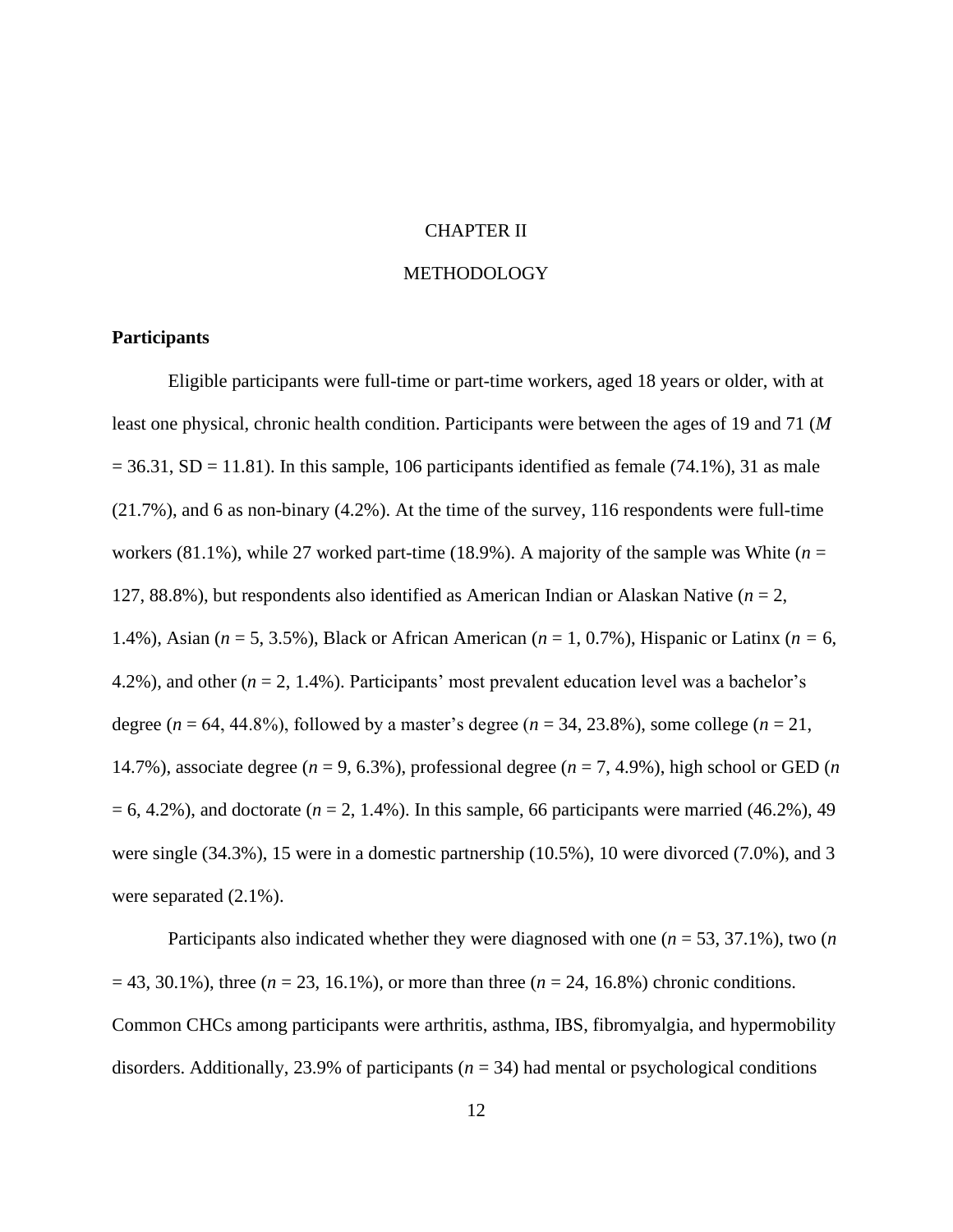accompanying their physical CHCs. The physical conditions indicated by participants were further condensed into groupings provided by the ICD-11 (WHO, 2019), such as disorders of the digestive, nervous, or musculoskeletal system. The frequency of conditions in this sample can be found below in Table 1.

Table 1 Frequency of Diseases According to the ICD-11

| Disease Classification     | n  | Frequency | Examples                                                               |
|----------------------------|----|-----------|------------------------------------------------------------------------|
| Muskuloskeletal System/    |    |           |                                                                        |
| <b>Connective Tissue</b>   | 39 | 27%       | Arthritis, Osteoporosis                                                |
| Digestive System           | 35 | 24%       | Crohns Disease, IBD, Celiac Disease, Acid Reflux                       |
| Nervous System             | 33 | 23%       | MS, POTS, Epilespy, Cerebral Palsy, Chronic Migraines                  |
| <b>Endocrine Diseases</b>  | 31 | 22%       | Diabetes, Hashimotos Thyroiditis, Hyperlipidemia, PCOS, Hypothyroidism |
| Immune System              | 26 | 18%       | Lupus, Sjogren's Syndrome, CVID                                        |
| <b>Respiratory System</b>  | 21 | 15%       | Asthma, COPD, Other Lung Disease                                       |
| <b>Circulatory System</b>  | 18 | 13%       | Heart Disease, Hypertension, Reynaud's Disease                         |
| Deveopmental Abnormalities | 18 | 13%       | Ehlers Danlos Syndrome, Other Hypermobility Syndromes                  |
| Chronic Pain               | 16 | 11%       | Fibromyalgia                                                           |
| Genitourinary System       | 10 | 7%        | Kidney Disease, Endomitriosis                                          |
| Other $a$                  | 23 | 16%       | Skin Diseases, Neoplasms, Sleep-Wake Disorders, etc.                   |

*Notes*. N=143. Some participants indicated more than one chronic condition, so these frequencies add up to more than the sample size. IBD=Irritable Bowel Diseases; MS=Multiple Sclerosis; POTS=Postural Orthostatic Tachydardia Syndrome; PCOS=Polycystic Ovary Syndrome; CVID=Common Variable Immunodeficiency; COPD=Chronic Obstructive Pulmonary Disease.

<sup>a</sup>Conditions that were not commonly found in the sample or not included in the ICD-11 were grouped in this category. This included but was not limited to Lyme Disease, Sleep Apnea, Narcolepsy, Hepatitis, Tinitus, and others.

#### **Procedures**

The study was approved by The University of Tennessee at Chattanooga's Institutional Review Board prior to data collection. Participants were recruited from two main sources. The first set of participants were recruited using Amazon's MTurk crowdsourcing platform in two phases. First, 900 MTurk workers completed a 2-minute screening survey that asked for simple information identifying participant eligibility, including basic demographics and CHC classification. Those who completed this pre-screening questionnaire were compensated \$0.25.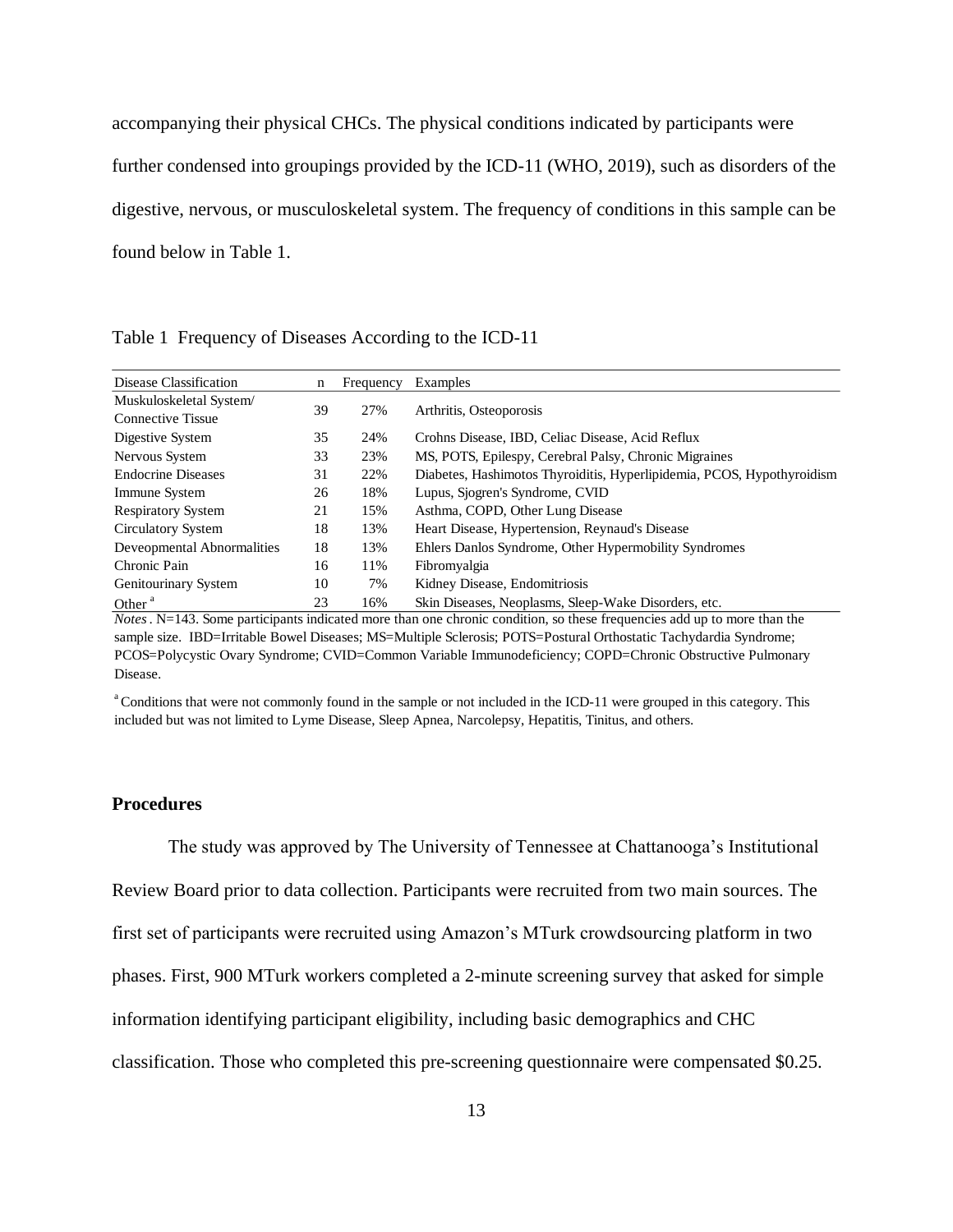The 900 responses were then screened, removing those who did not have a chronic health condition, were not currently employed, did not pass the 14eCAPTCHA verification (used to protect against spam responses), and provided illogical responses to short answer questions. Respondents who met the eligibility requirements were invited to complete a second, 15-to-20 minute questionnaire and compensated \$2.00 upon completion. Respondents first provided informed consent to participate in the study, then answered questions regarding their organization's response to COVID-19 and accommodations, workload, job insecurity, feelings of devaluation, general health, perceptions of support, work flexibility, and psychological health. A total of 88 participants were invited to the main survey, and 44 responded. There were 17 people removed for incoherent responses to open-ended questions or not passing both attention checks in the survey, leaving 27 final participants from MTurk.

Because the first sampling procedure resulted in a surprisingly low and insufficient sample size to address the research questions and hypotheses for this study, participants were also recruited through social media platforms, such as Facebook and Reddit, with the incentive of entering a drawing for 29, \$20 Amazon gift cards. In total, 184 participants responded, but 18 did not finish the survey, 34 participants were flagged as providing suspicious or questionable data due to incoherent short-answer question responses, and 16 did not pass built-in attention checks. A final total of 116 participants were retained from the social media surveys. The data from all platforms was combined, creating a final dataset of 143 participants.

#### **Measures**

This section includes all information gathered during the data collection process. The measures are categorized according to their role in hypothesis testing and models, such as control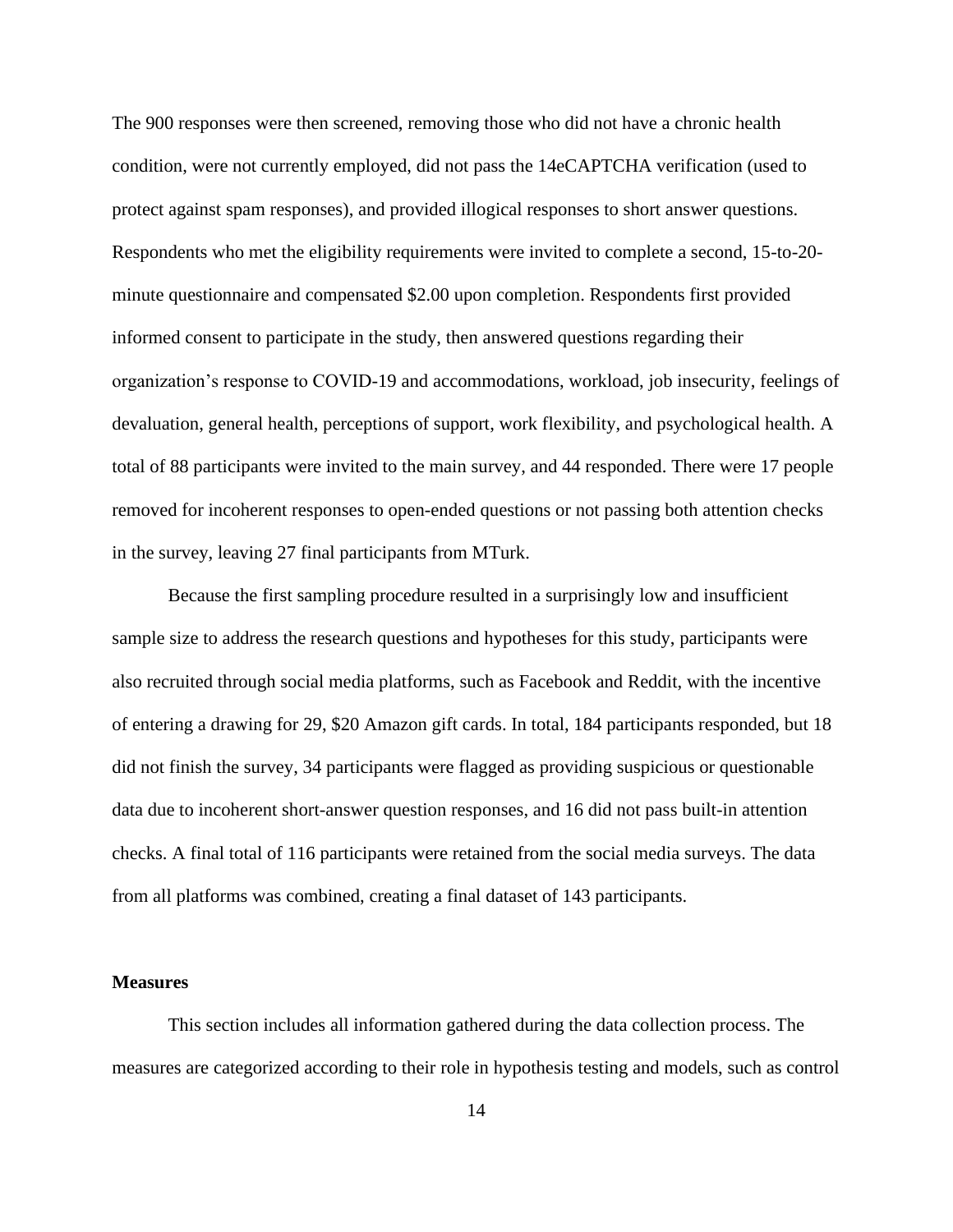variable, job resource, job demand, or health outcome. All measures and items can be found in Appendix A.

#### *Qualitative Information*

**Condition and Accommodations***.* Participants were asked to disclose their diagnosed CHC, and the visibility of their illness. Respondents provided information regarding their organization's response to the COVID-19 pandemic and how this fit with their own needs through open-ended questions. Questions asked how COVID-19 has affected participants' work lives (e.g., absenteeism, work ability, remote employment), what accommodations they feel would help them do their jobs efficiently, and the accommodations they have actually received.

#### *Control Variables*

**Demographics***.* The online survey collected information regarding basic sample demographics, such as age, gender, and race.

**Workload Quantity***.* The Quantitative Workload Inventory (QWI; Spector & Jex, 1998) is a 5-item measure of workload quantity, which was used as a general control variable. The responses are rated on a five-point frequency scale (1 = *less than once per month or never* to 5 = *several times per day*). Respondents were asked questions such as "how often does your job require you to work very fast?" High scores on the QWI indicated higher levels of work demands. The QWI exhibited good internal consistency in past research ( $\alpha$  = .82; Spector & Jex, 1998) and the current study ( $\alpha = .87$ ).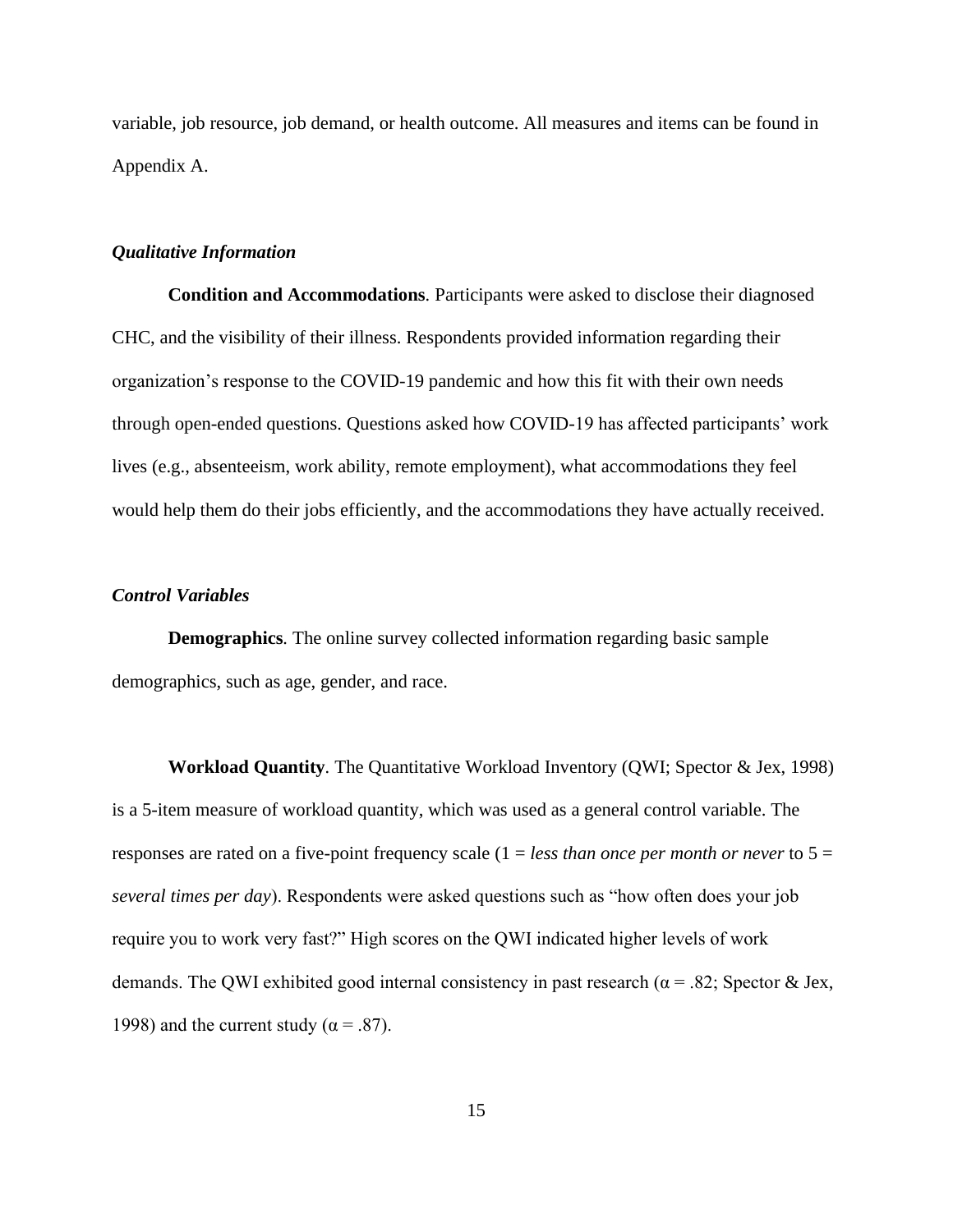**General Health.** The RAND Health Survey SF-36 (Ware & Sherbourne, 1992) is a 36 item assessment of eight health topics. The current study used the general health measure (5 items) as a control variable. The RAND health survey subsections have displayed high convergent validity (VanderZee et al., 1996) and good internal consistency ( $\alpha$  = .81; Ware & Sherbourne, 1992) in previous studies. Higher scores on this measure indicated better general health. The current study found acceptable internal consistency for general health ( $\alpha = .79$ ).

#### *Job Demands*

**Job Insecurity.** The Job Security Index (JSI; Probst, 2003) consists of 18 phrases regarding the future of an employee's position in an organization (e.g., certain, permanent position if I want it, well established). Responses are scored on a yes or no scale,  $(0 = no$  and  $1 =$ *yes*). Participant's responses were summed to create a total score. For the purposes of this study, positive items were reverse coded so that higher scores indicated higher levels of job insecurity. The JSI has exhibited high internal consistency ( $\alpha$  = .97), as well as good discriminant and criterion-related validity (Probst, 2003) in previous research, as well as the current study ( $\alpha$  $= .95$ ).

**Devaluation.** Three items were used to assess chronically ill employee's metaperceptions of devaluation within an organization (McGonagle & Barnes-Farrell, 2014). This measure showed good internal consistency when developed ( $\alpha$  = .91), and in the current study ( $\alpha$  $= 0.82$ ). Respondents were asked to rate the extent others feel that their illness would "negatively" affect my job performance", "negatively affect my work capabilities", and "lead to absences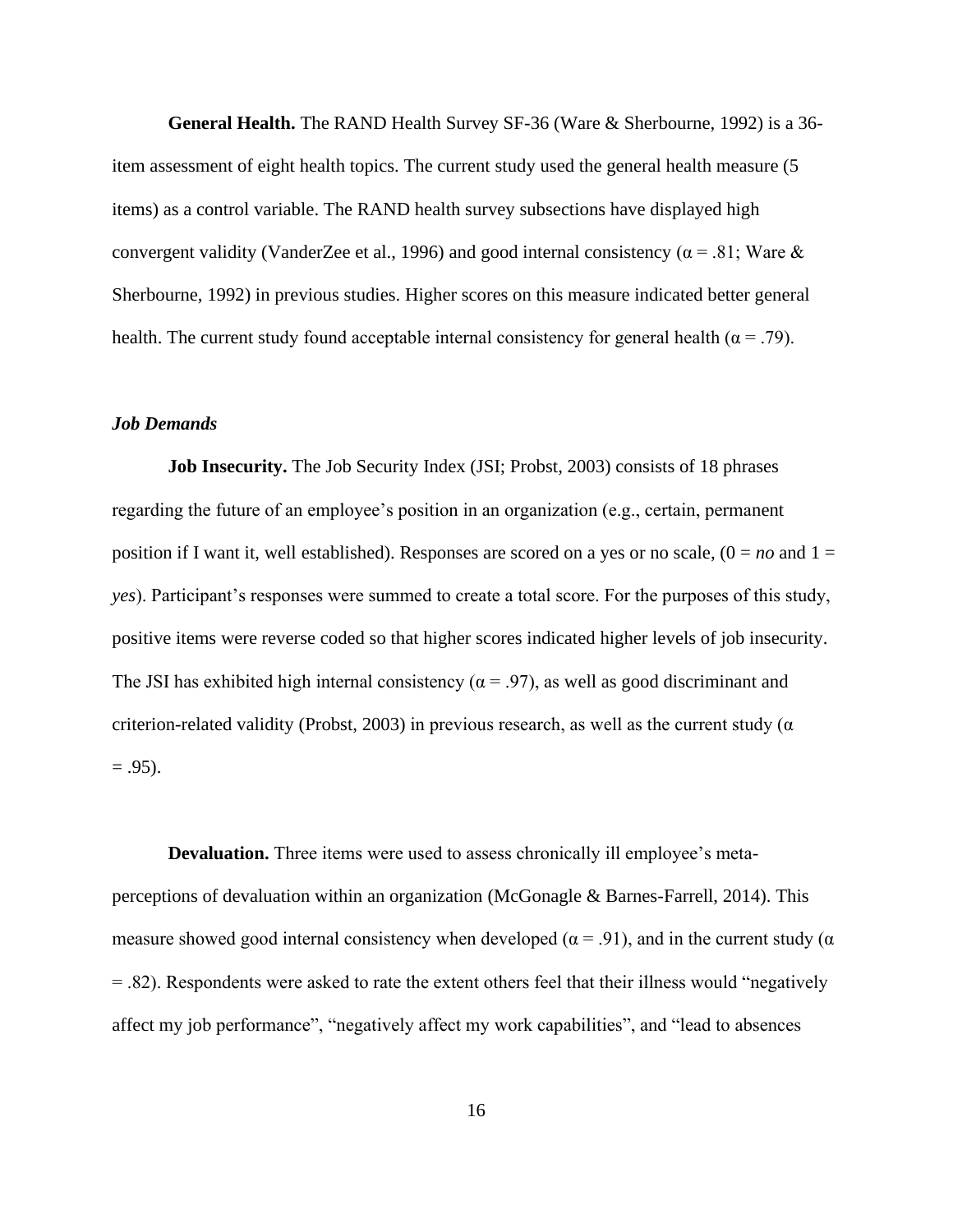from work". Responses were scored on a four-point Likert scale (1 = *others do not think this at all* to 4 = *others think this a lot*). Higher scores correspond to higher perceptions of devaluation.

#### *Job Resources*

**Organizational Support.** The Survey of Perceived Organizational Support (SPOS-8; Eisenberger et al., 1986) is an 8-item measure of organizational support. Respondents were asked their level of agreement with statements about their organization, such as "really cares about my well-being". Items were rated on a seven-point Likert scale (0 = *strongly disagree* to 6 = *strongly agree*) and averaged so that high scores indicated higher levels of perceived organizational support. Previous studies show evidence of high reliability, with alpha values ranging from .89 to .94 (Rhoades & Eisenberger, 2002). The current study found a similarly high alpha value (α  $= .94$ ).

**Supervisor Support.** Rusbasan's (2010) measure of perceived supervisor support is a 14-item scale evaluating different facets of supervisor support, including emotional, appraisal, career, resource, and outside-of-work support. These dimensions displayed good alpha values for the support subscales, ranging from .83 to .93 (Rusbasan, 2010). Items were rated on a sevenpoint Likert scale (1 = *strongly disagree* to 7 = *strongly agree*). Respondents were asked to rate how much they agree with a statement, such as "my supervisor would reward me for doing a good job". Given the high correlation amongst subscales (all *r* >.70), scores were averaged across subscales and combined into one total measure of supervisor support. Higher scores indicated higher levels of perceived supervisor support. The current study found high levels of internal consistency ( $\alpha$  = .95).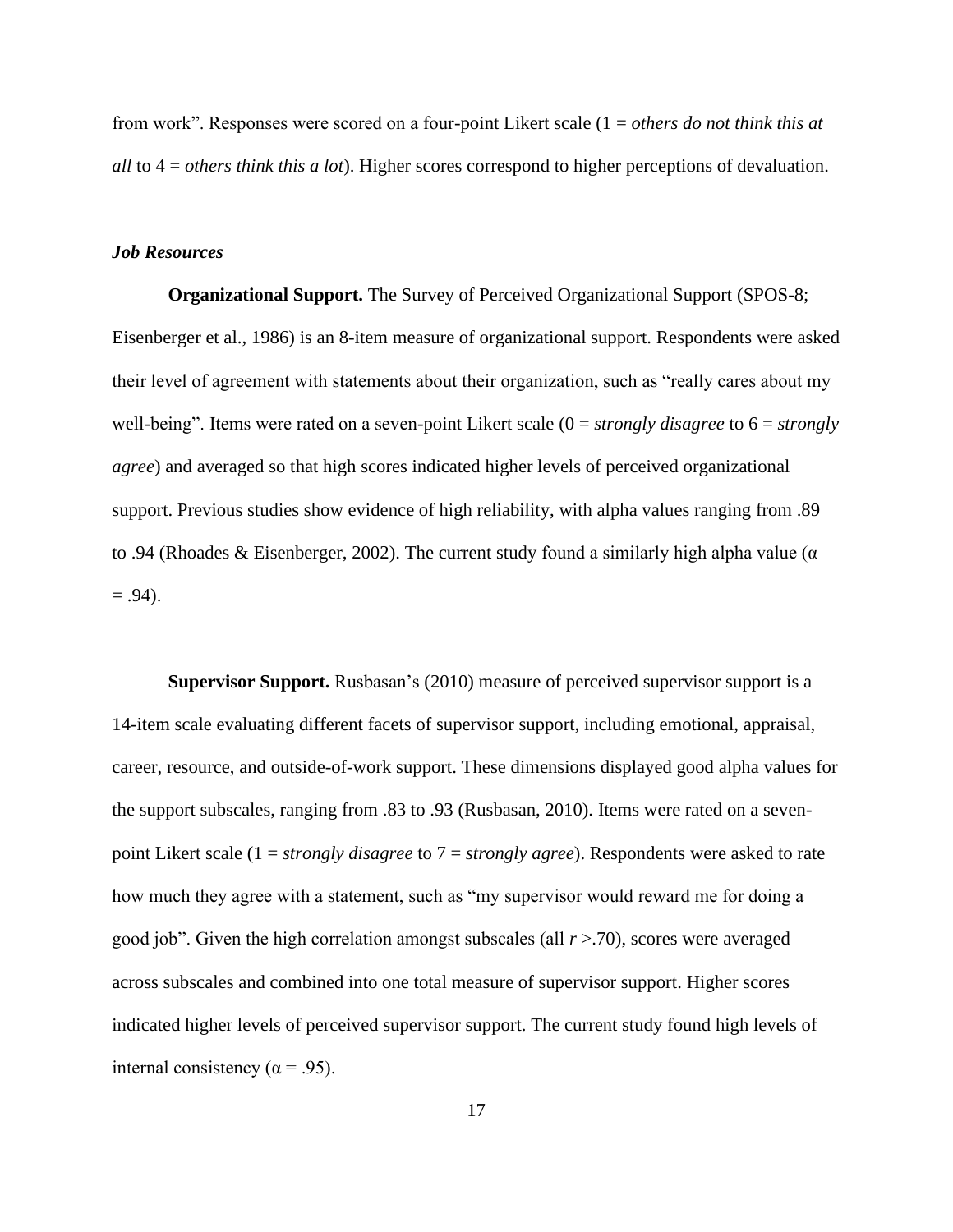**Flexibility.** Seven items were created to measure unique aspects of flexibility for this population and timeframe (e.g., location of work, work hours). Respondents were asked how much they agree with the provided statements, such as "I have flexibility with the location that I work," using a 7-point Likert scale (1 = *strongly disagree* to 7 = *strongly agree*). One additional item was also added, asking participants to state whether others have the same flexibility options. Higher scores indicated higher levels of perceived flexibility. The measure was found to have good internal consistency ( $\alpha$  = .91).

#### *Health Outcomes*

**Psychological Well-Being**. The current study used emotional well-being, assessed from 5 items in the RAND Health Survey SF-36 (Ware & Sherbourne, 1992), as a measure of general psychological health. Higher scores indicated higher levels of psychological well-being. As previously mentioned, the RAND health survey subsections have displayed high convergent validity in previous research (VanderZee et al., 1996), and good internal consistency ( $\alpha$  = .85; Ware & Sherbourne, 1992). The current study also found good internal consistency for emotional well-being ( $\alpha$  = .84).

**Burnout.** The Shirom-Melamed Burnout Measure (SMBM; Melamed et al., 1992) is a 14-item measure of burnout with three subcategories: emotional exhaustion, physical fatigue, and cognitive weariness. Scores were averaged across subcategories to create an overall measure of burnout. Respondents were asked to indicate how often they experience feelings related to the prompts, such as " feel physically tired," using a 7-point Likert scale (1 = *strongly disagree* to 7 = *strongly agree*). Higher scores indicated higher levels of burnout. Evidence of good internal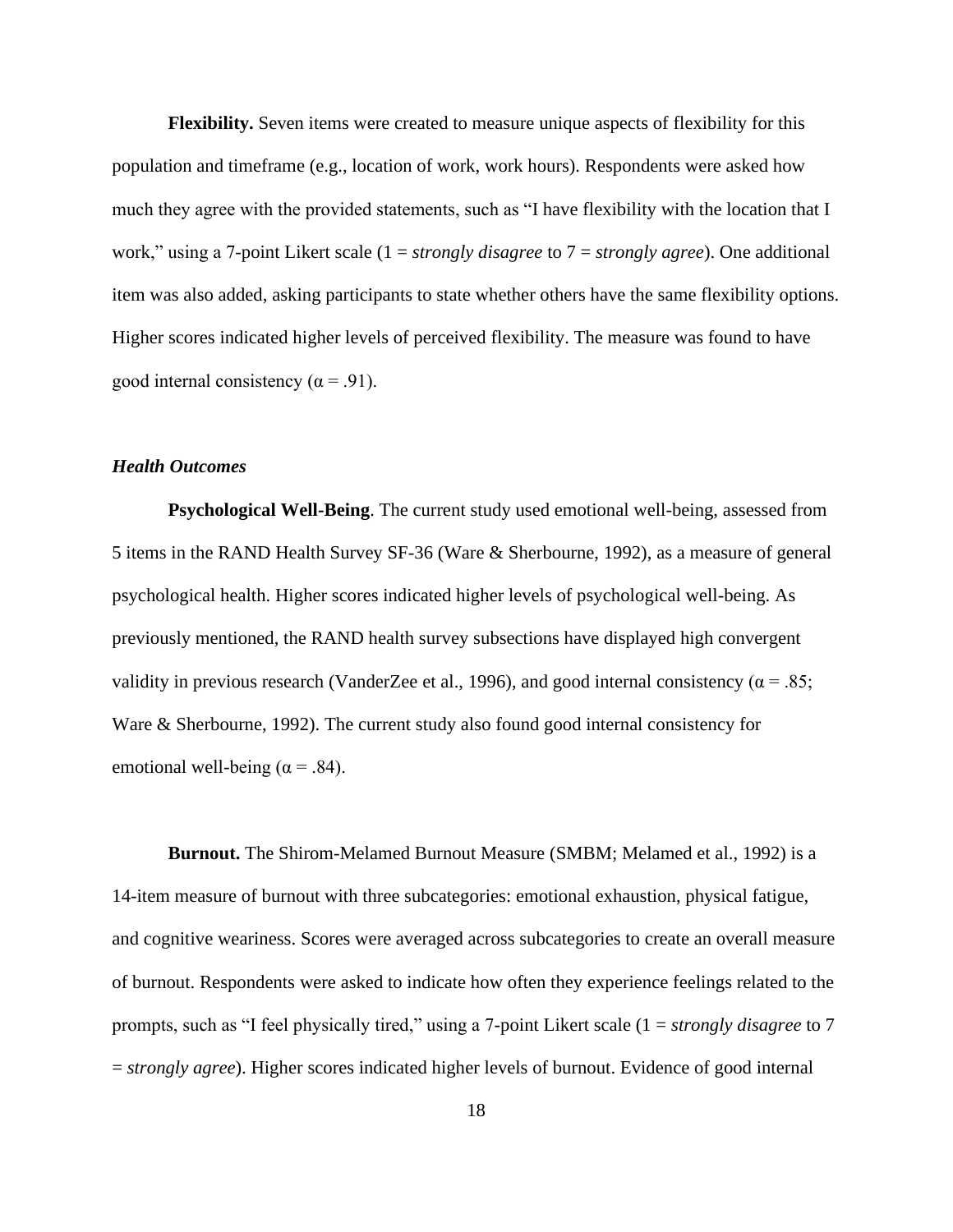consistency was shown in previous studies ( $\alpha$  = .92; Gerber et al., 2018), as well as the current study ( $\alpha$  = .93).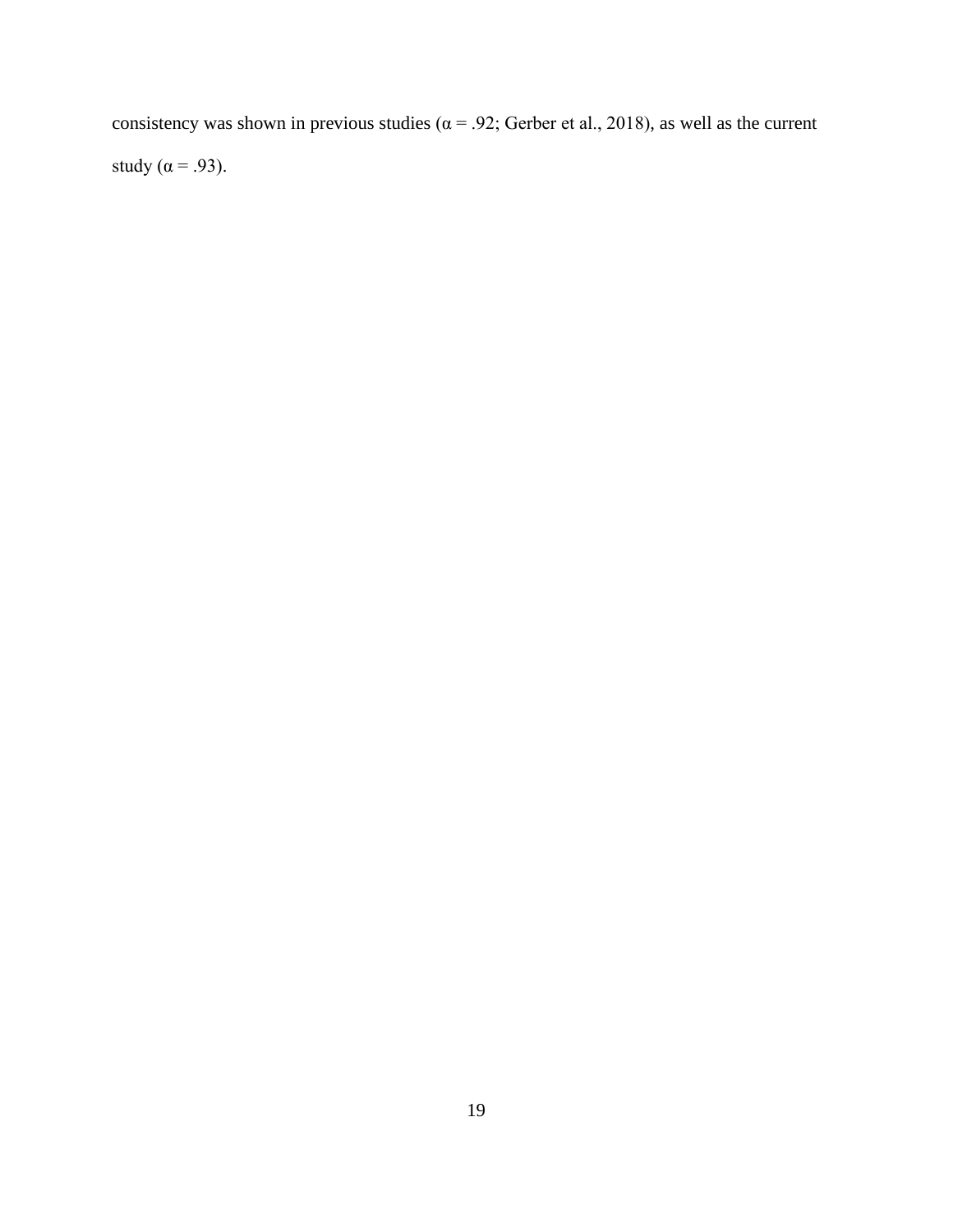#### CHAPTER III

#### RESULTS

#### **Data Analysis Overview**

All analyses were done using SPSS V26. Hypotheses 1 and 2 were analyzed using multiple regression to look at the effect of job demands on each health outcome, while controlling for relevant variables. Hypotheses 3–5 were tested through moderated regression using PROCESS Procedure for SPSS Version 3.5.3 (Hayes, 2017) Model 1 to test the effect of resources as buffers in the relationship between demands and health outcomes. For each hypothesis, a total of 4 models were run: 1) job insecurity as the predictor and emotional wellbeing as the outcome, 2) job insecurity as the predictor and burnout as the outcome, 3) metaperceptions of devaluation as the predictor and emotional well-being as the outcome, and 4) meta-perceptions of devaluation as the predictor and burnout as the outcome. Additionally, hypotheses 6a, using PROCESS Model 1, and 6b, using PROCESS Model 3, tested for two- and three-way interactions between condition differences and job resources moderating the relationship between job demands and health outcomes. As with 3-6, four versions of each model were tested with the two focal demands (insecurity and devaluation) and the two outcomes (burnout and emotional well-being).

For the qualitative aspect of this study, I used thematic analysis to look for trends of organizational responses, accommodations, and employee perceptions of COVID-19 responses. Specifically, two independent coders assigned themes to the responses of each question based on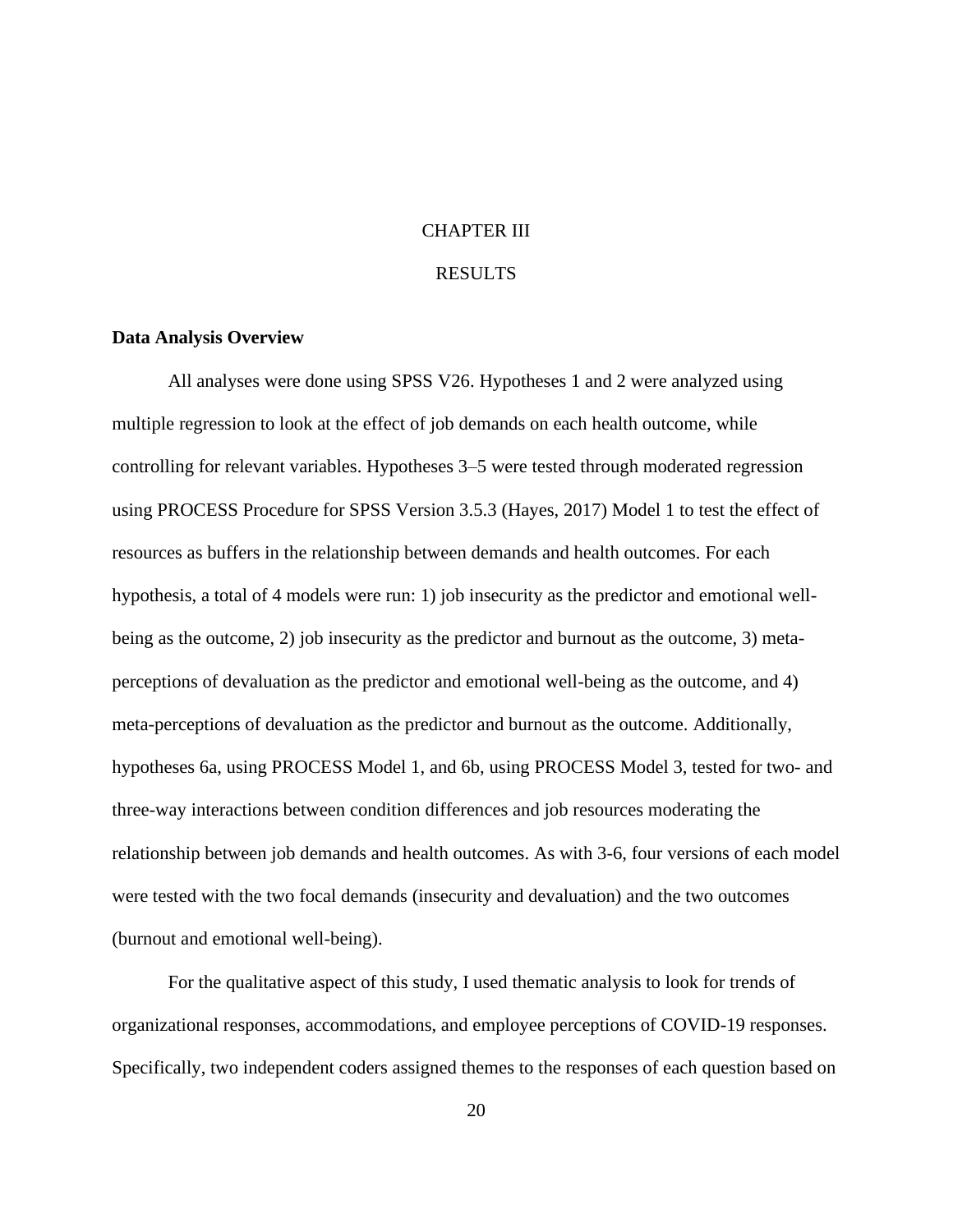a coding guide I developed. I then acted as a third coder to resolve discrepancies between the initial assignments provided by the two coders. Frequency analyses were used to determine the most common codes that appeared in responses.

#### **Quantitative Analyses**

**Hypothesis 1.** Bivariate correlation analyses were used to obtain a preliminary understanding of how job insecurity related to health outcomes. Job insecurity had a significant, positive relationship with burnout,  $r = .28$ , and accounted for about 7% of the variance in burnout. There was a significant and negative relationship between job insecurity and psychological well-being, *r =* -.31. Job insecurity explained 9% of the variance in psychological well-being. Descriptive statistics and correlations for study variables can be found in Table 2.

Variable Mean SD 1 2 3 4 5 6 7 8 9 10 11 12 13 1. Age 36.31 11.81 - 2. Race 1.11 .32 .07 3. Gender 1.77 .42 -.28\*\* -.24\*\* - 4. CHC Number 2.13 1.09 -.12 .02 .23\*\* - 5. Visibility 1.47 .65 .08 -.02 -.02 .14 6. Quantitative Workload 16.85 5.52 .01 -.06 .07 .03 .08 - 7. General Health 32.52 19.31 .25\*\* .03 -.21\* -.34\*\* -.26\*\* .01 - 8. Job Insecurity 4.83 5.74 -.08 -.001 -.001 .09 -.03 .18\* -.10 - 9. Devaluation 1.93 .70 -.16 -.14 .10 .10 .14 -.02 -.34\*\* .20\* - 10. Supersivor Support 5.04 1.37 .01 -.10 .09 .08 .15 -.26\*\* -.10 -.31\*\* -.05 - 11. Organizational Support 4.43 1.51 .18\* .04 -.07 -.01 .11 -.18\* .03 -.41\*\* -.09 .72\*\* - 12. Flexibility 4.46 1.60 .26\*\* .02 -.17 -.01 .02 -.03 .06 -.28\*\* -.07 .65\*\* .62\*\* - 13. Burnout 4.55 1.33 -.31\*\* -.09  $.17*$   $.25**$  -.01  $.12$   $-39**$   $.28**$   $.25**$   $-24**$   $-42**$   $-31**$ 14. Emotional Well-being 52.90 20.69 .34\*\* -.09 -.04 -.08 -.03 -.09 .20\* -.31\*\* -.09 .24\*\* .32\*\* .31\*\* -.57\*\*

Table 2 Descriptive Statistics and Correlations for Study Variables

*p* <.05, \*\**p* <.01 *Notes*. Visibility coded as 1=no one would know about CHC unless told, 2=some would know, 3=almost anyone would know. CHC Number coded as  $1=1$ ,  $2=2$ ,  $3=3$ ,  $4=4+$ . Race coded as  $1=$ white,  $2=$ non-white. Gender coded as  $1=$ male,  $2=$ female. N range = 137-143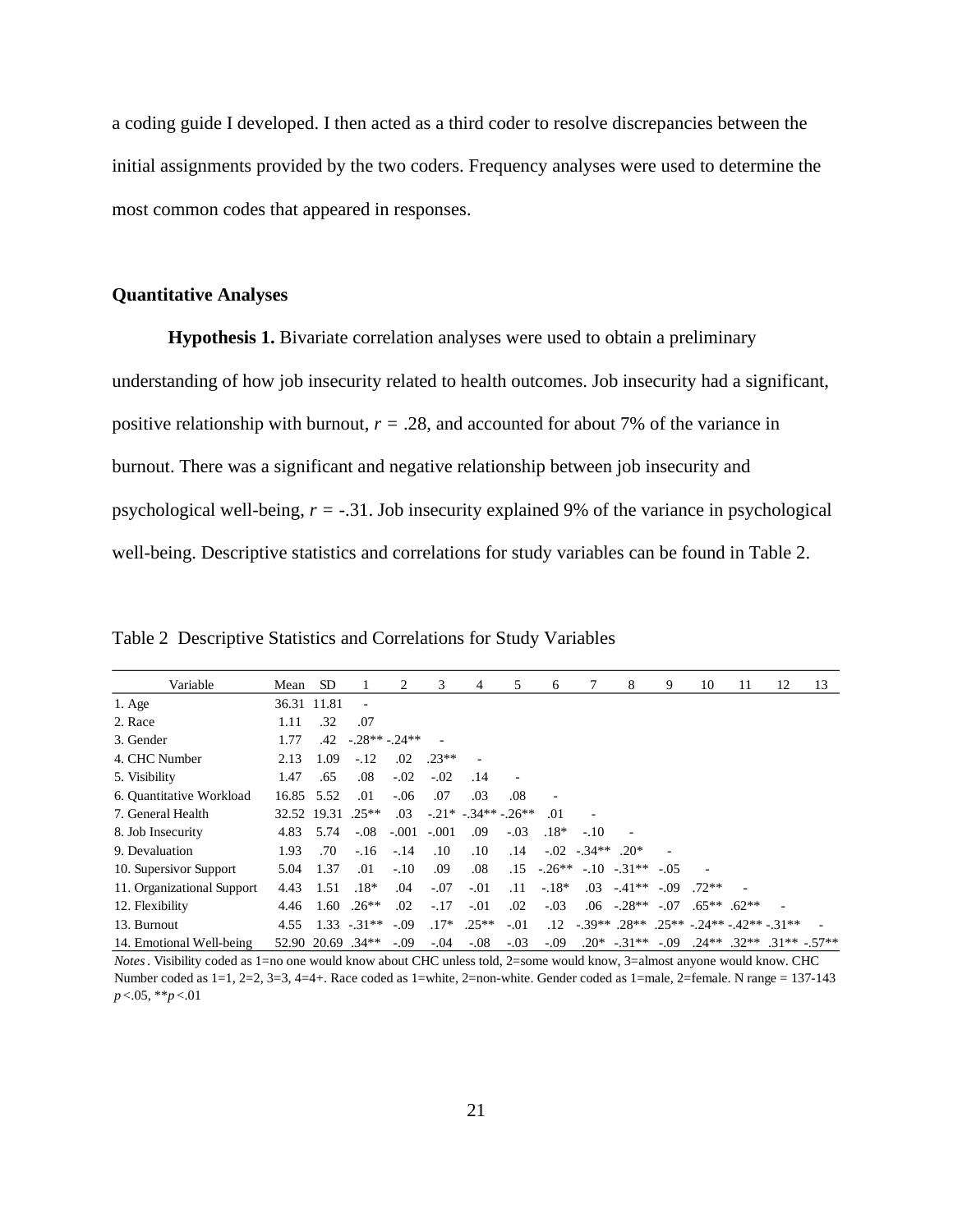Hypothesis 1 was tested using multiple regression where age, race, gender, workload quantity, and general health were controlled. Of the control variables, general health significantly affected burnout ( $B = -0.02$ ,  $p < .001$ ), while age significantly affected both burnout ( $B = -0.02$ ,  $p=0.011$ ) and emotional well-being ( $B=0.56$ ,  $p<0.01$ ). Job insecurity was negatively related to psychological health,  $B = -1.08$ ,  $p < .001$ . The slope indicated that a one-point increase in job insecurity was associated with a 1.08 decrease in emotional well-being. Job insecurity uniquely explained 8% of the variance in psychological health. Job insecurity was also positively related to burnout,  $B = 0.05$ ,  $p = .003$ . A one-point increase in job insecurity was associated with a 0.05 increase in burnout. Additionally, job insecurity explained 5% of variance in burnout. Job insecurity was significantly related to both outcomes at a similar degree when tested with no covariates. The full results from the multiple regression can be found below in Table 3.

|                                 |               |                | Burnout     |           |        |               | Emotional Well-Being |             |           |        |  |
|---------------------------------|---------------|----------------|-------------|-----------|--------|---------------|----------------------|-------------|-----------|--------|--|
|                                 | B(SE)         | 95% CI         | <b>Beta</b> | t         | $sr^2$ | B(SE)         | 95% CI               | <b>Beta</b> | t         | $sr^2$ |  |
| Predictors                      |               |                |             |           |        |               |                      |             |           |        |  |
| Age                             | $-0.02(0.01)$ | $[-.04, -.01]$ | $-.21$      | $-2.59*$  | .04    | .56(.14)      | [.29, .83]           | .33         | $4.06**$  | .09    |  |
| Race                            | $-0.21(0.32)$ | $[-.85, .43]$  | $-.05$      | $-.65$    | .002   | $-6.59(4.0)$  | $[-16.38, 3.21]$     | $-.10$      | $-1.33$   | .01    |  |
| Gender                          | .10(.26)      | $[-.42, -.61]$ | .03         | .37       | .001   | 3.11(4.0)     | $[-4.81, 11.03]$     | .06         | .78       | .003   |  |
| General Health                  | $-0.02(0.01)$ | $[-.03, -.01]$ | $-.31$      | $-3.99**$ | .09    | .16(.08)      | $[-.01, .32]$        | .15         | 1.88      | .02    |  |
| <b>Work Quantity</b>            | .01(.02)      | $[-.02, .05]$  | .06         | .77       | .003   | $-10(0.29)$   | $[-.67, .47]$        | $-.03$      | $-.36$    | .001   |  |
| Job Insecurity                  | .06(.02)      | [.02, .09]     | .24         | $3.08**$  | .05    | $-1.09$ (.28) | $[-1.64, -0.53]$     | $-.30$      | $-3.85**$ | .08    |  |
| Model $R^2$                     | .27           |                |             |           |        | .26           |                      |             |           |        |  |
| No Covariates<br>Job Insecurity | .07(.02)      | [.03, .10]     | .28         | $3.49**$  | .08    | $-1.10$ (.29) | $[-1.67, -.53]$      | $-.31$      | $-3.80**$ | .09    |  |
| Model $R^2$                     | .08           |                |             |           |        | .09           |                      |             |           |        |  |

Table 3 Multiple Regression Analyses of Job Insecurity Predicting Health Outcomes

 $*p<.05$ ,  $*p<.01$ *Notes*. Gender coded as 1=male, 2=female. Race coded as 1=white, 2=non-white. N=143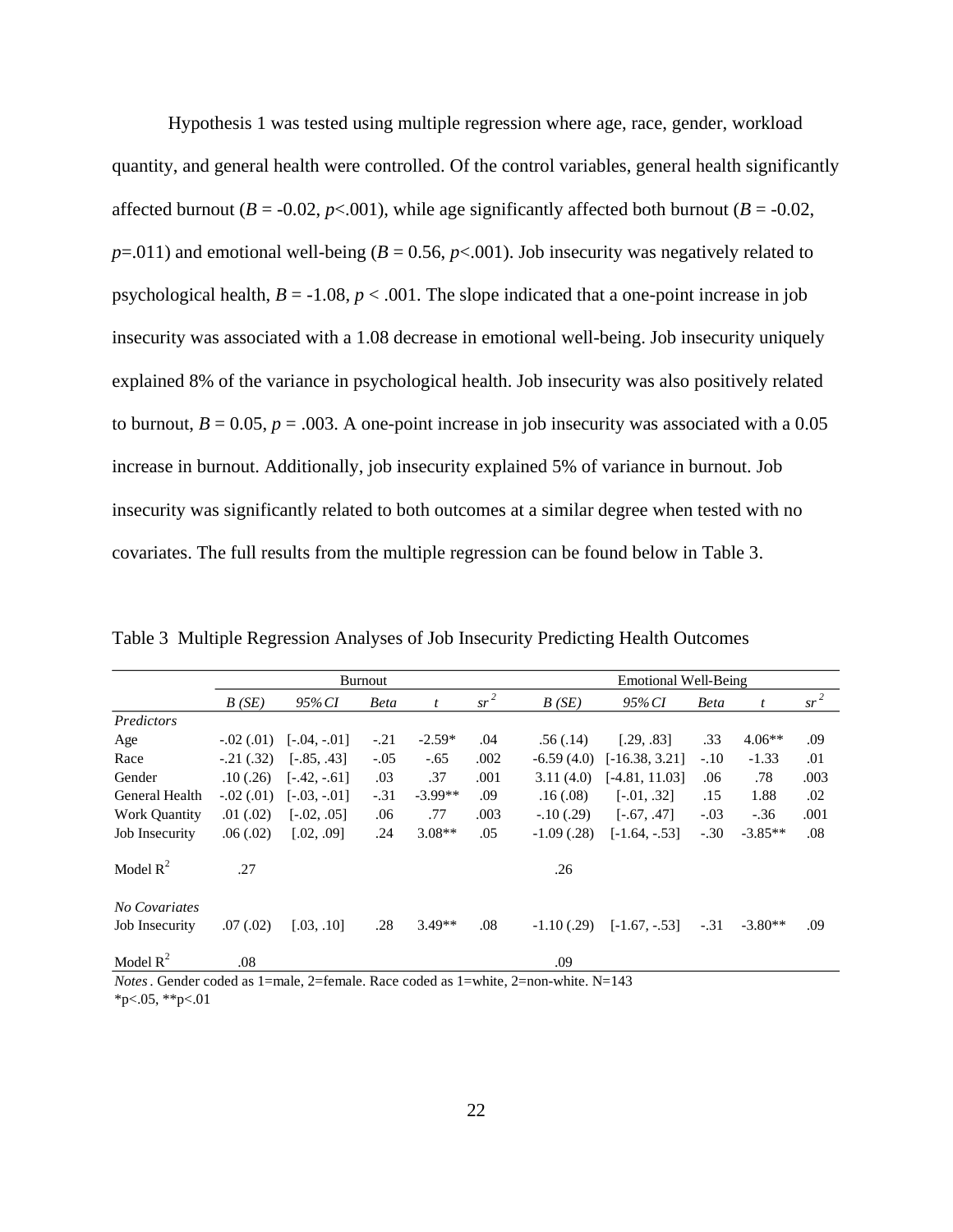**Hypothesis 2.** Bivariate correlation analyses (previously presented in Table 2) were used to examine how meta-perceptions of devaluation related to health outcomes. Devaluation had a significant, positive relationship with burnout,  $r = .25$ ,  $p < .01$ , and accounted for about 6% of the variance in burnout. There was a negative, nonsignificant relationship between devaluation and emotional well-being,  $r = -0.09$ ,  $p = 0.27$ .

Hypothesis 2 was also tested using multiple regression where age, race, gender, workload quantity, and general health were controlled. Of the control variables, general health significantly affected burnout ( $B = -0.02$ ,  $p = .001$ ), while age significantly affected both burnout ( $B = -0.02$ ,  $p$ )  $= .01$ ) and emotional well-being ( $B = 0.58$ ,  $p < .001$ ). Meta-perceptions of devaluation were not significantly related to emotional well-being,  $B = -1.59$ ,  $p = .53$ , nor to burnout,  $B = 0.25$ ,  $p = 0.25$  $=$  .12. When tested with no covariates, devaluation significantly predicted burnout,  $B=0.48$ ,  $p<.01$ , but was not related to emotional wellbeing,  $B = -2.72$ ,  $p = .27$ . This positive relationship indicates that a one-point increase in devaluation was associated with a 0.48 increase in burnout. The results of these tests are shown in Table 4.

|                      |               | Burnout       |             |          |        | <b>Emotional Well-Being</b> |                                 |        |          |        |
|----------------------|---------------|---------------|-------------|----------|--------|-----------------------------|---------------------------------|--------|----------|--------|
|                      | B(SE)         | 95%CI         | <b>Beta</b> | t        | $sr^2$ | B(SE)                       | 95% CI                          | Beta   | t        | $sr^2$ |
| Predictors           |               |               |             |          |        |                             |                                 |        |          |        |
| Age                  | $-.024(.01)$  | [-.04. -.01]  | $-.21$      | $-2.58*$ | .04    | .58(.15)                    | [.30, .87]                      | .34    | $4.01**$ | .10    |
| Race                 | $-12(0.33)$   | $[-.78, .54]$ | $-.03$      | $-.36$   | .001   |                             | $-7.36(5.2)$ [ $-17.78, 3.06$ ] | $-.11$ | $-1.40$  | .01    |
| Gender               | .07(0.27)     | $[-46, -60]$  | .02         | .25      | .001   |                             | $3.78(4.21)$ [-4.56, 12.11]     | .08    | .89      | .004   |
| General Health       | $-0.02(0.01)$ | $[-03, -01]$  | $-.29$      | $-3.50$  | .07    | .17(0.09)                   | $[-.02, .35]$                   | .16    | 1.80     | .02    |
| <b>Work Quantity</b> | .03(0.02)     | $[-.01, .07]$ | .12         | 1.50     | .01    | $-37(0.30)$                 | $[-.95, .22]$                   | $-.10$ | $-1.24$  | .01    |
| Devaluation          | .25(.16)      | [.06, .57]    | .16         | 1.58     | .01    |                             | $-1.59(2.51)$ $[-6.57, 3.38]$   | $-.05$ | $-.63$   | .003   |
| Model $R^2$          | .23           |               |             |          |        | .18                         |                                 |        |          |        |
| No Covariates        |               |               |             |          |        |                             |                                 |        |          |        |
| Devaluation          | .48(.16)      | [.17, .79]    | .25         | $3.1**$  | .06    |                             | $-2.72(2.48)$ [ $-7.61, 2.17$ ] | $-.09$ | $-1.1$   | .001   |
| Model $R^2$          | .06           |               |             |          |        | .01                         |                                 |        |          |        |

Table 4 Multiple Regression Analyses of Devaluation Predicting Health Outcomes

*Notes*. Gender coded as 1=male, 2=female. Race coded as 1=white, 2=non-white. N=143

 $*p<.05$ ,  $*p<.01$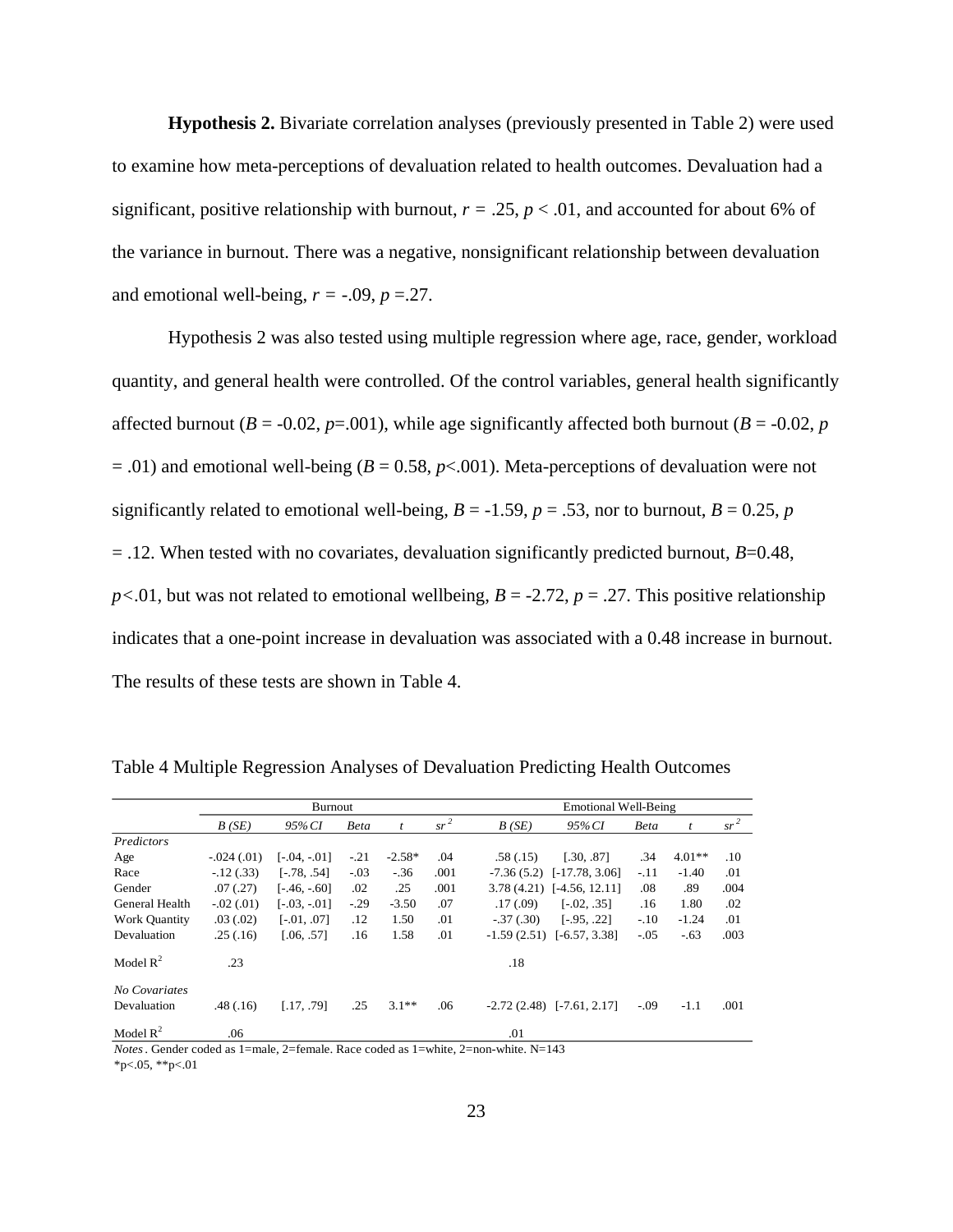**Hypothesis 3.** For hypothesis 3, I tested for a moderating effect of supervisor support on the relationship between job demands and health outcomes. Again, age, race, gender, workload quantity, and general health were included as control variables. Considering job insecurity as the demand, job insecurity remained marginally significant in the model  $B = 0.04$ ,  $p = 0.06$ , and supervisor support was significantly related to burnout,  $B = -0.22$ ,  $p = .005$ . However, the interaction between job insecurity and supervisor support was not significant in the model for burnout.

Job insecurity maintained a significant effect on emotional well-being,  $B = -0.95$ ,  $p$  $=$ .003, while perceived support was marginally significant, *B* = 2.34, *p* = 06. There was not a significant interaction between job insecurity and perceived supervisor support in relation to emotional well-being.

In the models involving the demand of meta-perceptions of devaluation, these metaperceptions were not significantly related to the health outcomes, though supervisor support remained significant for burnout  $(B = -0.27, p < 0.01)$  and emotional well-being  $(B = 3.53, p < 0.01)$ . The interaction between devaluation and supervisor support was non-significant in both models. Of the control variables, age and general health were significantly related to both health outcomes.

This hypothesis was tested again in less stringent models without covariates. There were still no interactions between job demands and resources on health outcomes. In sum, perceived supervisor support did tend to have positive effects on health outcomes but did not moderate the relationship between job demands and health outcomes.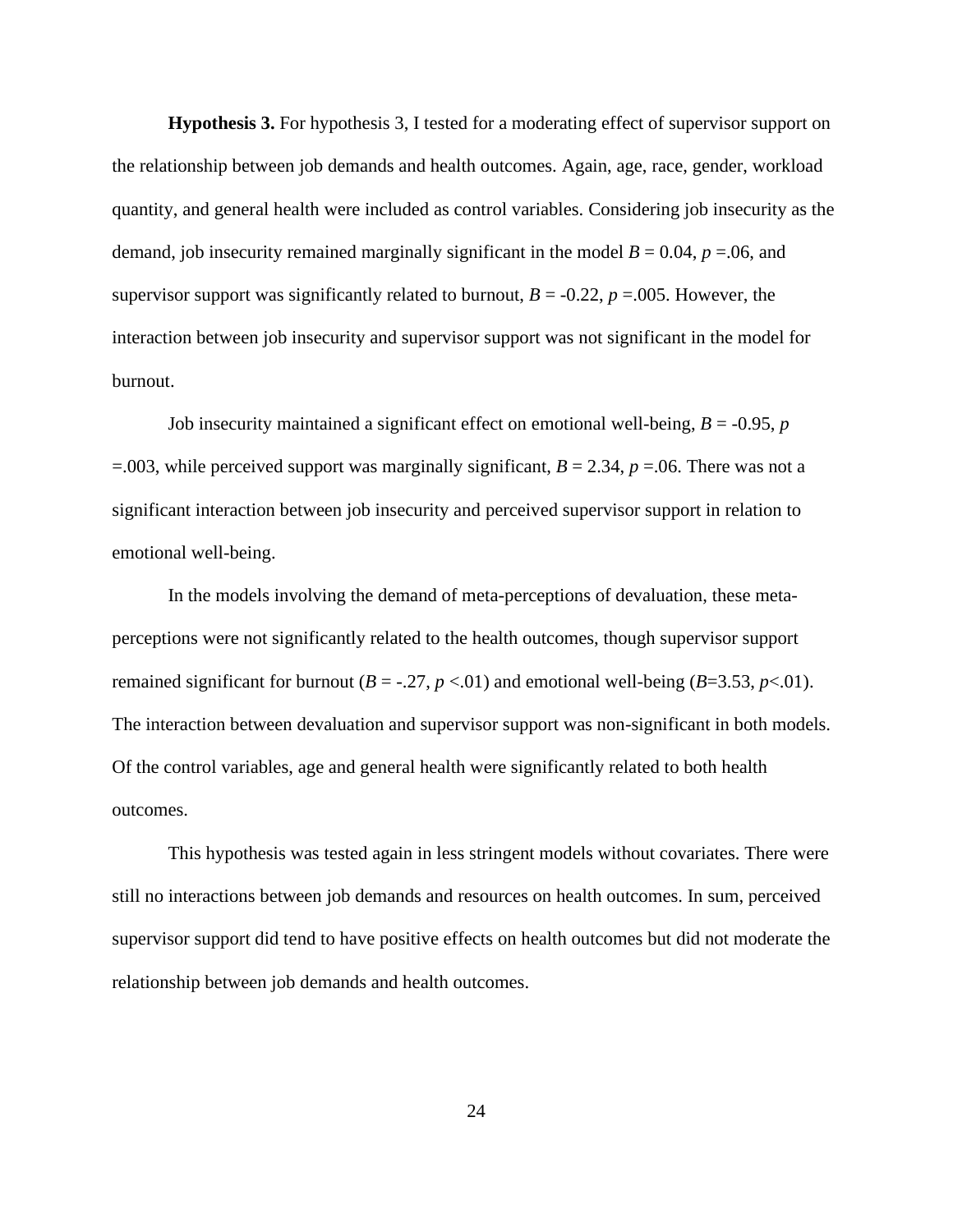**Hypothesis 4.** For hypothesis 4, I tested for a moderating effect of organizational support on the relationship between job demands and health outcomes. In the first two models, job insecurity remained a significant predictor of emotional well-being,  $B = -0.90$ ,  $p = .009$ , but had no significant effect on burnout. Organizational support was negatively related to burnout,  $B = -$ 0.28,  $p<.001$ , and had a marginally significant effect on emotional well-being,  $B = 2.16$ ,  $p = .06$ . The interaction between organizational support and job insecurity was not significant for either outcome variable.

In the second set of models, meta-perceptions of devaluation were not significantly related to the health outcomes, though organizational support remained significant at similar magnitudes in these models. The interactions between devaluation and organizational support were also not significant. Of the control variables, age and general health were significantly related to both health outcomes.

This hypothesis was also tested in less stringent models without covariates. There were no interactions between job demands and resources on health outcomes. In sum, perceived organizational support did relate to better health but did not moderate the relationship between job demands and health outcomes.

**Hypothesis 5**. For hypothesis 5, I tested for a moderating effect of flexibility on the relationship between job demands and health outcomes. Again, in the first two models, job insecurity remained a significant predictor of burnout,  $B = .05$ ,  $p = .007$ , and emotional wellbeing,  $B = -0.95$ ,  $p = .002$ . Flexibility also had a significant effect on both burnout,  $B = -0.16$ ,  $p$  $=$ .03, and emotional well-being, *B* = 2.47, *p* = 03. However, the interaction between flexibility and job insecurity was not significant for either outcome variable.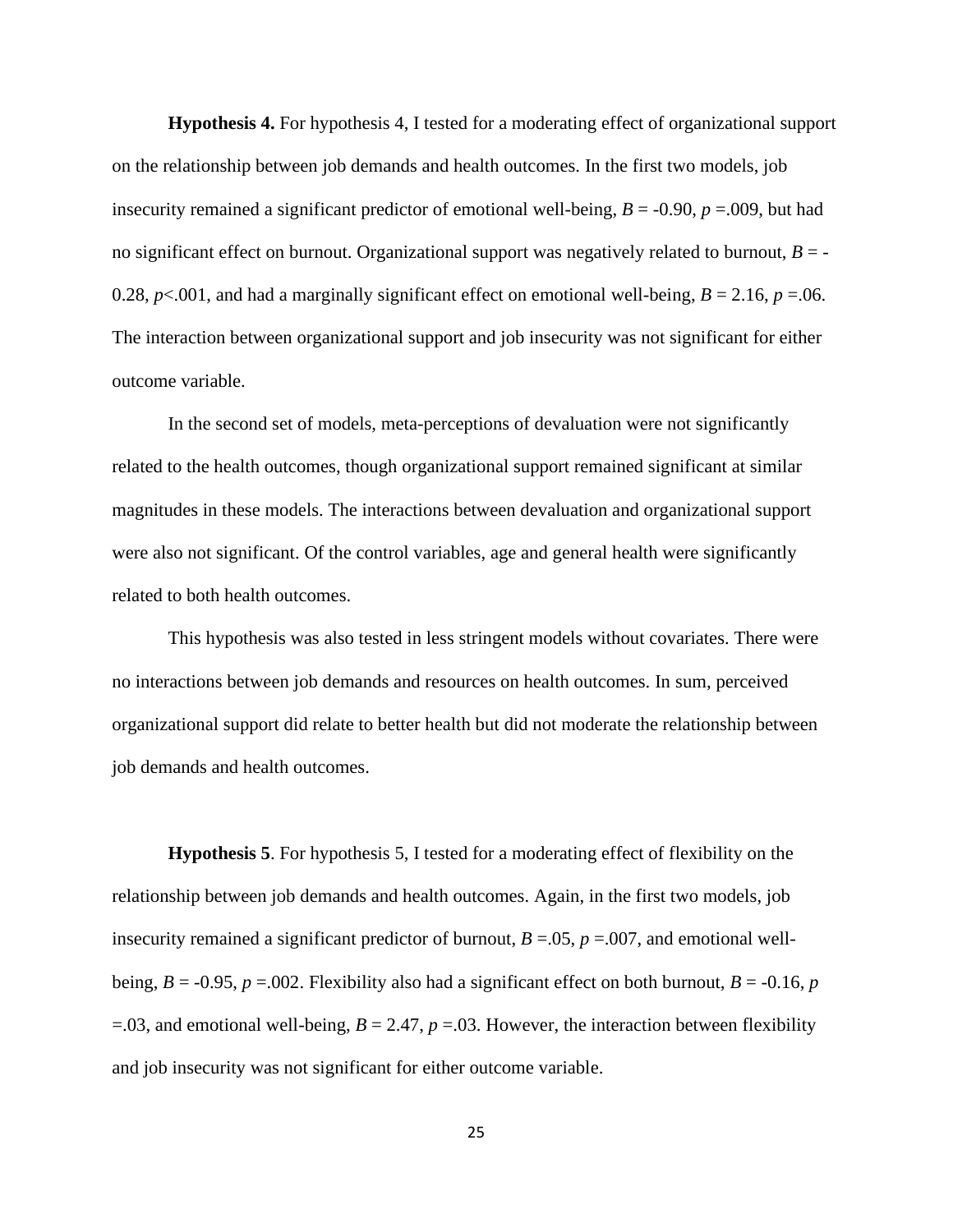In the second set of models, meta-perceptions of devaluation were not significantly related to the health outcomes, though flexibility remained significant in these models at similar magnitudes. The interactions between devaluation and flexibility were non-significant. Of the control variables, general health was significantly related to both health outcomes.

This hypothesis was tested again in less stringent models without covariates. There were no interactions between job demands and resources on health outcomes. In sum, flexibility did have benefits for health, but did not moderate the relationship between job demands and health outcomes.

**Hypothesis 6a.** For hypothesis 6a, I tested for a moderating effect of number of chronic conditions on the relationship between job demands and health outcomes. In these four models, though job insecurity remained a significant predictor of burnout  $(B=0.05, p<0.01)$  and emotional well-being  $(B=-1.03, p<0.01)$ , number of conditions and meta-perceptions of devaluation were not significantly related to burnout nor emotional well-being. There was not a significant interaction between either of the job demands and number of chronic conditions for either health outcome. Of the control variables, general health and age were significantly related to both health outcomes. When tested without covariates, the number of CHCs still did not significantly impact the relationship between job demands and outcomes.

To examine another potential difference based on condition, I also tested for the moderating effect of visibility on the relationship between job demands and health outcomes. Job insecurity maintained a significant relationship with burnout  $(B = 0.05, p < 0.01)$  and emotional well-being ( $B = -1.13$ ,  $p < 0.01$ ), though visibility was not significantly related to either health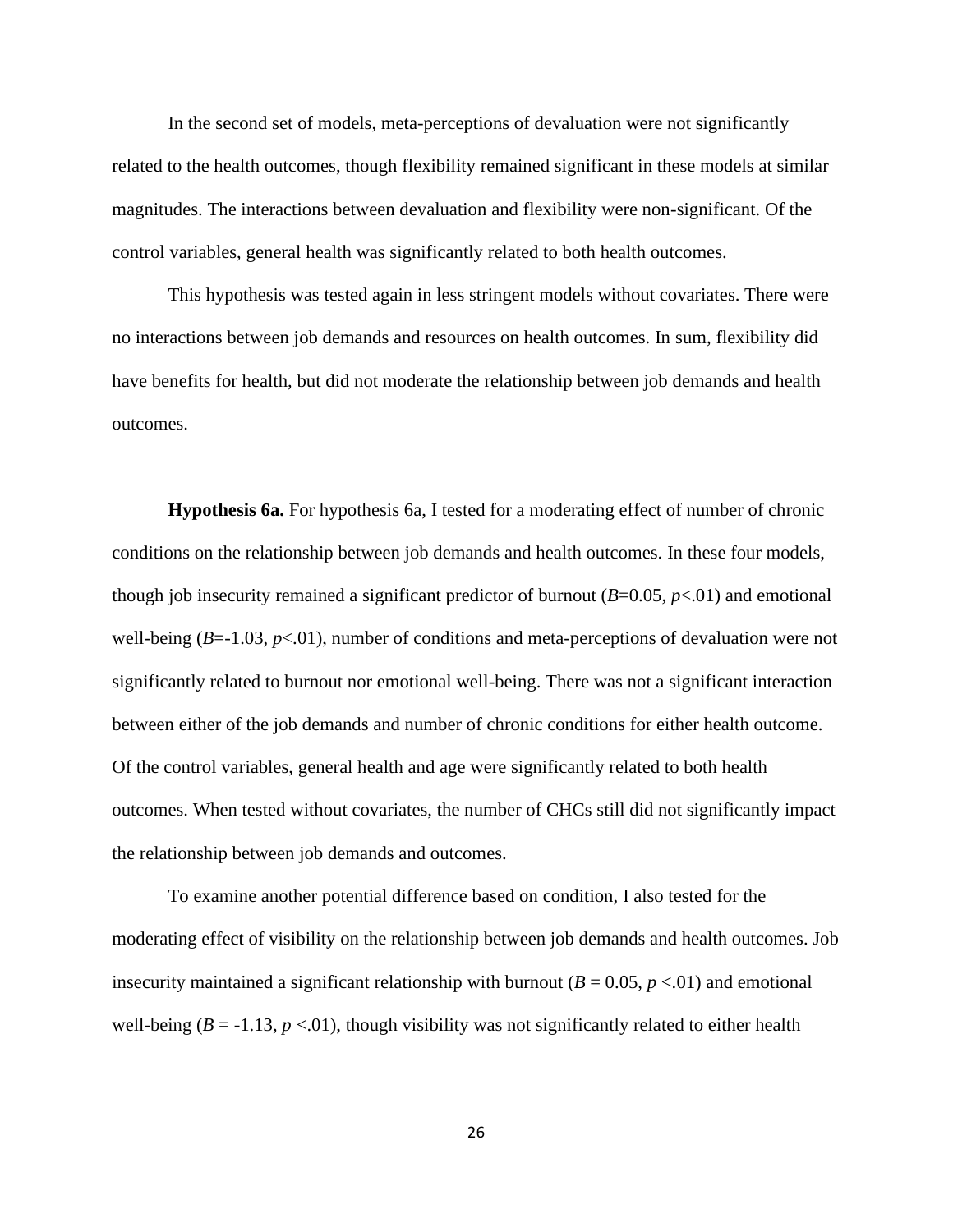outcome in any of the models. There was not a significant interaction between job insecurity and visibility on burnout or emotional well-being.

Visibility and devaluation were not significant predictors of emotional well-being, and there was not an interaction between them. Meta-perceptions of devaluation had a marginally significant effect on burnout, *B*=0.31, *p*=.05, though visibility was not a significant predictor. There was a marginally significant interaction between devaluation and visibility on burnout, *B*=0.48, *p*=.06. The positive interaction coefficient indicates that as the visibility of a condition increases, the positive relationship between devaluation and burnout becomes stronger.

This hypothesis was also tested in a less stringent model without covariates. There were no interactions between job demands and number of CHCs/visibility of condition on health outcomes. In other words, the number of CHCs or the visibility of the condition did not moderate the relationship between job demands and health outcomes.

**Hypothesis 6b.** Lastly, hypothesis 6b looked for a three-way interaction between number of conditions and job resources moderating the relationship between job demands and health outcomes. The first set of models considered supervisor support as the resource moderator. When no covariates were added to the model, no two- or three-way interactions were found between CHC number and supervisor support on the relationship between job demands and health outcomes. The hypothesis was also tested in a more stringent model controlling for age, race, gender, workload quantity, and general health. There was a significant two-way interaction between job insecurity and number of chronic conditions on emotional well-being, *B*=-0.58, *p*=.05. This negative interaction would suggest that the relationship between job insecurity and emotional well-being becomes weaker as number of chronic conditions increase. These findings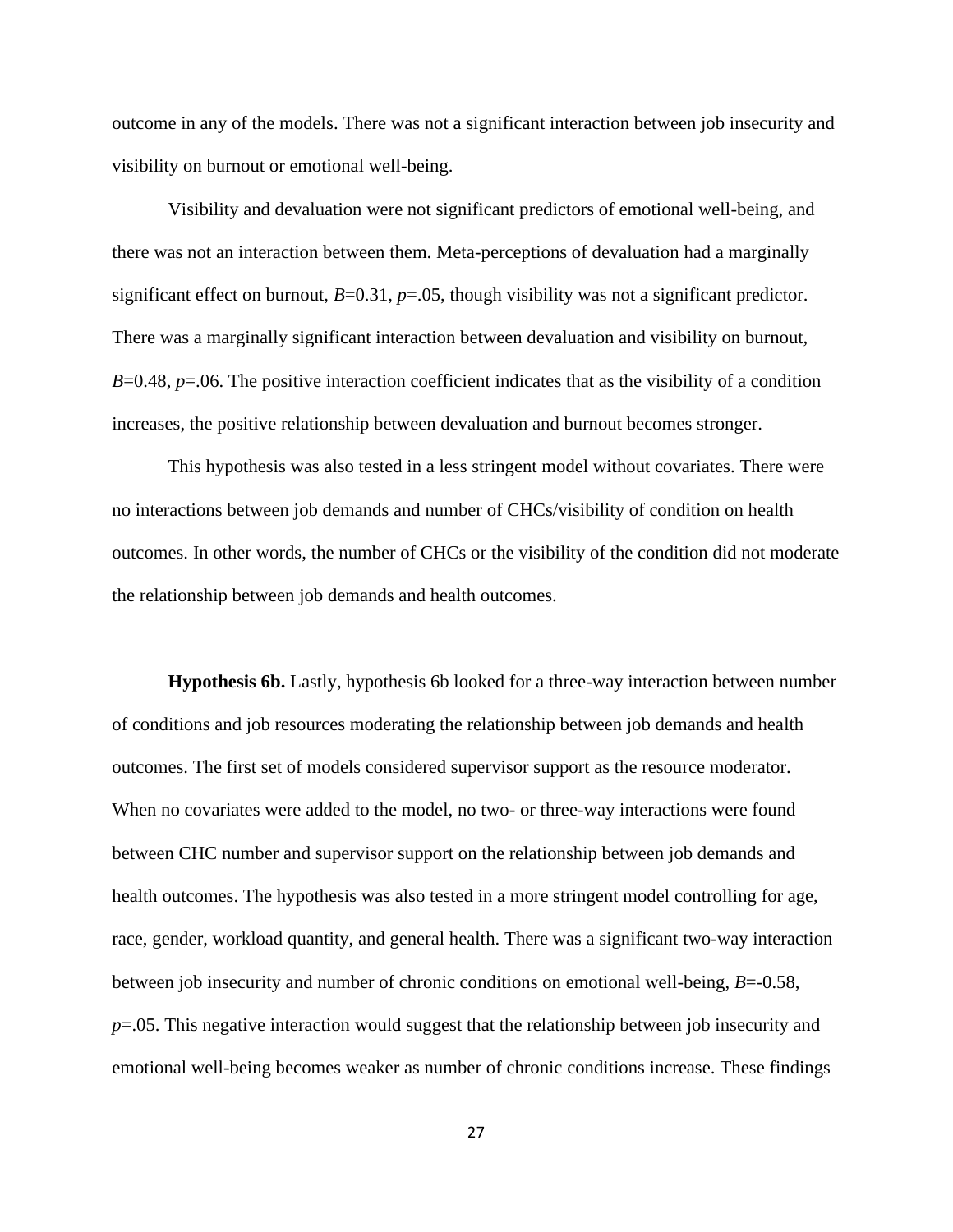should be taken with caution, however, as this relationship was not found in a simpler model when testing hypothesis 6a or in the simpler model without covariates. There was also a significant two-way interaction between supervisor support and number of chronic conditions,  $B = -2.23$ ,  $p = .05$ , suggesting that the relationship between supervisor support and emotional wellbeing weakens as chronic conditions increase. The three-way interactions in these two models with job insecurity relating to emotional well-being and burnout were not significant. When looking at the effect of supervisor support and number of conditions on devaluation, job demands and health outcomes, no two- or three-way interactions were significant.

These analyses were repeated with organizational support as the resource moderator. When no covariates were added to the model, no two- or three-way interactions were found between CHC number and organizational support on the relationship between job demands and health outcomes. The hypothesis was also tested in a more stringent model controlling for age, race, gender, workload quantity, and general health. There was a significant two-way interaction between job insecurity and organizational support, *B*=-0.63, *p*=.04, on burnout. This negative interaction suggests that the relationship between job insecurity and burnout weakens as number of CHCs increase. When looking at the effect of organizational support and number of conditions on job insecurity and emotional well-being, no two- or three-way interactions were significant. There were also no two-way or three-way interactions considering the relationship between devaluation and both health outcomes.

In the final set of models including number of chronic conditions, flexibility was considered as the resource moderator. When no covariates were added to the model, there was a three-way interaction between CHC number and flexibility on the relationship between job insecurity and burnout,  $B = -0.03$ ,  $p = 0.03$ . The results of this interaction are shown in Figure 2. As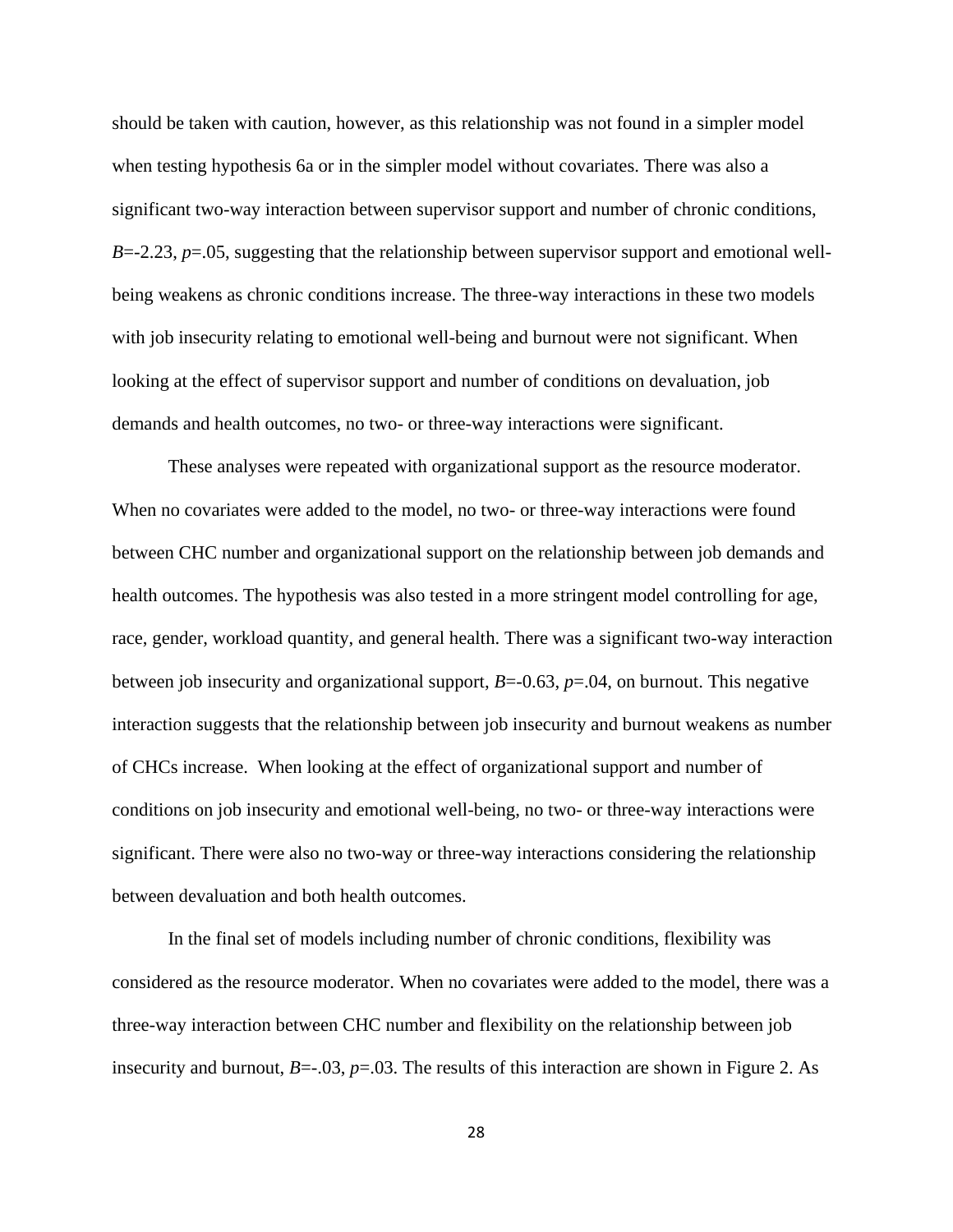indicated by the graph, flexibility had a stronger moderating effect when respondents had fewer CHCs and lower levels of job insecurity. Flexibility did not make a significant difference in the high levels of burnout indicated by those with multiple CHCs. The hypothesis was also tested in a more stringent model controlling for age, race, gender, workload quantity, and general health. There was a significant, two-way interaction between flexibility and number of chronic conditions, *B*=-2.339, *p*=.025, on emotional well-being. This suggests that as number of conditions increase, the relationship between flexibility and emotional well-being weakens. There was not a significant three-way interaction. No interactions were significant in the analyses with meta-perceptions of devaluation and flexibility.



Figure 2 Three-Way Interaction Found in Hypothesis 6b Using Number of CHCs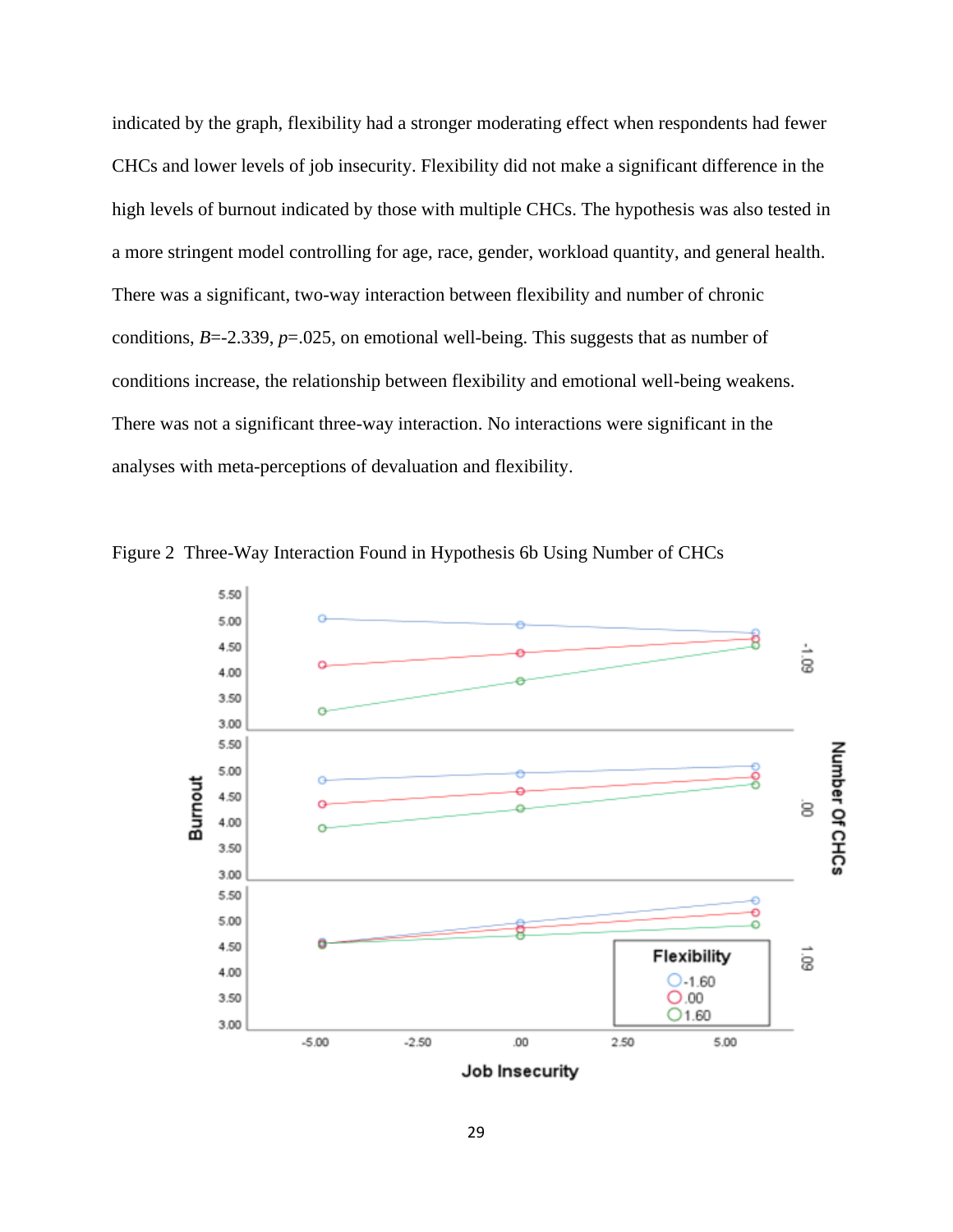Finally, hypothesis 6b also looked for a three-way interaction with visibility of condition and job resources moderating the relationship between job demands and health outcomes. The first set of models considered supervisor support as the resource moderator. There were no significant two-way or three-way interactions in these models, both with and without covariates.

The second set of models used organizational support as the resource moderator. When no covariates were added to the model, no two- or three-way interactions were found between visibility and organizational support on the relationship between job demands and health outcomes. The hypothesis was also tested in a more stringent model controlling for age, race, gender, workload quantity, and general health. No interactions were significant in the analyses using job insecurity as a predictor. There were also no two-way or three-way interactions considering the relationship between devaluation and emotional well-being. There was a significant interaction between devaluation and condition visibility on burnout,  $B=0.49$ ,  $p=.05$ , suggesting that the relationship between devaluation and burnout strengthened as condition visibility increased. There was no three-way interaction in this model.

The last set of models considered flexibility as the resource moderator. When no covariates were added to the model, a three-way interaction was found between visibility and flexibility on the relationship between job insecurity and emotional well-being, *B*=0.53, *p*=.02. This suggests that the moderating effect of flexibility is more pronounced when CHC visibility is high, as shown in Figure 3. The hypothesis was also tested in a more stringent model controlling for age, race, gender, workload quantity, and general health. No interactions were found in the relationship between job insecurity and health outcomes. There was also no interaction on the relationship between devaluation and emotional well-being. A significant, two-way interaction between devaluation and visibility was found to effect burnout, *B*=0.50, *p*=.05. This suggests that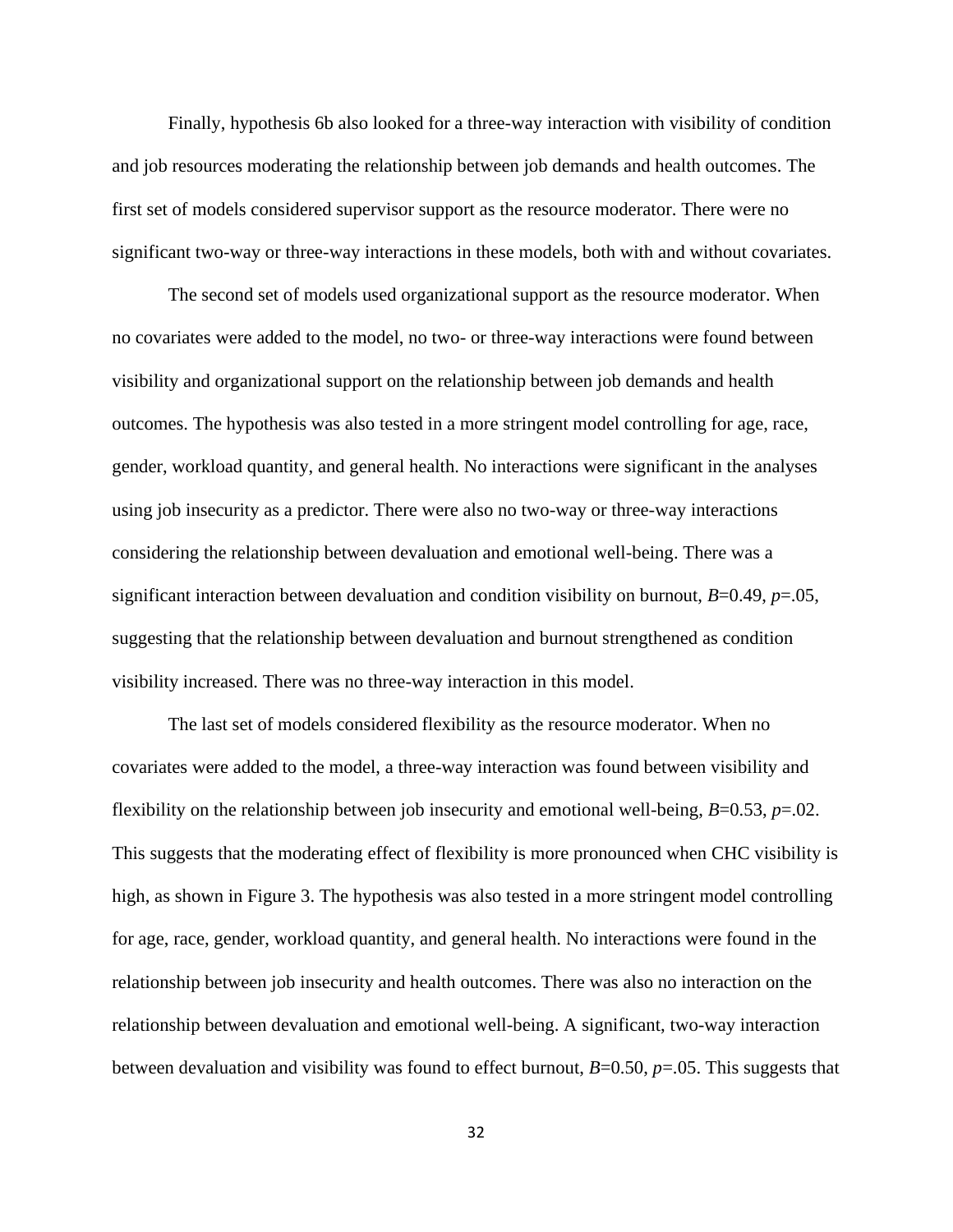the relationship between devaluation and burnout strengthens as visibility increases. No threeway interactions were supported in these models.



Figure 3 Three-Way Interaction Found in Hypothesis 6b Using Visibility

**Exploratory Analysis.** Though type of condition was not used as a moderator in the analyses due to overlap of conditions, basic exploratory analyses were conducted to identify any possible differences in study variables between condition types. Of the respondents who indicated only one CHC, disorders of the Nervous ( $n = 12$ ) and Digestive Systems ( $n = 14$ ) were most common. When compared in an independent t-test, there were no significant differences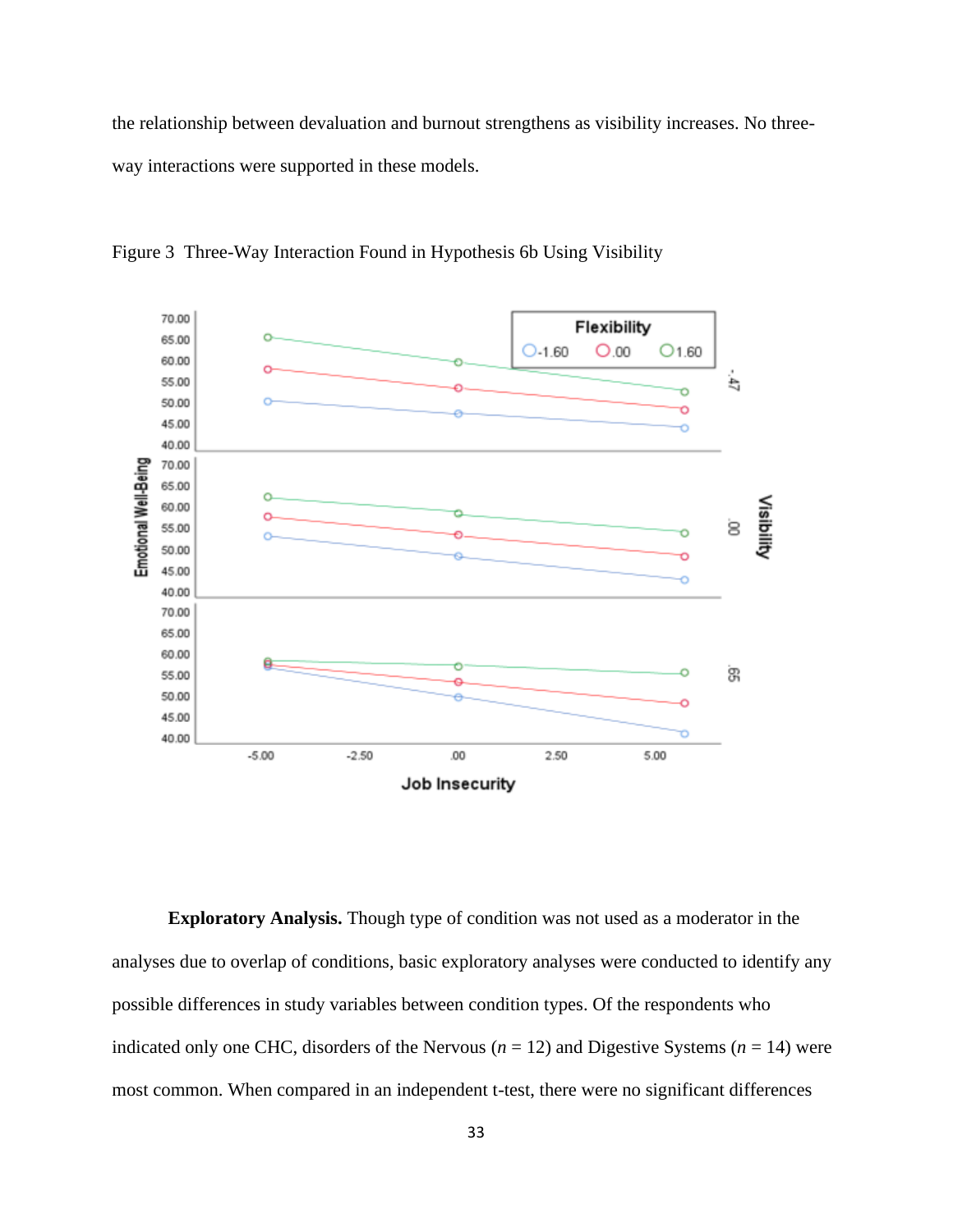between the groups for the demands, resources, visibility, or health outcomes. The results of this analysis can be found in Table 5.

|                               |       | Nervous System |                  | Digestive System |       |         |     |
|-------------------------------|-------|----------------|------------------|------------------|-------|---------|-----|
|                               | M     | SD             | $\boldsymbol{M}$ | SD               | df    | t       | D   |
| <b>Workload Quantity</b>      | 16.25 | 5.23           | 18.07            | 5.54             | 23.75 | $-.86$  | .39 |
| <b>General Health</b>         | 39.58 | 18.40          | 31.43            | 18.75            | 23.53 | 1.12    | .28 |
| <b>CHC</b> Number             | 1.58  | .99            | 1.29             | .83              | 21.47 | .82     | .42 |
| <b>Visibility</b>             | 1.50  | .80            | 1.29             | .61              | 20.47 | .76     | .46 |
| Devaluation                   | 1.92  | .74            | 1.88             | .82              | 23.93 | .12     | .91 |
| Job Insecurity                | 4.58  | 4.32           | 4.07             | 5.37             | 23.92 | .27     | .79 |
| Supervisor Support            | 5.10  | 1.23           | 5.12             | 1.61             | 23.73 | $-.04$  | .97 |
| <b>Organizational Support</b> | 4.51  | 1.58           | 4.70             | 1.51             | 22.99 | $-.31$  | .76 |
| Flexibility                   | 4.13  | 1.32           | 4.96             | 1.46             | 23.93 | $-1.52$ | .14 |
| <b>Burnout</b>                | 4.67  | 1.22           | 4.26             | 1.70             | 23.35 | .72     | .48 |
| <b>Emotional Well-Being</b>   | 38.00 | 18.09          | 52.29            | 21.94            | 23.98 | 1.82    | .09 |

Table 5 Exploratory Independent Samples T-Test Across Condition Types

*Notes*. Nervous System,  $N = 12$ . Digestive System,  $N = 14$ .

#### **Qualitative Analyses**

The exploratory, qualitative questions were used to understand how organizations responded to the COVID-19 pandemic, employee satisfaction with this action, and employees' perceptions of judgement or stigmatism regarding their illness. The most common organizational responses included mask mandates, social distancing, and transitioning to remote work styles. Most respondents felt satisfied with their organization's response to COVID-19 ( $n = 87$ ; 61%), though others expressed frustration with their business ( $n = 36$ ; 25%). Even some participants who provided more positive responses to their organizations' action indicated that they think there is more that could be done to help employees. Additional accommodations mentioned by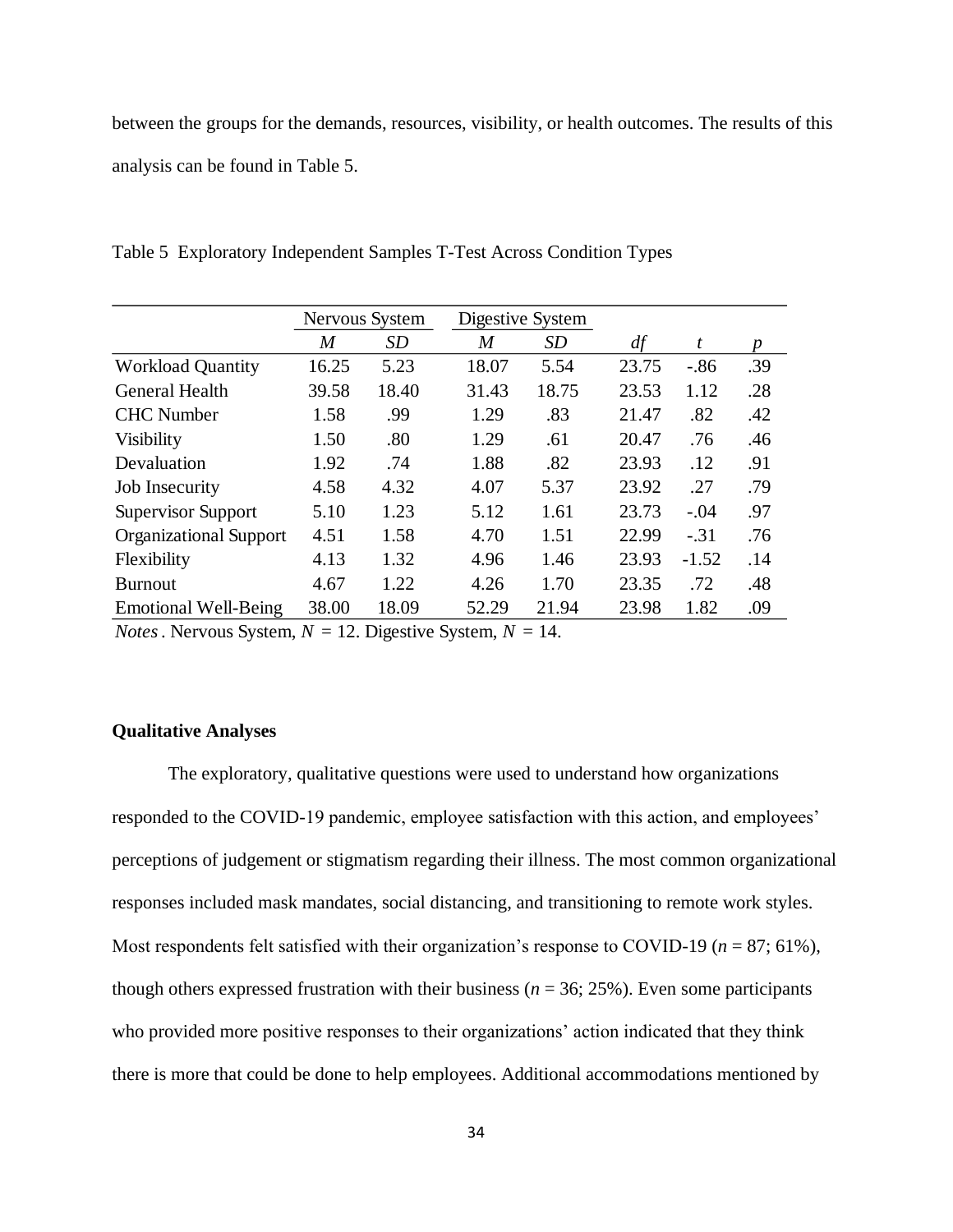respondents included fully remote work opportunities, additional paid time off or sick leave, and implementing more formal guidelines and restrictions in the workplace. Additionally, a majority of participants reported that they did not feel stigmatized or judged in the workplace due to their illness ( $n = 90$ ; 63%). Many of these responses were accompanied by explanations, some saying that they have not disclosed their illness to others within the workplace or speaking of how supportive and accommodating their organization had been.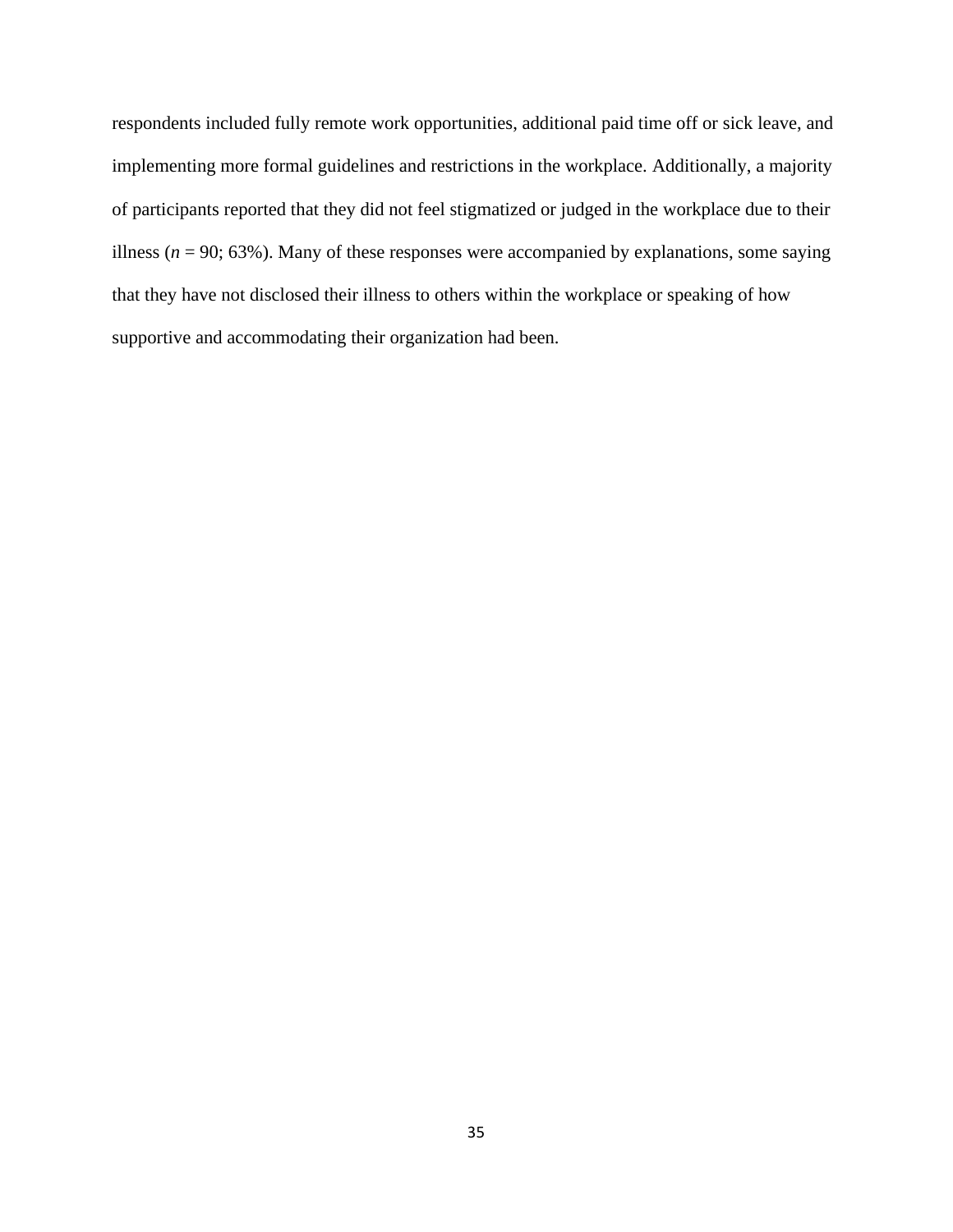#### CHAPTER IV

#### DISCUSSION

The purpose of this study was to understand the experiences of workers with a CHC during the COVID-19 pandemic and how their organizations have responded to the pandemic and employee perceptions surrounding these actions. Furthermore, I aimed to identify the impacts of pertinent job demands and resources these employees encounter in the workplace. In the following sections I will discuss the findings of this study, the practical implications based on results, and study limitations.

Applying the JD-R Model, I expected that higher job demands (i.e., job insecurity and meta-perceptions of devaluation) would relate to worse psychological health (i.e., burnout and emotional well-being). In bivariate correlations, both job insecurity and meta-perceptions of devaluation had a significant, positive relationship to burnout. Job insecurity was also negatively related to psychological well-being, though devaluation did not have a significant relationship. Job insecurity remained a significant predictor of health outcomes when tested in a more stringent model with control variables, supporting Hypothesis 1. This supports findings in previous literature, where job insecurity has been linked to adverse physical and mental health outcomes in employees (Burgard et al., 2012a; Ferrie et al., 1998; Ganson et al., 2021). The results of this study replicate this finding in a vulnerable sample during a likely stressful time (i.e., a pandemic).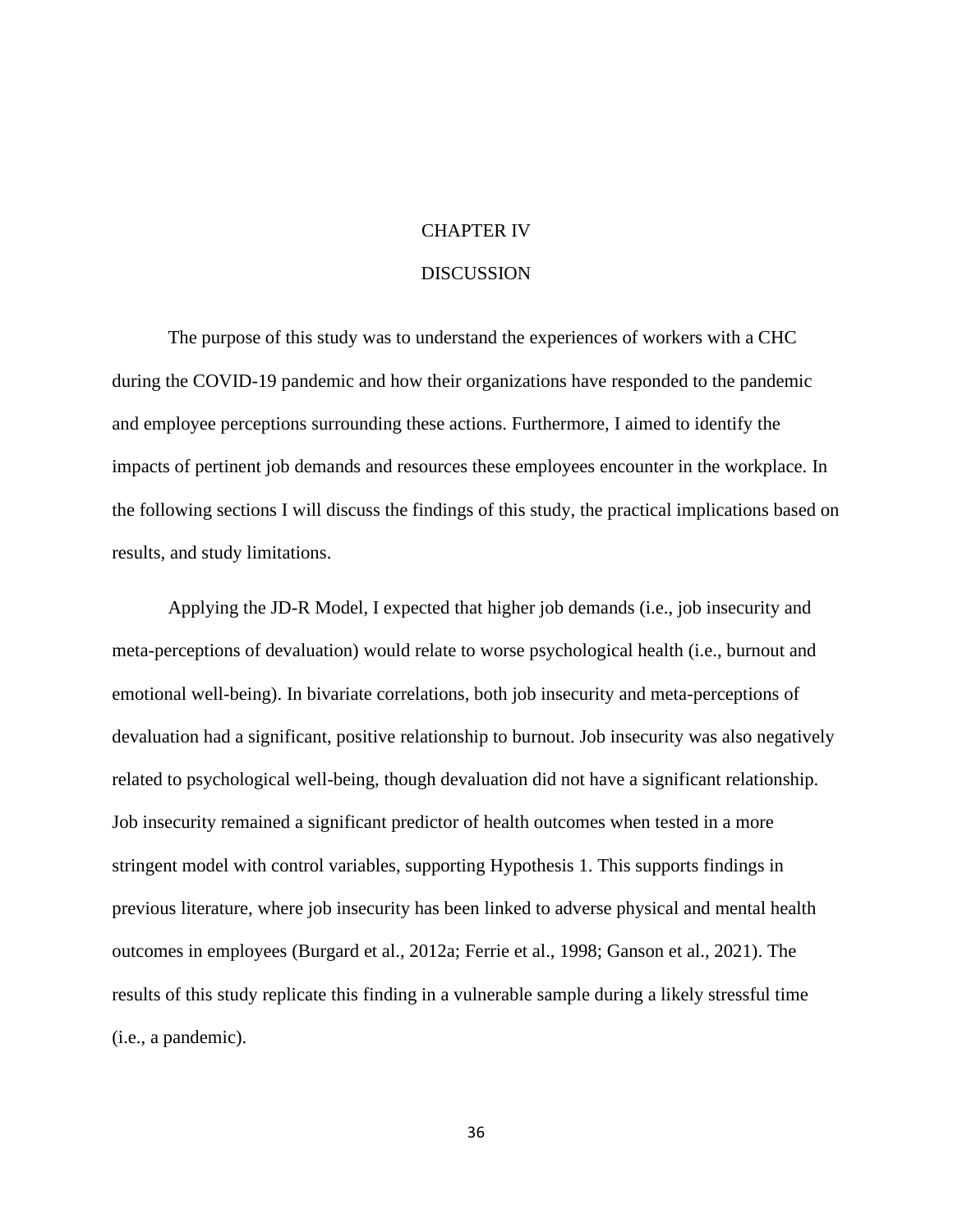Hypothesis 2, however, was not supported, as there was not a significant relationship between devaluation and health outcomes when tested in multiple regression analyses with covariates. This is not consistent with findings in previous literature (McGonagle & Barnes-Farrell, 2014), though this could be due to multiple reasons. Interestingly, devaluation was a significant predictor of burnout before control variables were added to the model. This might suggest that other variables, such as general health, explained part of the relationship between meta-perceptions of devaluation and burnout, or simply that devaluation did not explain substantial enough variance to emerge as significant above and beyond general health.

Additionally, while I focused on general devaluation that employees perceived in the general workplace, other factors such as illness type, stigmatism, and disclosure status were not accounted for in analyses. A comprehensive analysis of these variables could show whether devaluation is different for employees who have disclosed their illness to others in the organization or directly sought out workplace accommodations. Employees also might be less likely to disclose some illnesses based on their visibility or stigma, which could impact their perception of devaluation in the workplace (Joachim & Acorn, 2000; Jones et al., 2009). Metaperceptions of devaluation could be impacted by work modality, as well. Devaluation might not be a prevalent job demand for employees working from home due to less workplace interactions or better management of symptoms.

Based on the JD-R Model, Hypotheses 3-5 predicted that job resources (i.e., organizational support, supervisor support, and flexibility) would lessen the negative impact of job demands on employee health (Bakker & Demerouti, 2007). Initial bivariate correlations supported that job resources were negatively related to job demands, though this relationship was only statistically significant for job insecurity. Additionally, all job resources had a significant,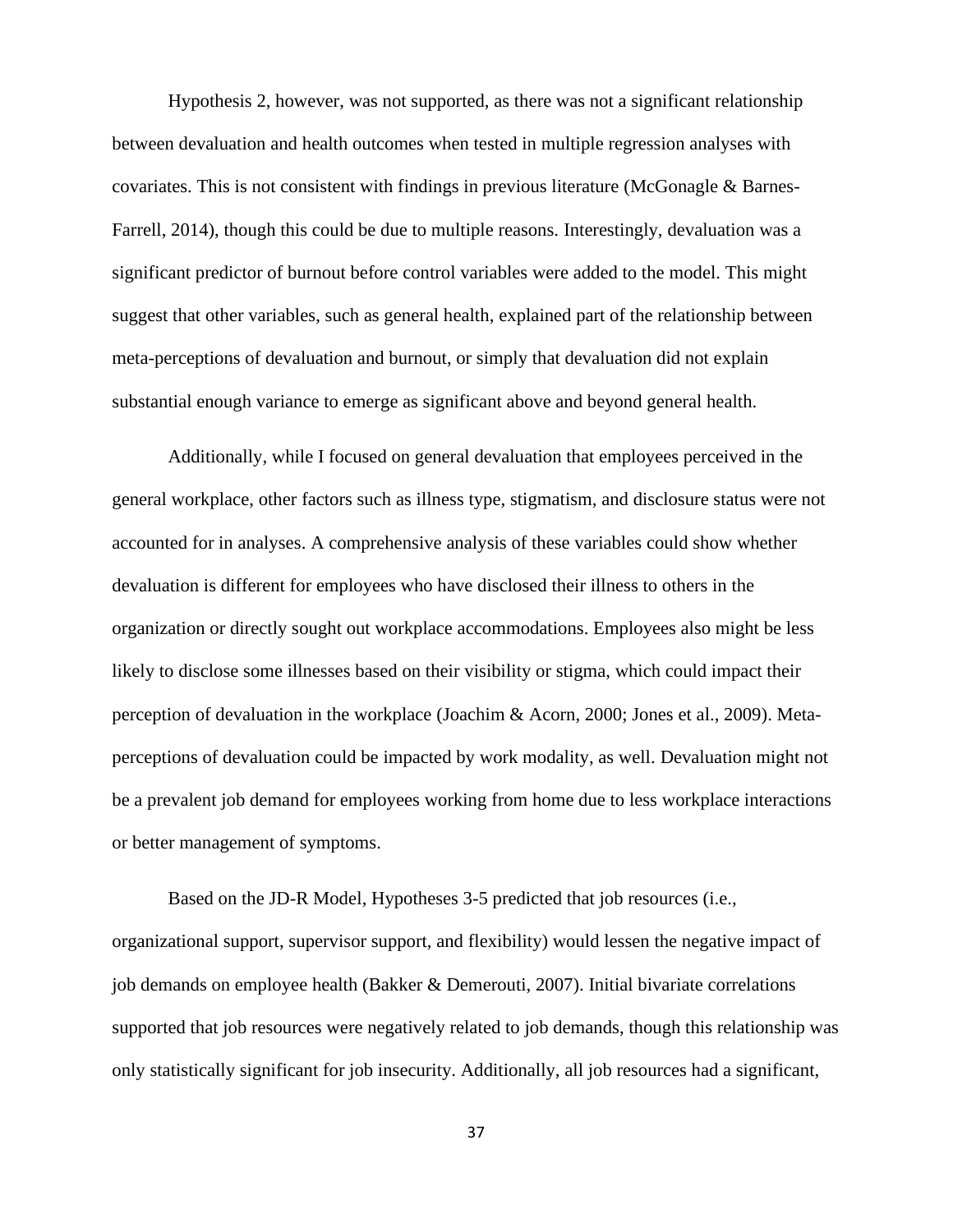negative relationship with burnout, and a significant, positive relationship with emotional wellbeing. However, there was no support for the predicted moderation models, where job resources may offset the effects of job demands. It may be that these resources are beneficial but are not able to offset the effects of demands for this specific population. It is also possible that these resources do have a small to moderate effect on the relationship between demands and health, though the sample size was too small to detect this interaction effect. Per Cohen (2014), a sample of approximately 55 respondents is needed to find a moderate effect of interactions in a multiple regression model, while 392 are required to detect a small effect.

Though the moderated analyses in this study were not significant, there was still evidence of the general value of resources. Perceived supervisor support was found to be a significant predictor of burnout and emotional well-being when analyzed with both job demands. Previous research has found that support is especially important for employees with chronic illness to help mitigate mental and physical challenges brought on in the workplace (Gignac  $\&$  Cao, 2009; Symister & Friend, 2003). The lack of a stress-buffering effect could be a result of the nature of the sample. For instance, a large number of participants indicated that they worked from home or had hybrid work schedules; work modality changes during the past few years might impact the ways in which employees receive support from their organization or supervisor, as well as how effective that support is.

Flexibility was also hypothesized to moderate the relationship between job demands and health outcomes. Chronic conditions impact the daily functions of those afflicted, or require ongoing medical attention (CDC, 2021). Presenteeism and absenteeism are often associated with CHCs, given the wide range of symptoms people may feel one a day-to-day basis and frequent medical appointment (Jinnett et al., 2017). Previous research has alluded to the importance of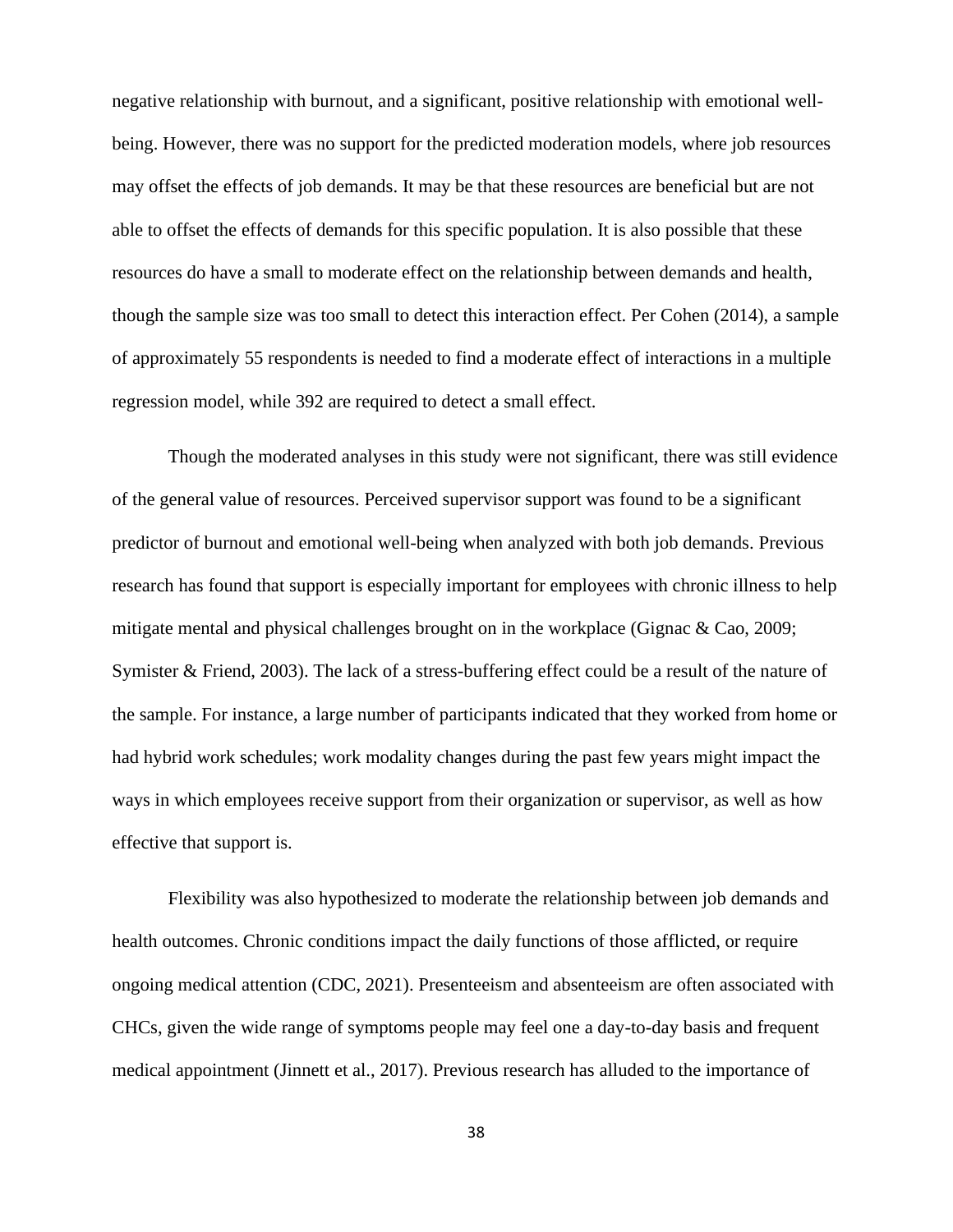flexibility for this population (Beatty & Joffe, 2006; Eisner et al., 2002), as well as the relationship between schedule flexibility and burnout (Baanders et al., 2001b). In the current study, though there was no significant effect of flexibility on the burden of job demands, flexibility was a significant predictor of both burnout and emotional well-being. Notably, there was a strong correlation between flexibility, supervisor support, and organizational support. These concepts might be measuring some of the same underlying characteristics of a supportive organization. While flexibility is surely related to lower levels of burnout and higher emotional well-being, this resource might not be an appropriate match for the stressors chosen in this study. In other words, flexibility might not make a direct impact on reducing the effects of job insecurity or perceptions of devaluation an employee experiences, even if it impacts their psychological well-being.

Hypotheses 6a and 6b looked at the effect of condition differences on the relationship between job demands and health outcomes, as well as their effect on the moderating relationship of job resources on this relationship. In the models with no covariates, two significant three-way interactions surfaced. First, CHC Number and flexibility significantly moderated the relationship between job insecurity and burnout. This effect was stronger with respondents who had lower job insecurity and less CHCs, though weakened with higher levels of job insecurity and health problems. This suggests that flexibility does moderate the impact of job insecurity on burnout, but the buffering effect can vary based on the employee's health status. Additionally, results also indicated that flexibility buffered the relationship between job insecurity and emotional wellbeing when visibility of condition was high, suggesting that those with higher visibility are more effected by flexibility. This could relate to an employee's medical needs, illness severity, disclosure status, and many other characteristics related to visibility.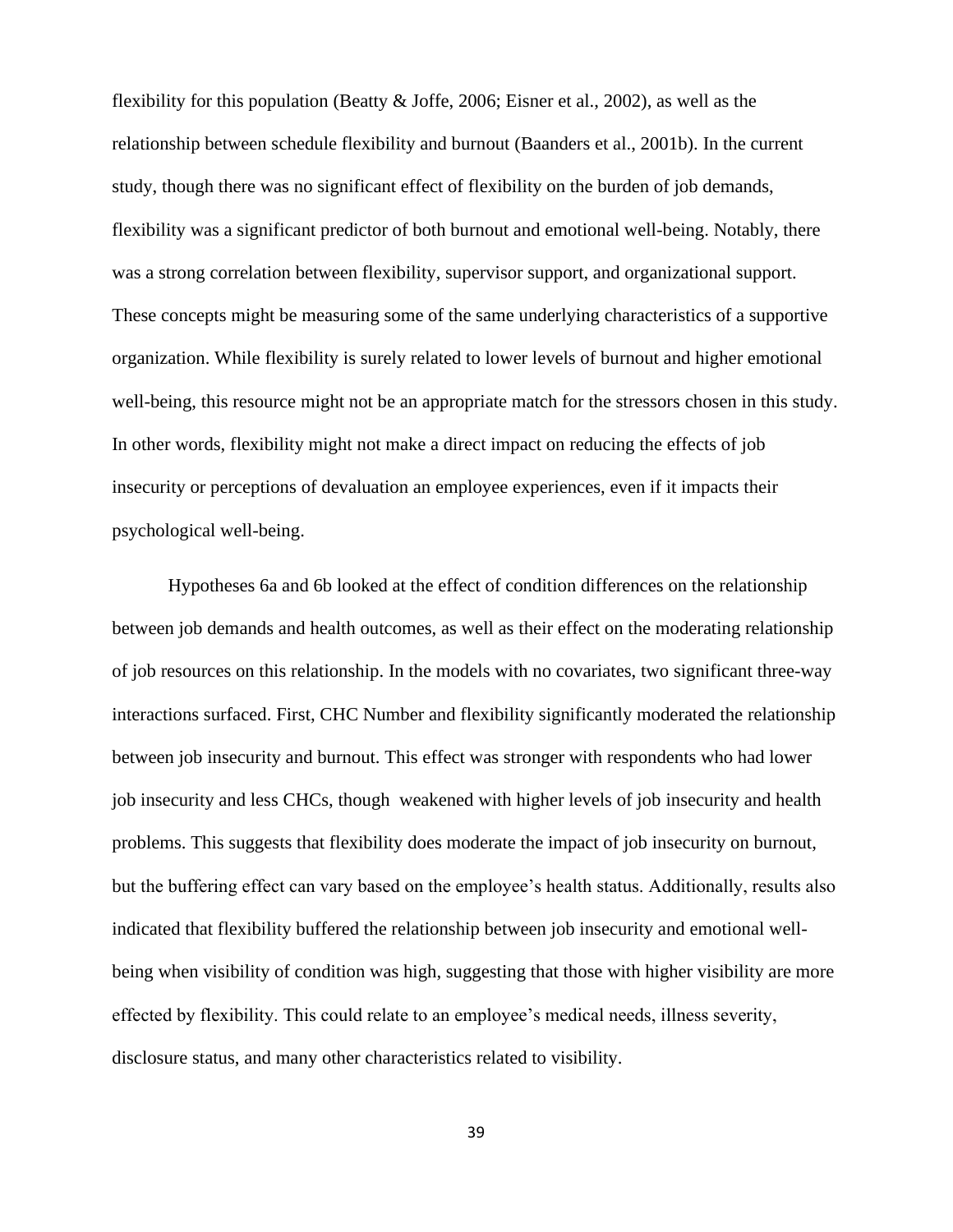Although there were no significant three-way interactions remained when covariates were used in the models, there were several two-way interactions worth noting. Interestingly, an increase in health conditions weakened the relationship between job insecurity and health outcomes, as well as the effect of supervisor support and flexibility on emotional well-being. These findings might be related to the general health of employees given the number of CHCs with which they've been diagnosed. As an employee is diagnosed with more CHCs and their perception of health decreases, general health might be a more influential predictor of burnout and emotional well-being than workplace stressors. In other words, the impact of their work demands and resources lessen as other demands (i.e., their health) become more salient.

Contrary to the findings with number of conditions, the relationship between devaluation and burnout was strengthened as visibility increased. The more visible their condition is, the more perceptions of devaluation may feel stressful to the worker. This supports previous research that finds disclosure and stigma differences between more "invisible" or "visible" conditions (Joachim & Acorn, 2000). If an employee's condition is less visible, they might choose specific coworkers to whom they disclose their health condition. This could mean devaluation is not as large of a stressor when compared to an employee with a highly visible condition, who cannot choose which coworkers know.

Although there were no significant mean differences identified in the exploratory t-test between nervous and digestive system disorders, there is still reason to compare condition types in future research. Due to the overlap in conditions, the samples size for this exploratory test was less than ideal and would not detect small or moderate differences in variable levels. However, the analyses carried out with CHC number and visibility used as moderators support that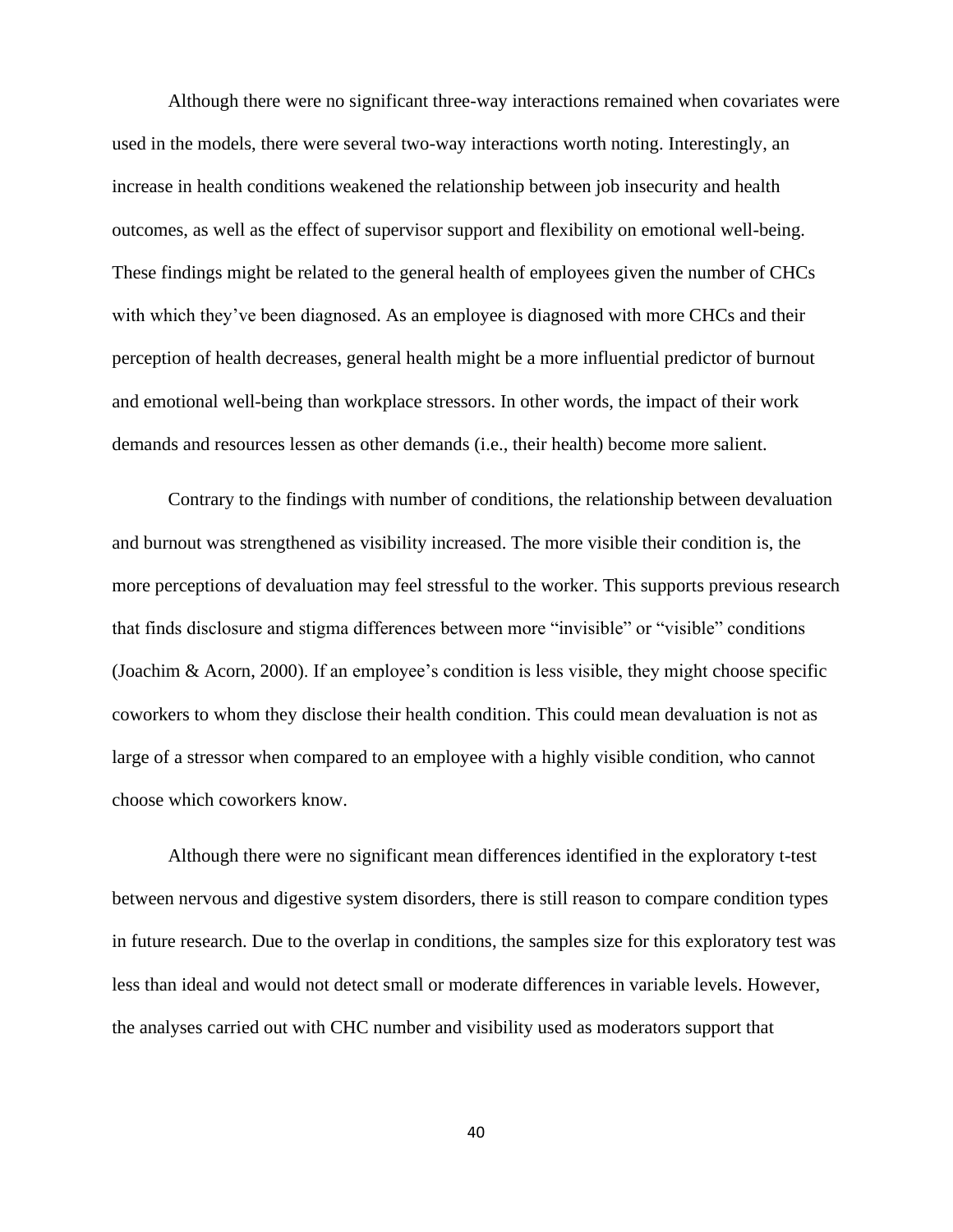differences amongst conditions can impact the effectiveness of some resources on the relationship between demands and health outcomes.

The exploratory qualitative analyses offered more insight into how organizations have responded to the COVD-19 pandemic, along with the perceptions of at-risk work populations. Common organizational responses were parallel to those outlined in recent literature (Teng-Calleja et al., 2020), such as flexible work arrangements and implementation of organizationwide restrictions/guidelines. A majority of respondents were satisfied with organizational responses to COVID, though some indicated that additional accommodations of fully remote work or additional sick leave would help better accommodate their conditions. Though the current study collected information during the pandemic and did not collect any longitudinal data to compare differences in perceptions during the pandemic, it is possible that work modality changes have affected employees with CHCs in a more positive way. For instance, this could have created more flexibility for employees, allowing them to better manage their illness and physical or psychological challenges faced in the workplace. Some participants also indicated that they did not feel judged or stigmatized for their illness because it had not been disclosed to their coworkers, or they did not need to ask for additional accommodation due to location changes. On the contrary, telework could lessen opportunities for job resources, such as supervisor support. Overall, this offers unique insight into how participants view their organization during this uncertain transition period, as well as indirect effects of organizational responses.

#### **Practical Implications**

The current study applied an established occupational health model into a novel context, looking at an understudied workplace population in light of a major world event. While this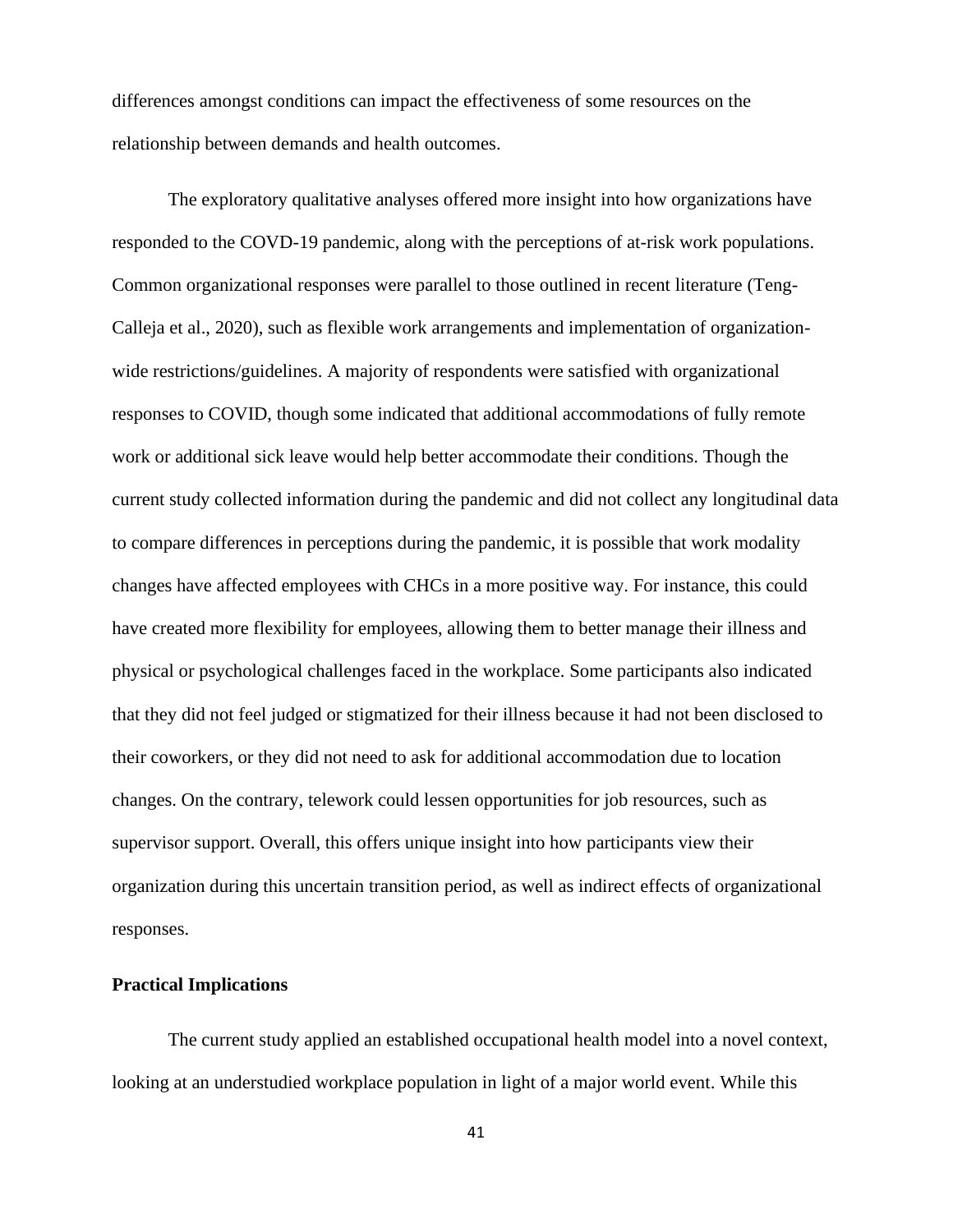research drew attention to a gap in literature focusing on chronic conditions in the workplace, there is still much to be done. Future studies can build from this research and take a more nuanced approach to studying how job demands and resource might vary between condition types. Future directions might also seek to focus on matching unique job demands of those who face CHCs and matching them to appropriate resources, especially as organizations transition back into the workplace.

Though the moderation effects of job resources were not significant, the relationship between resources and health outcomes still support the importance of targeted workplace interventions. Organizational and supervisor support are important for employees, especially during this unsure time period. Showing this support, even if employees are not physically present in the office, can increase their feelings of value and connectedness to the organization. Organizations can also offer more flexibility, given its correlation with health outcomes and other job resources. Allowing workers flexibility with work times or locations based on symptoms variability or medical requirements might combat levels of absenteeism or presenteeism. Though this should be done in moderation, as too much flexibility might lessen the connectedness an employee feels to the organization.

The qualitative analyses also give insight into employee opinions about COVID-19 accommodations. Given the varying responses and job categories surveyed in this study, organizations should also take inventory of their own employee's satisfaction with their response. Though most participants in the current study favored telework and increased paid time off, these interventions are not feasible for all organizations. The qualitative data did emphasize that, while most employees were satisfied with their organization's response to COVID-19, they still felt there was more that could be done to protect workers. Allowing employees to voice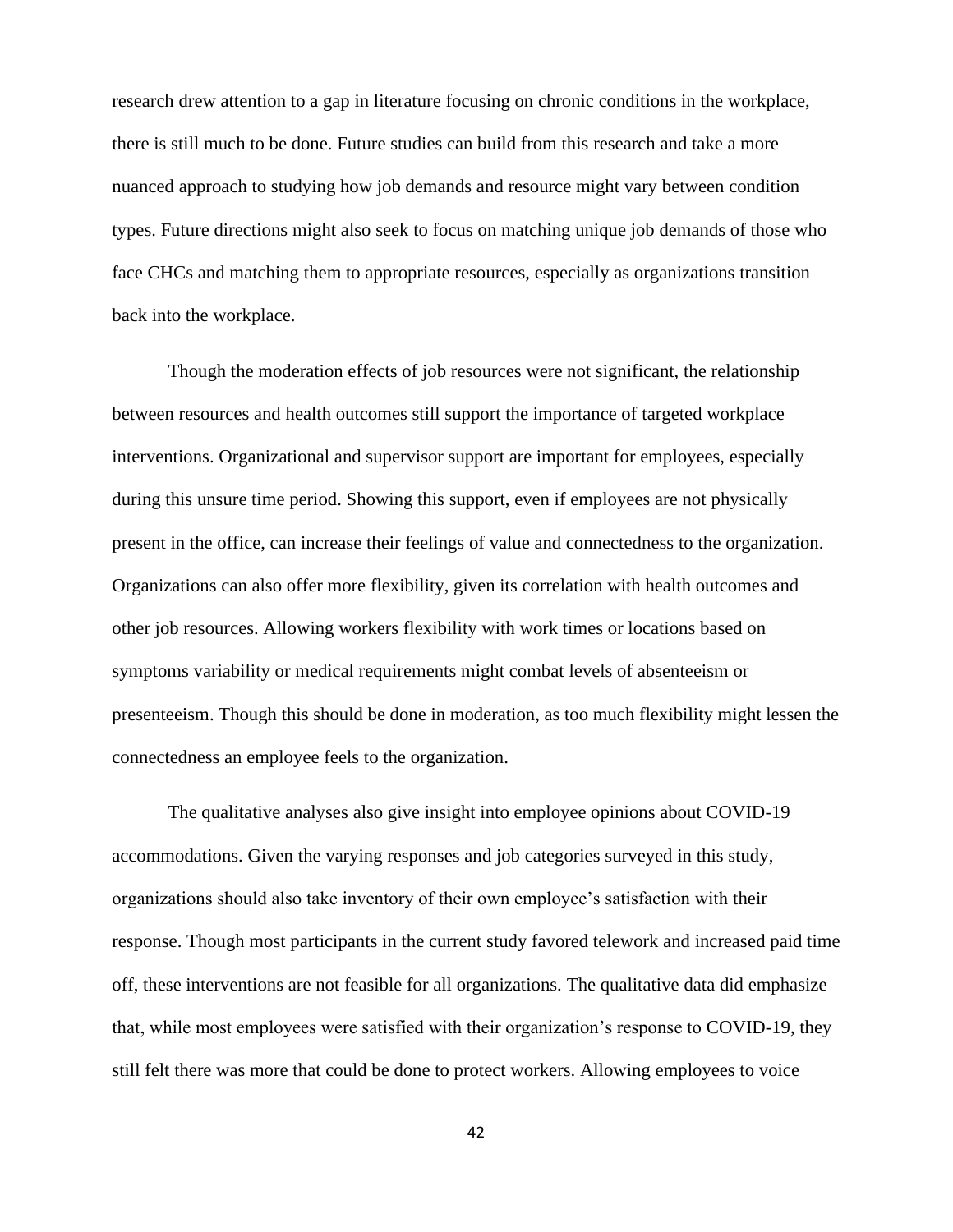these concerns and increasing their involvement in the decision-making for future accommodations could be beneficial for organizations.

#### **Limitations**

One limitation of this study was not being able to test the original version of hypotheses 6a and 6b using type of condition as a moderator. In the survey, participants were asked to select all the CHCs they were currently diagnosed with and write-out their diagnosis if it was not provided in the initial checklist. Since some respondents indicated multiple different illnesses that could not be logically combined into a more generalized category, the variable was too complex for being interpretable in moderation analyses. In the future, researchers looking to compare different CHCs should ask participants for their primary health diagnosis, instead of allowing multiple responses at one time, or use targeted sampling focusing on a few specific conditions that represent varying levels of severity, visibility, or other characteristics.

Another limitation of this study is the sample size and demographics. A large majority of respondents were white and female, meaning there were significantly less responses from other ethnic groups and gender identities. The sample was also fairly educated, as only a small portion had a high school education or lower. This might limit the generalizability of these findings into the greater population. The final sample of 143 participants is also smaller than ideal for detecting small to moderate effects of predictors, especially in the moderation analyses (Cohen, 2014). Future researchers should try to diversify their sample to better reflect the general workplace population and collect a larger sample to detect smaller interaction.

Finally, this study took place during a major historical event that greatly impacted the life of all people worldwide. While this offered a unique viewpoint and topic for data collection, the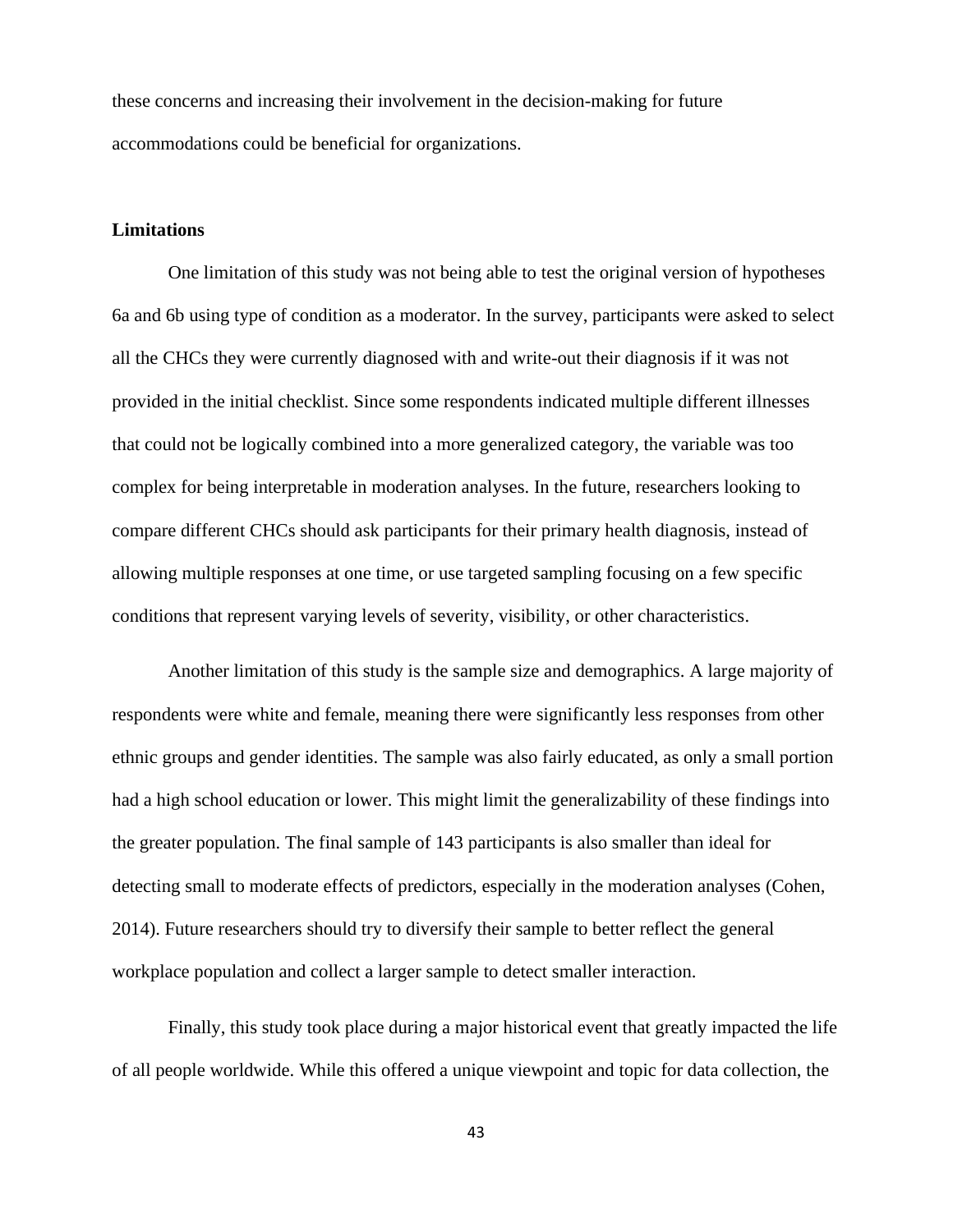generalizability of these findings into other settings might be limited. However, these findings could be reflective of workplace attitudes and perceptions for this population during largescale events. Future studies can attempt to replicate these results to see if the effects hold in time periods without such major contextual events.

#### **Conclusion**

Employees with chronic health conditions make up a prevalent, yet understudied workplace population. The purpose of this study was to identify relevant job demands, resources, and health outcomes for this population, particularly during a world-wide pandemic. In this study, job demands (i.e., devaluation and job insecurity) were generally related to negative health outcomes, while job resources (i.e., support and flexibility) were related to better health outcomes. Results also indicated that the impact of demands and resources on health can vary based on condition characteristics, such as visibility. Overall, this study supplies a foundation for future research aimed at understanding the impact of chronic health conditions on employees, in context of a major world event.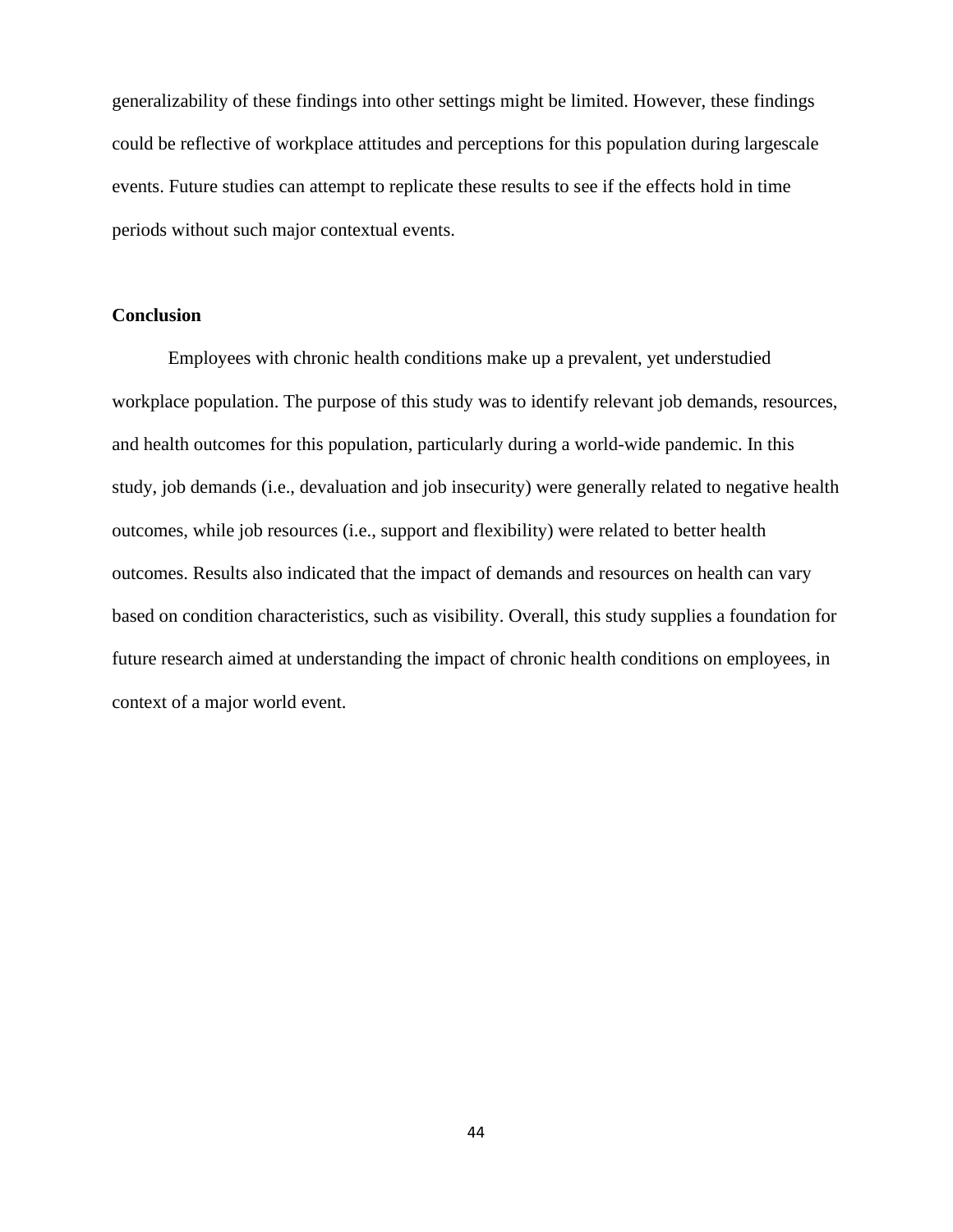#### REFERENCES

- Armon, G., Melamed, S., Toker, S., Berliner, S., & Shapira, I. (2014). Joint effects of chronic medical illness and burnout on depressive symptoms among employed adults. *Health Psychology*, *33*(3), 264-272. https://doi.org/10.1037/a0033712
- Baanders, A. N., Andries, F., Rijken, P. M., & Dekker, J. (2001b). Work adjustments among the chronically ill. *International Journal of Rehabilitation Research*, *24*(1), 7-14. https://journals.lww.com/intjrehabilres/Fulltext/2001/03000/Work\_adjustments\_among\_t he\_chronically\_ill.2.aspx
- Bakker, A. B., & Demerouti, E. (2007). The job demands-resources model: State of the art. *Journal of Managerial Psychology*, *22*(3), 309-328. https://doi.org/10.1108/02683940710733115
- Bakker, A. B., & Demerouti, E. (2017). Job demands–resources theory: Taking stock and looking forward. *Journal of Occupational Health Psychology*, *22*(3), 273-285. https://doi.org/http://dx.doi.org/10.1037/ocp0000056
- Beatty, J. E., & Joffe, R. (2006). An overlooked dimension of diversity: The career effects of chronic illness. *Organizational Dynamics*, *35*(2), 182-195. https://doi.org/http://dx.doi.org/10.1016/j.orgdyn.2006.03.006
- Burgard, S. A., Kalousova, L., & Seefeldt, K. S. (2012a). Perceived job insecurity and health: The Michigan recession and recovery study. *Journal of Occupational and Environmental Medicine*, *54*(9), 1101-1106. https://doi.org/10.1097/JOM.0b013e3182677dad
- Burgard, S. A., Kalousova, L., & Seefeldt, K. S. (2012b). Perceived job insecurity and health: the Michigan Recession and Recovery Study. *J Occup Environ Med*, *54*(9), 1101-1106. https://doi.org/10.1097/JOM.0b013e3182677dad
- Butler, J. A., & Modaff, D. P. (2016). Motivations to disclose chronic illness in the workplace. *Qualitative Research Reports in Communication*, *17*(1), 77-84. https://doi.org/10.1080/17459435.2016.1143387
- Buttorff, C., Ruder, T., & Bauman, M. (2017). *Multiple chronic conditions in the United States*. RAND Corporation. https://doi.org/10.7249/TL221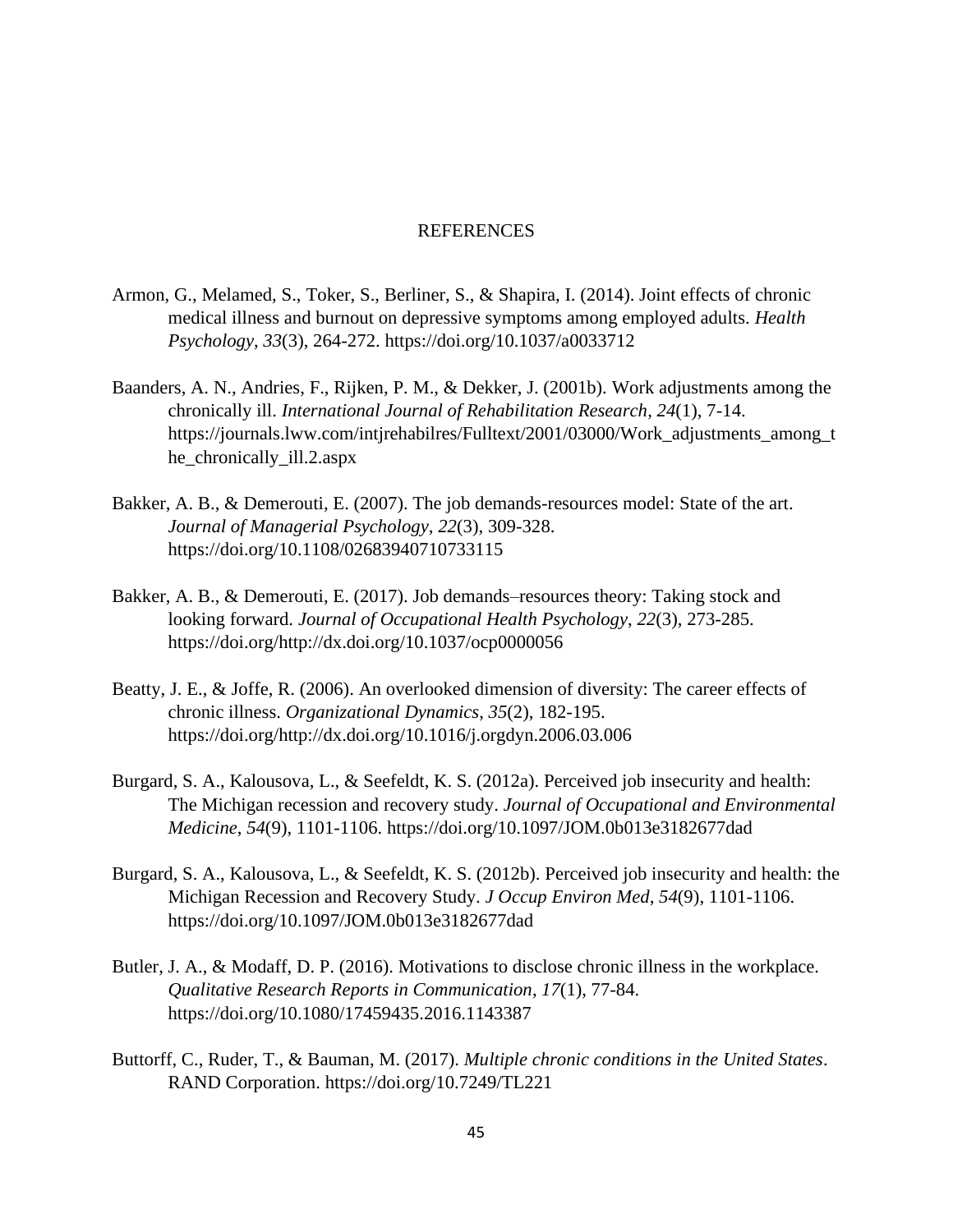- Center for Disease Control and Prevention. (2020, October 07). *About chronic diseases*. https://www.cdc.gov/chronicdisease/about/index.htm
- Center for Disease Control and Prevention. (2021). *Different COVID-19 Vaccines*. Centers for Disease Control and Prevention. https://www.cdc.gov/coronavirus/2019 ncov/vaccines/different-vaccines.html.
- Chuck, E. (2021, April 5). *Office buildings are opening back up. Not all employees want to return.* NBCNews.com. https://www.nbcnews.com/news/us-news/office-buildings-areopening-back-not-all-employees-want-return-n1262647.
- Cohen, P., West, S. G., & Aiken, L. S. (2014). Applied multiple regression/correlation analysis for the behavioral sciences (3rd ed.). Routledge.
- Collins, J. J., Baase, C. M., Sharda, C. E., Ozminkowski, R. J., Nicholson, S., Billotti, G. M., Turpin, R. S., Olson, M., & Berger, M. L. (2005). The assessment of chronic health conditions on work performance, absence, and total economic impact for employers. *Journal of Occupational and Environmental Medicine*, *47*(6), 547-557. https://doi.org/http://dx.doi.org/10.1097/01.jom.0000166864.58664.29
- Congressional Research Service. (2021). *Unemployment Rates During the COVID-19 Pandemic: In Brief*. https://crsreports.congress.gov/product/pdf/R/R46554/1.
- DeFreitas, T. (2020, January). *The ada and managing reasonable accommodation requests from employees with disabilities in response to covid-19*. Job Accommodation Network. Retrieved September 14, 2021, from https://askjan.org/blogs/jan/2020/03/the-ada-andmanaging-reasonable-accommodation-requests-from-employees-with-disabilities-inresponse-to-covid-19.cfm.
- Demerouti, E., Bakker, A. B., de Jonge, J., Janssen, P. P. M., & Schaufeli, W. B. (2001). Burnout and engagement at work as a function of demands and control. *Scandinavian Journal of Work, Environment & Health*, *27*(4), 279-286. https://doi.org/http://dx.doi.org/10.5271/sjweh.615
- Eisenberger, R., Huntington, R., Hutchison, S., & Sowa, D. (1986). Perceived organizational support. *Journal of Applied Psychology*, *71*(3), 500-507. https://doi.org/10.1037/0021- 9010.71.3.500
- Eisenberger, R., Stinglhamber, F., Vandenberghe, C., Sucharski, I. L., & Rhoades, L. (2002). Perceived supervisor support: Contributions to perceived organizational support and employee retention. *Journal of Applied Psychology*, *87*(3), 565-573. https://doi.org/10.1037/0021-9010.87.3.565
- Eisner, M. D., Yelin, E. H., Trupin, L., & Blanc, P. D. (2002). The influence of chronic respiratory conditions on health status and work disability. *American Journal of Public Health*, *92*(9), 1506-1513. https://doi.org/10.2105/ajph.92.9.1506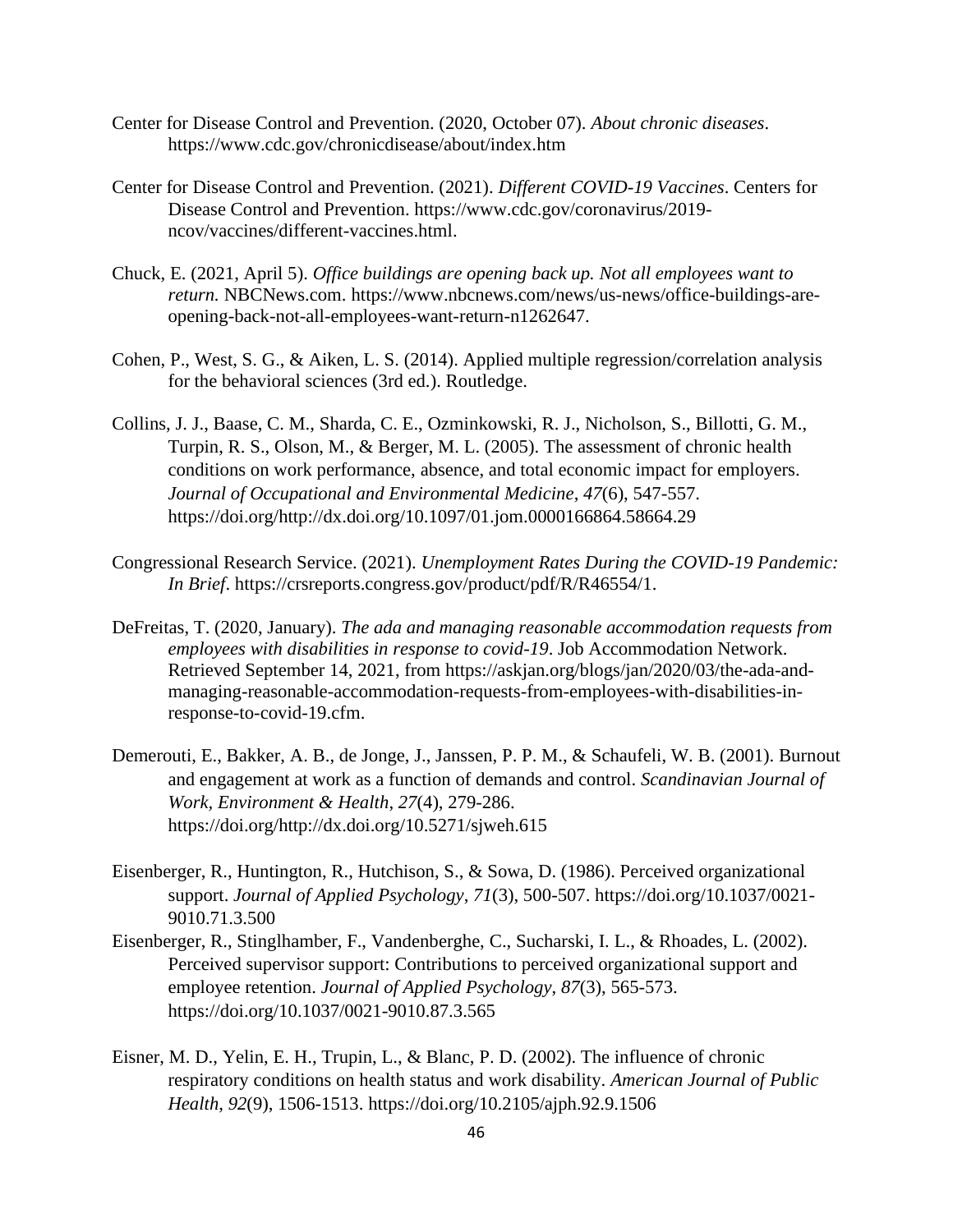- Ferrie, J. E., Shipley, M. J., Marmot, M. G., Stansfeld, S., & Davey Smith, G. (1998). The health effects of major organisational change and job insecurity. *Social Science & Medicine*, *46*(2), 243-254. https://doi.org/10.1016/s0277-9536(97)00158-5
- Ganson, K. T., Tsai, A. C., Weiser, S. D., Benabou, S. E., & Nagata, J. M. (2021). Job insecurity and symptoms of anxiety and depression among U.S. young adults during COVID-19. *The Journal of Adolescent Health*, *68*(1), 53-56. https://doi.org/10.1016/j.jadohealth.2020.10.008
- Gerber, M., Colledge, F., Mücke, M., Schilling, R., Brand, S., & Ludyga, S. (2018). Psychometric properties of the Shirom-Melamed Burnout Measure (SMBM) among adolescents: Results from three cross-sectional studies. *BMC Psychiatry*, *18*, 1-13. https://doi.org/http://dx.doi.org/10.1186/s12888-018-1841-5
- Gignac, M. A., & Cao, X. (2009). "Should I tell my employer and coworkers I have arthritis?" A longitudinal examination of self-disclosure in the workplace. *Arthritis & Rheumatism*, *61*(12), 1753-1761. https://doi.org/10.1002/art.24889
- Hayes, A. F. (2017). *Introduction to mediation, moderation, and conditional process analysis: A regression-based approach* (2nd ed.). The Guilford Press. https://doi.org/https://doi.org/10.1111/jedm.12050
- Heinrichs, K., Vu-Eickmann, P., Hummel, S., Gholami, J., & Loerbroks, A. (2018). What are the perceived influences on asthma self-management at the workplace? A qualitative study. *BMJ Open*, *8*(8), 1-9. https://doi.org/http://dx.doi.org/10.1136/bmjopen-2018-022126
- Honkonen, T., Ahola, K., Pertovaara, M., Isometsä, E., Kalimo, R., Nykyri, E., Aromaa, A. & Lönnqvist, J. (2006). The association between burnout and physical illness in the general population—results from the Finnish Health 2000 Study. *Journal of Psychosomatic Research*, *61*(1), 59-66. https://doi.org/10.1016/j.jpsychores.2005.10.002
- Ilies, R., Dimotakis, N., & De Pater, I. E. (2010). Psychological and physiological reactions to high workloads: implications for well‐being. *Personnel Psychology*, *63*(2), 407-436. https://doi.org/10.1111/j.1744-6570.2010.01175.x
- Jinnett, K., Schwatka, N., Tenney, L., Brockbank, C. V. S., & Newman, L. S. (2017). Chronic conditions, workplace safety, and job demands contribute to absenteeism and job performance. *Health Affairs*, *36*(2), 237-244. https://doi.org/http://dx.doi.org/10.1377/hlthaff.2016.1151
- Joachim, G., & Acorn, S. (2000). Stigma of visible and invisible chronic conditions. *Journal of Advanced Nursing*, *32*(1), 243-248. https://doi.org/10.1046/j.1365-2648.2000.01466.x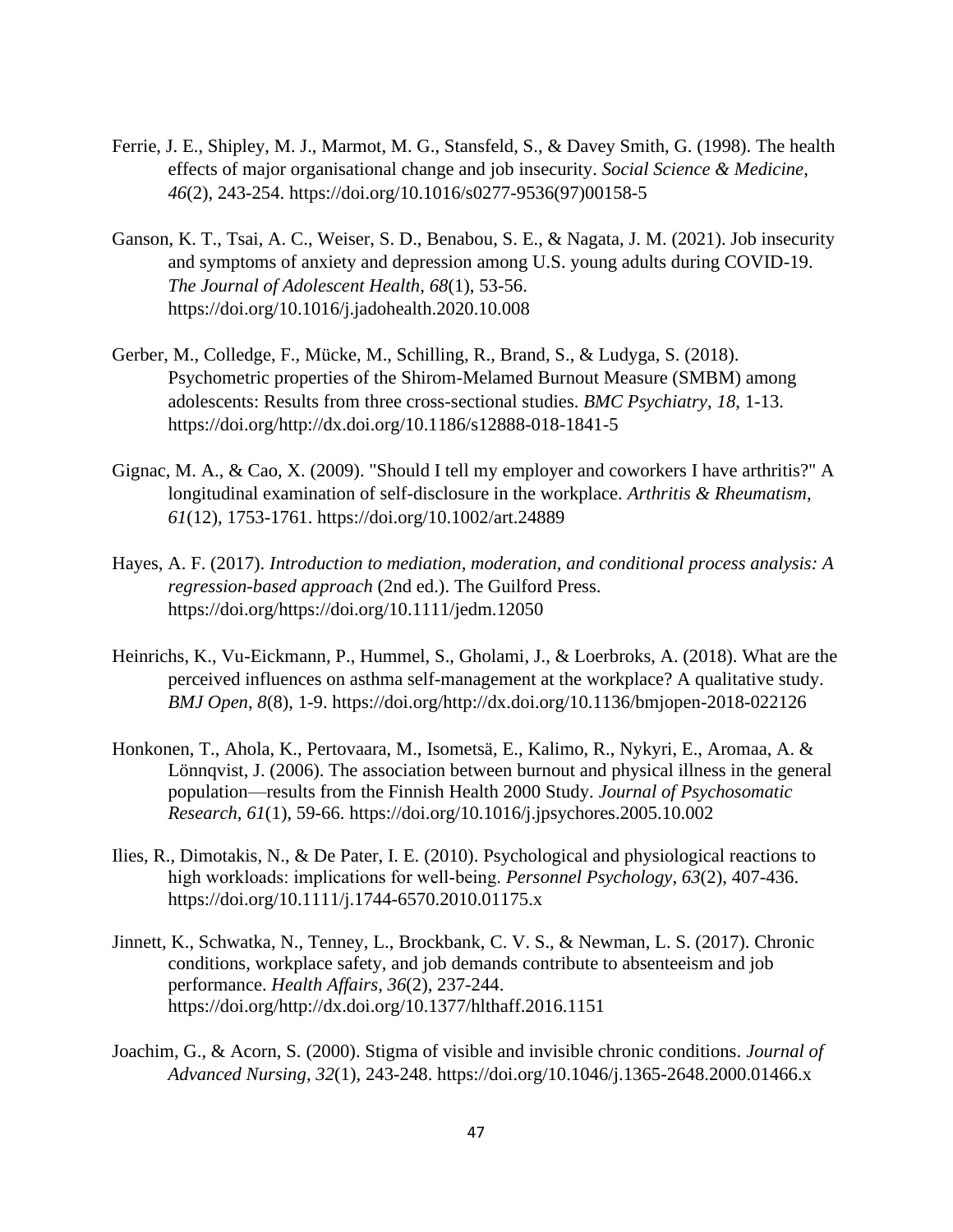- Johns, G. (2010). Presenteeism in the workplace: A review and research agenda. *Journal of Organizational Behavior*, *31*(4), 519-542. https://doi.org/https://doi.org/10.1002/job.630
- Jones, M. P., Keefer, L., Bratten, J., Taft, T. H., Crowell, M. D., Levy, R., & Palsson, O. (2009). Development and initial validation of a measure of perceived stigma in irritable bowel syndrome. *Psychology, Health & Medicine*, *14*(3), 367-374. https://doi.org/10.1080/13548500902865956
- Kirk-Brown, A., & Van Dijk, P. (2016). An examination of the role of psychological safety in the relationship between job resources, affective commitment and turnover intentions of Australian employees with chronic illness. *The International Journal of Human Resource Management*, *27*(14), 1626-1641. https://doi.org/http://dx.doi.org/10.1080/09585192.2015.1053964
- Kossek, E. E., & Van Dyne, L. (2008). Face-time matters: A cross-level model of how work-life flexibility influences work performance of individuals and groups. In K. Korabik, D. S. Lero, & D. L. Whitehead (Eds.), *Handbook of Work-Family Integration* (pp. 305-330). Academic Press. https://doi.org/https://doi.org/10.1016/B978-012372574-5.50020-X
- Kottke, J. L., & Sharafinski, C. E. (1988). Measuring perceived supervisory and organizational support. *Educational and Psychological Measurement*, *48*(4), 1075-1079. https://doi.org/http://dx.doi.org/10.1177/0013164488484024
- Lehmann, A. I., Rodgers, S., Calabrese, P., Kamm, C. P., Wyl, V. V., & Bauer, G. F. (2021). Relationship between job demands-resources and turnover intention in chronic disease - The example of multiple sclerosis. *Stress & Health*, *37*(5), 940-948. https://doi.org/10.1002/smi.3054
- McGonagle, A. K., & Barnes-Farrell, J. L. (2014). Chronic illness in the workplace: Stigma, identity threat and strain. *Stress & Health*, *30*(4), 310-321. https://doi.org/10.1002/smi.2518
- Melamed, S., Kushnir, T., & Shirom, A. (1992). Burnout and risk factors for cardiovascular diseases. *Behavioral Medicine*, *18*(2), 53-60. https://doi.org/10.1080/08964289.1992.9935172
- Michie, S. (2002). Causes and management of stress at work. *Occupational and Environmental Medicine*, *59*(1), 67-72. https://doi.org/10.1136/oem.59.1.67
- Morris, T., Moore, M., & Morris, F. (2011). Stress and chronic illness: The case of diabetes. *Journal of Adult Development*, *18*(2), 70-80. https://doi.org/http://dx.doi.org/10.1007/s10804-010-9118-3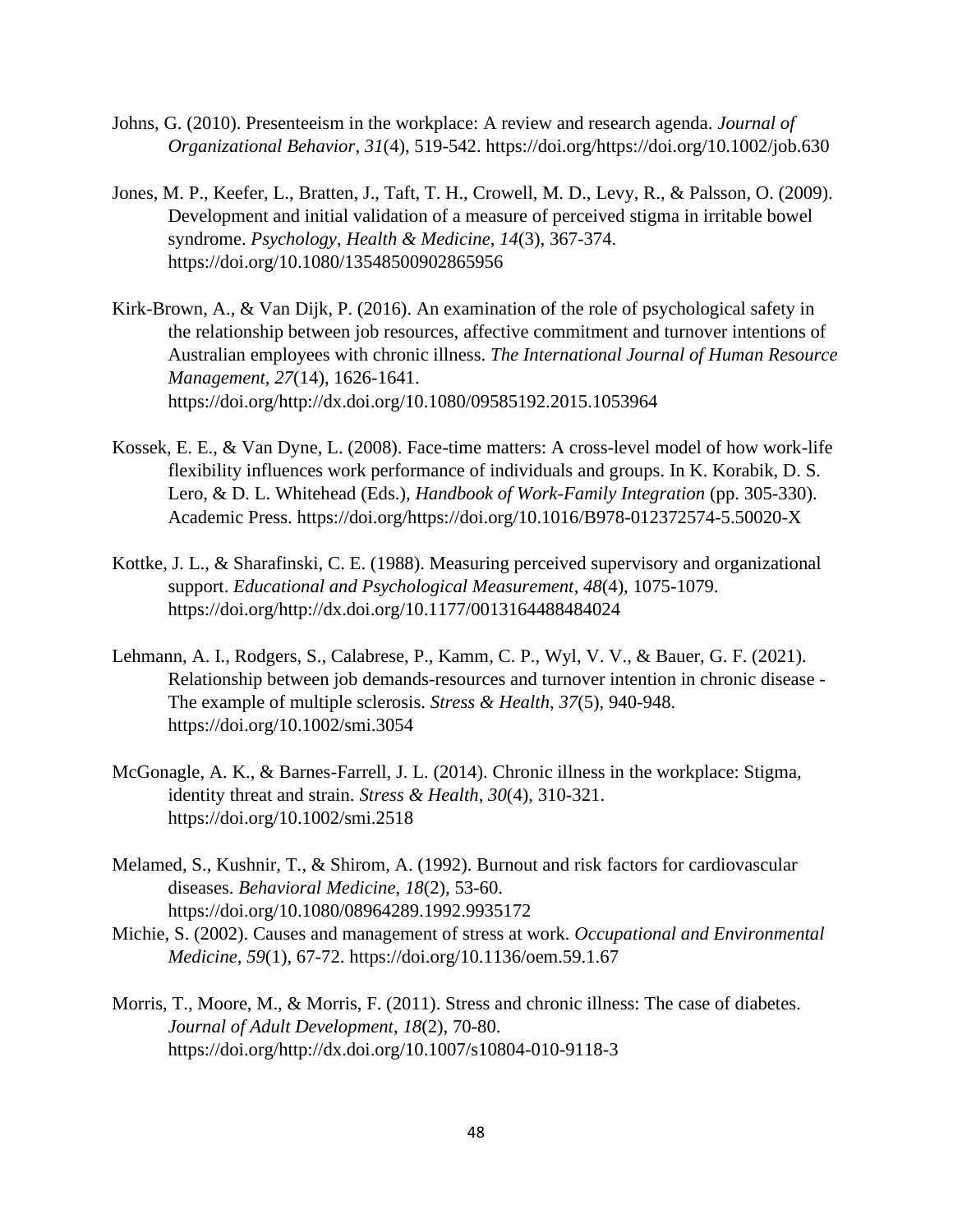- Munir, F., Jones, D., Starvroula, L., & Griffiths, A. (2005). Work limitations and employer adjustments for employees with chronic illness. *International Journal of Rehabilitation Research*, *28*(2), 111-117. https://proxy.lib.utc.edu/login?url=https://www.proquest.com /scholarly-journals/work-limitations-employer-adjustmentsemployees/docview/205853235/se-2
- Munir, F., Randall, R., Yarker, J., & Nielsen, K. (2009). The influence of employer support on employee management of chronic health conditions at work. *Journal of Occupational Rehabilitation*, *19*(4), 333-344. https://doi.org/10.1007/s10926-009-9199-7
- Munir, F., Yarker, J., Haslam, C., Long, H., Leka, S., Griffiths, A., & Cox, S. (2007). Work Factors Related to Psychological and Health-Related Distress Among Employees with Chronic Illnesses. *Journal of Occupational Rehabilitation*, *17*(2), 259-277. https://doi.org/http://dx.doi.org/10.1007/s10926-007-9074-3
- Nixon, A. E., Mazzola, J. J., Bauer, J., Krueger, J. R., & Spector, P. E. (2011). Can work make you sick? A meta-analysis of the relationships between job stressors and physical symptoms. *Work and Stress*, *25*(1), 1. https://proxy.lib.utc.edu/login?url=https://www.proquest.com/scholarly-journals/canwork-make-you-sick-meta-analysis/docview/864527987/se-2?accountid=14767
- Probst, T. M. (2002). The impact of job insecurity on employee work attitudes, job adaptation, and organizational withdrawal behaviors. In *The psychology of work: Theoretically based empirical research.* (pp. 141-168). Lawrence Erlbaum Associates Publishers. https://doi.org/10.4324/9781410602411
- Probst, T. M. (2003). Development and validation of the job security index and the job security satisfaction scale: A classical test theory and IRT approach. *Journal of Occupational and Organizational Psychology*, *76*(4), 451-467. https://doi.org/10.1348/096317903322591587
- Rhoades, L., & Eisenberger, R. (2002). Perceived organizational support: A review of the literature. *Journal of Applied Psychology*, *87*(4), 698-714. https://doi.org/http://dx.doi.org/10.1037/0021-9010.87.4.698
- Rijken, M., Spreeuwenberg, P., Schippers, J., & Groenewegen, P. P. (2013). The importance of illness duration, age at diagnosis and the year of diagnosis for labour participation chances of people with chronic illness: results of a nationwide panel-study in the Netherlands. *BMC Public Health*, *13*, 803. https://doi.org/10.1186/1471-2458-13-803
- Rusbasan, D. R. (2010). *Help boss, I'm stressed! Measuring types of perceived supervisor support and how they relate to subordinates' workplace stress* (Publication Number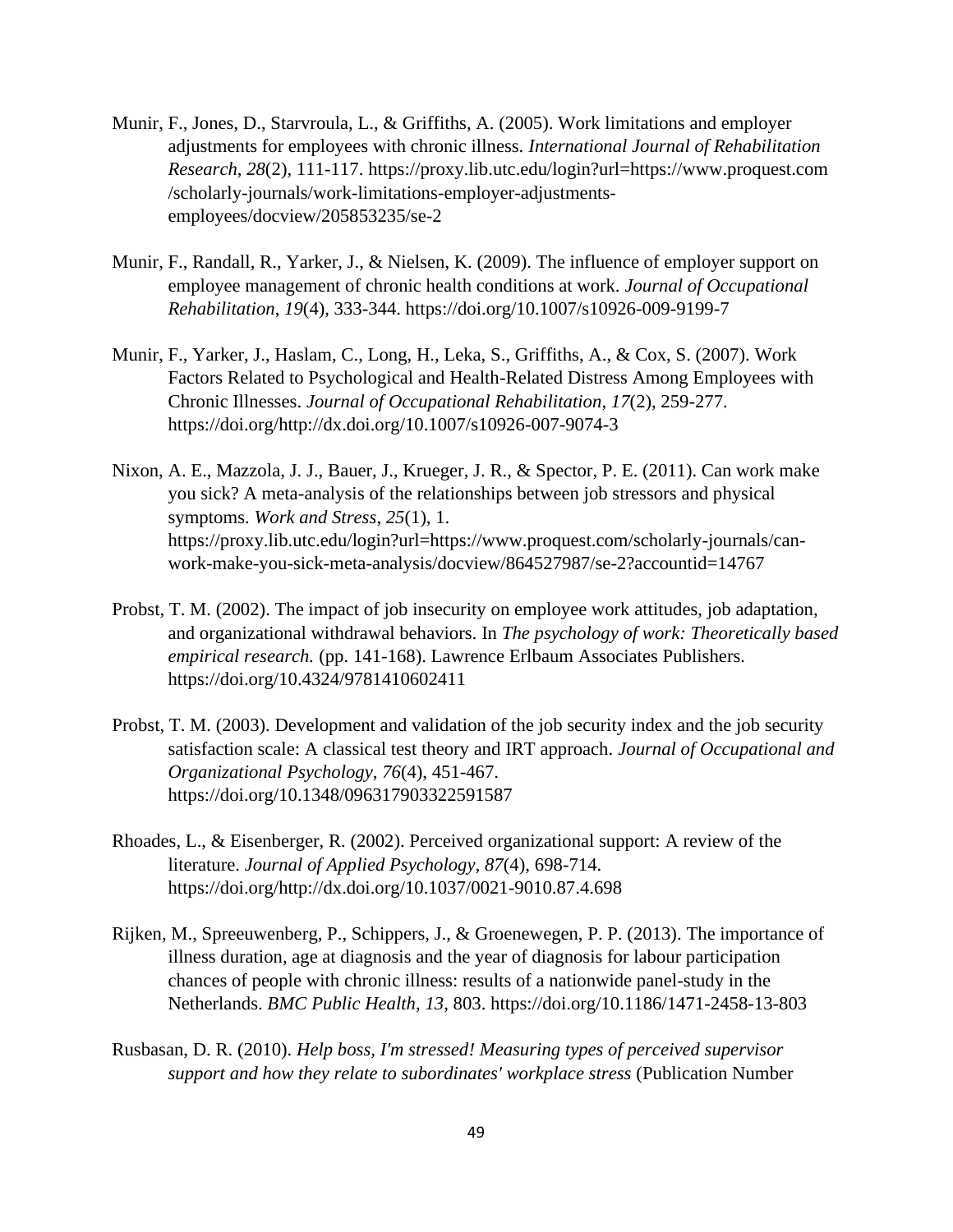3429220) [Ph.D., University of Connecticut]. ProQuest One Academic. Ann Arbor. https://opencommons.uconn.edu/dissertations/AAI3429220

- Ruston, A., Smith, A., & Fernando, B. (2013). Diabetes in the workplace Diabetic's perceptions and experiences of managing their disease at work: A qualitative study. *BMC Public Health*, *13*, 386. https://doi.org/10.1186/1471-2458-13-386
- Spector, P. E., & Jex, S. M. (1998). Development of four self-report measures of job stressors and strain: Interpersonal conflict at work scale, organizational constraints scale, quantitative workload inventory, and physical symptoms inventory. *Journal of Occupational Health Psychology*, *3*(4), 356-367. https://doi.org/http://dx.doi.org/10.1037/1076-8998.3.4.356
- Strazdins, L., D'Souza, R. M., Lim, L. L. Y., Broom, D. H., & Rodgers, B. (2004). Job strain, job insecurity, and health: Rethinking the relationship. *Journal of Occupational Health Psychology*, *9*(4), 296-305. https://doi.org/http://dx.doi.org/10.1037/1076-8998.9.4.296
- Symister, P., & Friend, R. (2003). The influence of social support and problematic support on optimism and depression in chronic illness: A prospective study evaluating self-esteem as a mediator. *Health Psychology*, *22*(2), 123-129. https://doi.org/http://dx.doi.org/10.1037/0278-6133.22.2.123
- Teng-Calleja, M., Caringal-Go, J. F., O. Manaois, J., Y. Isidro, M. Q., & S. Zantua, R. M. (2020). Examining organizational response and employee coping behaviors amid the COVID-19 pandemic. *The Journal of Behavioral Science*, *15*(3), 34-50. https://so06.tcithaijo.org/index.php/IJBS/article/view/242518
- University of Washington. (2020, August 18). *COVID-19 employment accommodation for highrisk employees*. https://hr.uw.edu/coronavirus/policy-updates/covid-19-employmentaccommodation-for-high-risk-employees/.
- U.S. Department of Health and Human Services. (2020). *Chronic Illness and Mental Health: Recognizing and Treating Depression*. National Institute of Mental Health. https://www.nimh.nih.gov/health/publications/chronic-illness-mental-health/index.shtml.
- U.S. Department of Health and Human Services & Office for Civil Rights. (2021, July 26). *Guidance on "long covid" as a disability under the ada, section*. HHS.gov. Retrieved September 17, 2021, from https://www.hhs.gov/civil-rights/for-providers/civil-rightscovid19/guidance-long-covid-disability/index.html.
- VanderZee, K. I., Sanderman, R., Heyink, J. W., & de Haes, H. (1996). Psychometric qualities of the RAND 36-Item Health Survey 1.0: A multidimensional measure of general health status. *International Journal of Behavioral Medicine*, *3*(2), 104-122. https://doi.org/10.1207/s15327558ijbm0302\_2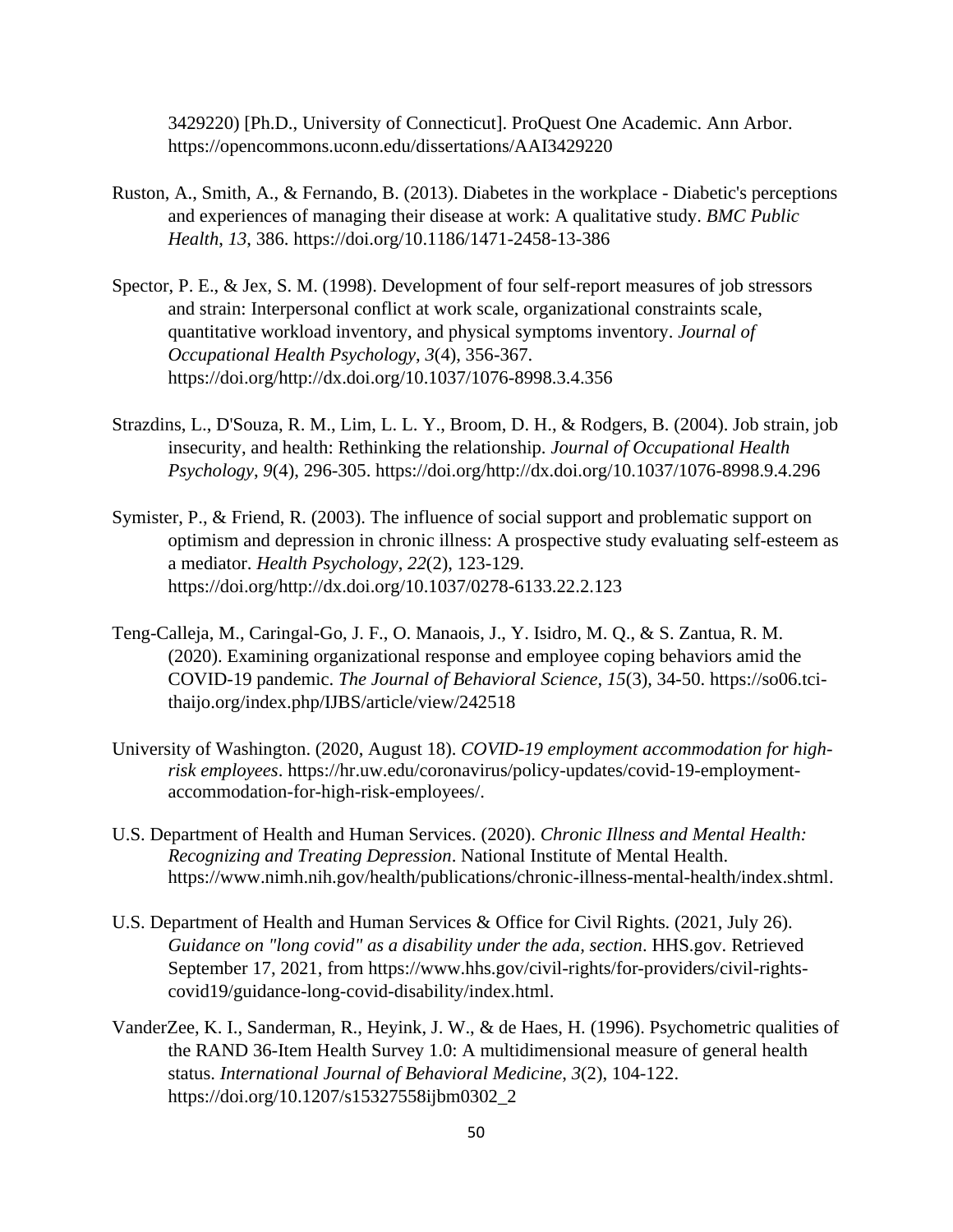- Varekamp, I., & van Dijk, F. J. H. (2010). Workplace problems and solutions for employees with chronic diseases. *Occupational Medicine*, *60*(4), 287-293. https://doi.org/http://dx.doi.org/10.1093/occmed/kqq078
- Vo-Thanh, T., Vu, T., Nguyen, N., Nguyen, D., Zaman, M., & Chi, H. (2020). How does hotel employees' satisfaction with the organization's covid-19 responses affect job insecurity and job performance? *Journal of Sustainable Tourism*, *29*(6), 907–925. https://doi.org/10.1080/09669582.2020.1850750
- Ware, J. E., Jr., & Sherbourne, C. D. (1992). The MOS 36-item short-form health survey (SF-36). I. Conceptual framework and item selection. *Med Care*, *30*(6), 473-483.
- World Health Organization. (2019). *International Statistical Classification of Diseases and Related Health Problems 10th Revision*. World health Organization. Retrieved September 14, 2021, from https://icd.who.int/browse10/2019/en.
- Zhang, J., Wang, X., Jia, X., Li, J., Hu, K., Chen, G., Wei, J., Gong, Z., Zhou, C., Yu, H., Yu, M., Lei, H., Cheng, F., Zhang, B., Xu, Y., Wang, G., & Dong, W. (2020). Risk factors for disease severity, unimprovement, and mortality in COVID-19 patients in Wuhan, China. *Clinical Microbiology and Infection*, *26*(6), 767-772. https://doi.org/10.1016/j.cmi.2020.04.012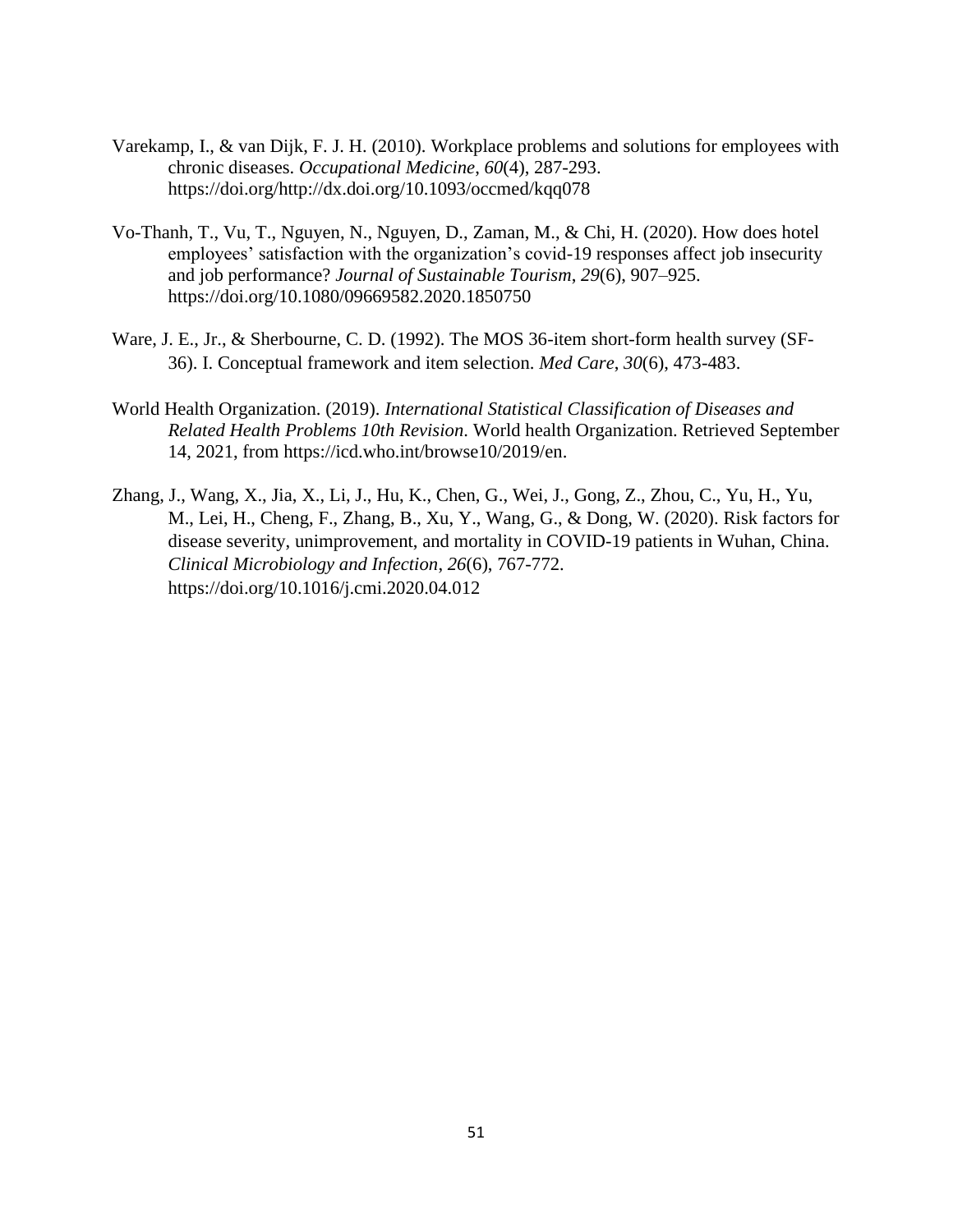APPENDIX

LIST OF SURVEY ITEMS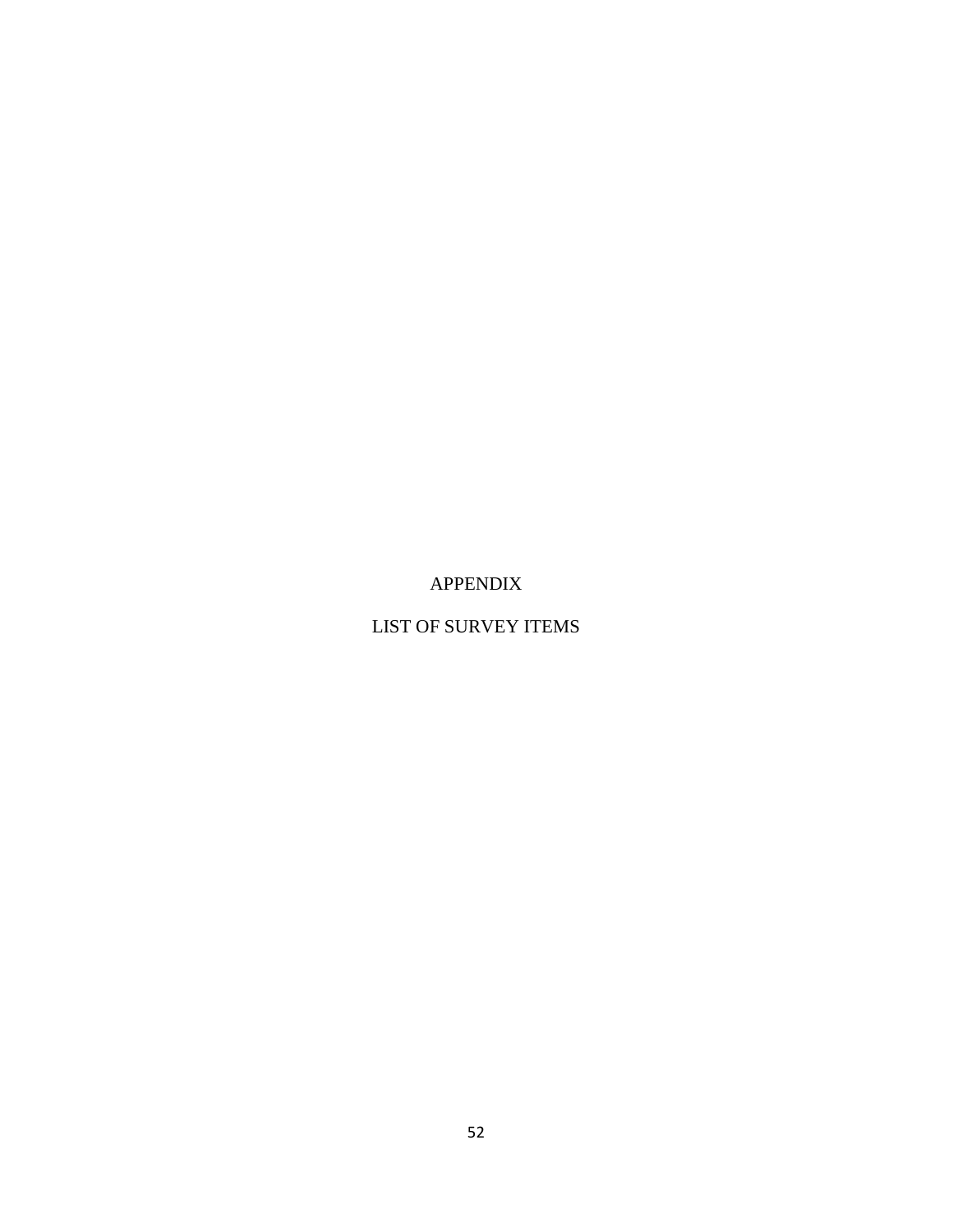Survey Items

- 1. How old are you, in years?
- 2. Please provide a brief description of your chronic illness (name, specific type, years since diagnosis, etc.).
- 3. How would you describe your work arrangement in your job?
	- a. I am an independent contractor, an independent consultant, or a freelance worker.
	- b. I am on call and work only when called to work.
	- c. I am paid by a temporary agency.
	- d. I work for a contractor who provides workers and services to others under contract.
	- e. I am a regular, permanent employee with an organization.
- 4. Which of the following best describes your current "for-pay" work status?
	- a. Not working
	- b. Part-time  $\left($  < 35 hours per week)
	- c. Full-time (35+ hours per week)"
- 5. In what industry are you currently employed?
	- a. Accommodations and Food Service
	- b. Administrative and Support Services
	- c. Agriculture, Forestry, Fishing and Hunting
	- d. Arts, Entertainment, and Recreation
	- e. Construction
	- f. Educational Services
	- g. Finance and Insurance
	- h. Government
	- i. Healthcare and Social Assistance
	- j. Information
	- k. Management of Companies and Enterprises
	- l. Manufacturing
	- m. Mining, Quarrying, and Oil and Gas Extraction
	- n. Other Services (Except Public Administration)
	- o. Professional, Scientific, and Technical Services
	- p. Real Estate and Rental and Leasing
	- q. Retail Trade
	- r. Transportation and Warehousing
	- s. Utilities
	- t. Wholesale Trade
	- u. Other
- 6. In just one or two sentences, briefly describe what you do at work.
- 7. Do you expect to leave your current job within the next three months?
	- a. No
	- b. Maybe
	- c. Yes
- 8. How many hours do you work for pay per week?
- 9. Do you currently have a chronic health condition (i.e., a condition lasting 1 or more years that requires ongoing medical attention and/or limits daily living activities)?
	- a. Yes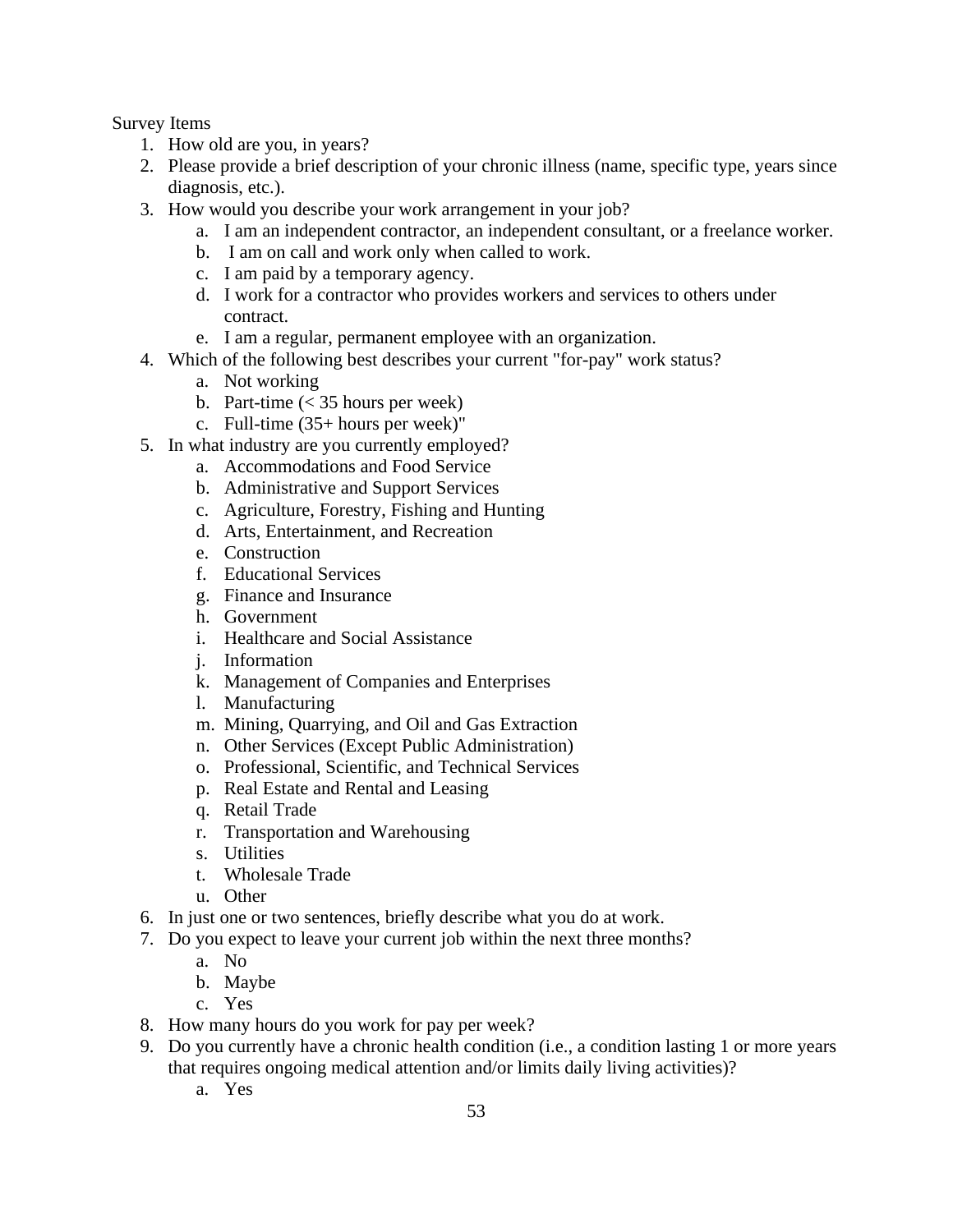- b. No
- 10. If yes, how many chronic conditions have you been diagnosed with?
	- a. 1
	- b. 2
	- c. 3
	- d. 4+

#### 11. Please select any of the following chronic conditions you have

- a. ALS
- b. Arthritis
- c. Alzheimer's Disease
- d. Asthma
- e. Cancer
- f. Chronic Obstructive Pulmonary Disease (COPD)
- g. Chronic Kidney Disease
- h. Chronic Lung Disease
- i. Crohn's Disease
- j. Cystic Fibrosis
- k. Diabetes
- l. Epilepsy
- m. Fibromyalgia
- n. Heart Disease
- o. Hepatitis (Chronic Viral B & C)
- p. HIV/AIDS
- q. Hyperlipidemia (High Cholesterol)
- r. Hypertension (High Blood Pressure)
- s. Irritable Bowel Syndrome
- t. Multiple Sclerosis
- u. Stroke
- v. Osteoporosis
- w. Mental or Psychological Conditions
- x. Other (Please Specify)
- 12. Please briefly elaborate on your chronic health condition. For example, if you previously selected "diabetes", specify what type (e.g., type 1, type 2, pre-diabetes, gestational diabetes).
- 13. How long have you been diagnosed with your chronic condition?
- 14. Please select how you identify.
	- a. American Indian or Alaska Native
	- b. Asian
	- c. Black or African American
	- d. Hispanic or Latino
	- e. Native Hawaiian or Other Pacific Islander
	- f. White
	- g. Other
	- h. Prefer Not to Say
- 15. What is your gender?
	- a. Male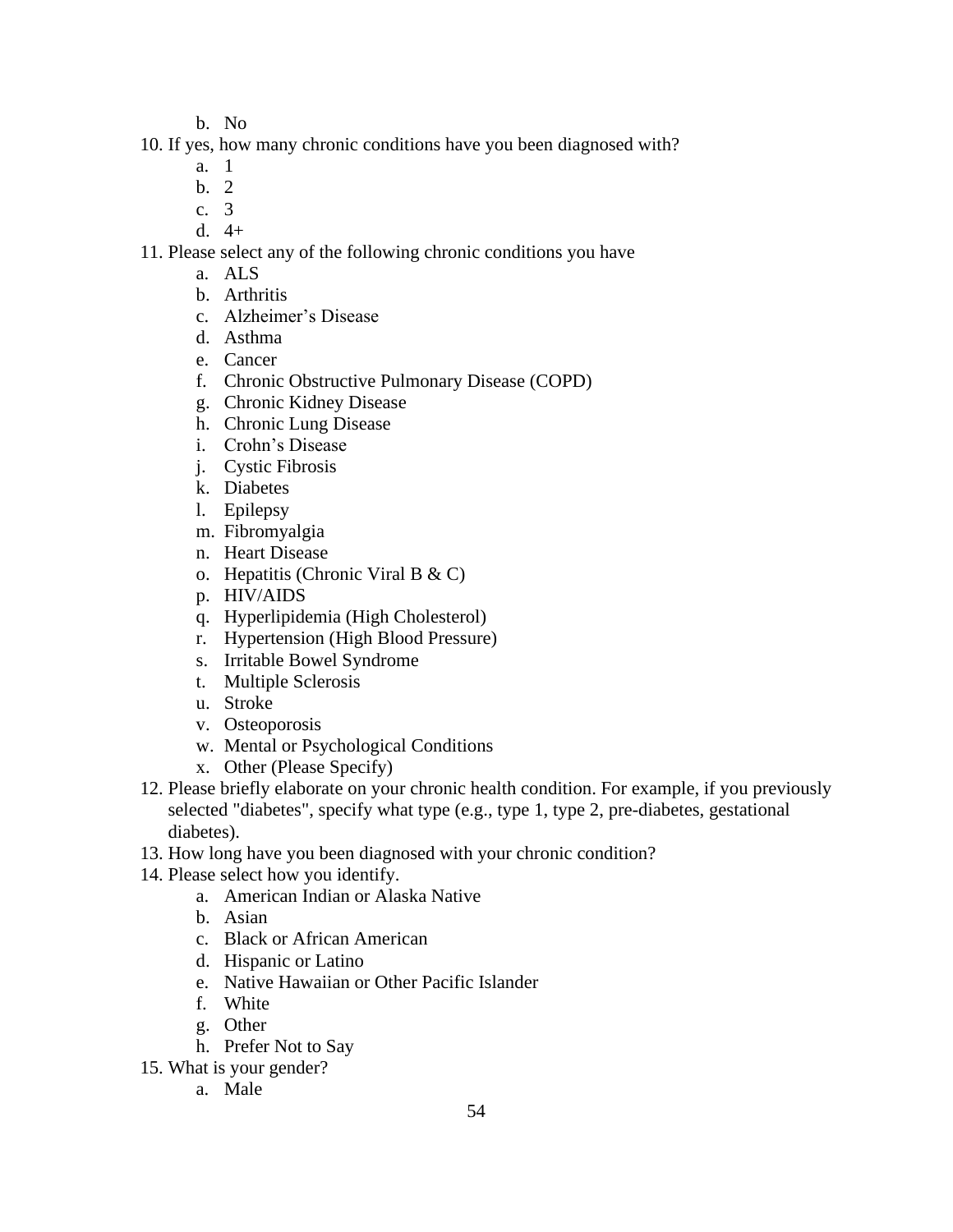- b. Female
- c. Trans male to female
- d. Trans female to male
- e. Intersex
- f. Non-binary
- g. Other
- h. Prefer not to say
- 16. What is your highest level of education?
	- a. Some high school
	- b. High school or GED
	- c. Some college
	- d. Associates Degree (for example: AA, AS)
	- e. Bachelor's Degree (for example: BA, BBA, and BS)
	- f. Master's Degree (for example: MA, MS, and MEng)
	- g. Professional Degree (for example: MD, DDS, JD)
	- h. Doctorate (for example: PhD, EdD)
- 17. What is your marital status?
	- a. Single / Never Married
	- b. Married
	- c. Domestic Partnership
	- d. Divorced
	- e. Widowed
	- f. Separated
- 18. How many children do you have?
	- a. 0
	- b. 1
	- c. 2
	- d. 3
	- e. 4
	- f. 5+
- 19. Please describe your organizations response to the COVID-19 pandemic. For example, please list any regulations (e.g., mask mandates, social distancing, required vaccines), work hour or location changes, employee assistance programs, and any other adjustments.
- 20. Are you satisfied with your organization's response to COVID-19? Please specify why or why not.
- 21. What accommodations have been granted to workers at your organization since the COVID-19 pandemic (e.g., remote working, personal protective equipment, adjustments to job roles)?
- 22. Are the accommodations listed above available for all employees?
	- a. Yes
	- b. Somewhat (Please Explain)
	- c. No
- 23. What accommodations have been granted to you specifically?
- 24. Have you used the accommodations offered to you? Why or why not?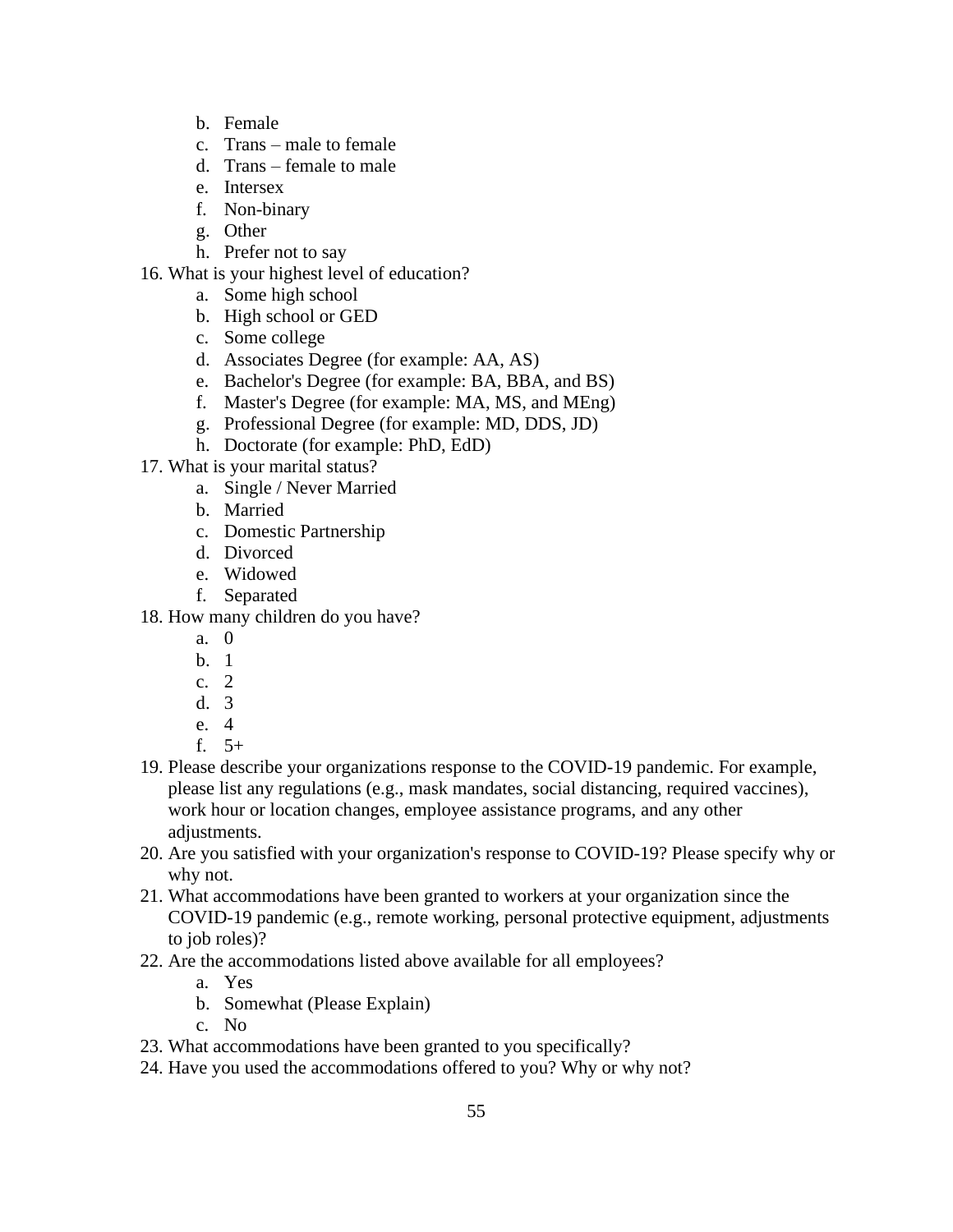- 25. What further accommodations or adjustments from your employer do you feel are necessary to manage your chronic health condition during the COVID-19 pandemic?
- 26. How valued and connected have you felt to your organization during the past year?
- 27. Please indicate how "visible" your condition is to others.
	- a. No one would know that I had a health condition unless I told them.
	- b. Only some people could notice I have a health condition if I did not tell them.
	- c. Most anyone could identify that I have a health condition without me telling them.
- 28. Have you disclosed your condition to your employer?
	- a. Yes
	- b. No
- 29. Have you disclosed your condition to your direct supervisor?
	- a. Yes
	- b. No
	- c. N/A
- 30. Have you disclosed your condition to other coworkers?
	- a. Yes, to most all of my coworkers
	- b. Yes, but only to a few, close coworkers
	- c. No
- 31. Do you feel judged or stigmatized by others at work because of your chronic health condition? Please explain.

#### Quantitative Workload Inventory (QWI)

Listed below are questions concerning the demands of your current job. Please answer how frequently you experience these things at work. Choose from the following answers:

| $1 -$ Less than once per month or never |                             | $2$ – Once or twice per month | $3$ – once or |
|-----------------------------------------|-----------------------------|-------------------------------|---------------|
| twice per week                          | $4 -$ Once or twice per day | $5 -$ Several times per day   |               |

- 1. How often does your job require you to work very fast?
- 2. How often does your job require you to work very hard?
- 3. How often does your job leave you with little time to get things done?
- 4. How often is there a great deal to be done?
- 5. How often do you have to do more work than you can do well?

#### Perceived Organizational Support

Listed below are statements that represent possible opinions that YOU may have about working at your organization. Please indicate the degree of your agreement or disagreement with each statement by filling in the circle that best represents your point of view about your organization.

| Strongly          |  | Moderately   Slightly   Neither Agree   Slightly |       | Moderately Strongly |       |
|-------------------|--|--------------------------------------------------|-------|---------------------|-------|
| Disagree Disagree |  | Disagree   nor Disagree                          | Agree | Agree               | Agree |

- 1. My organization values my contribution to its well-being.
- 2. My organization fails to appreciate any extra effort from me. (R)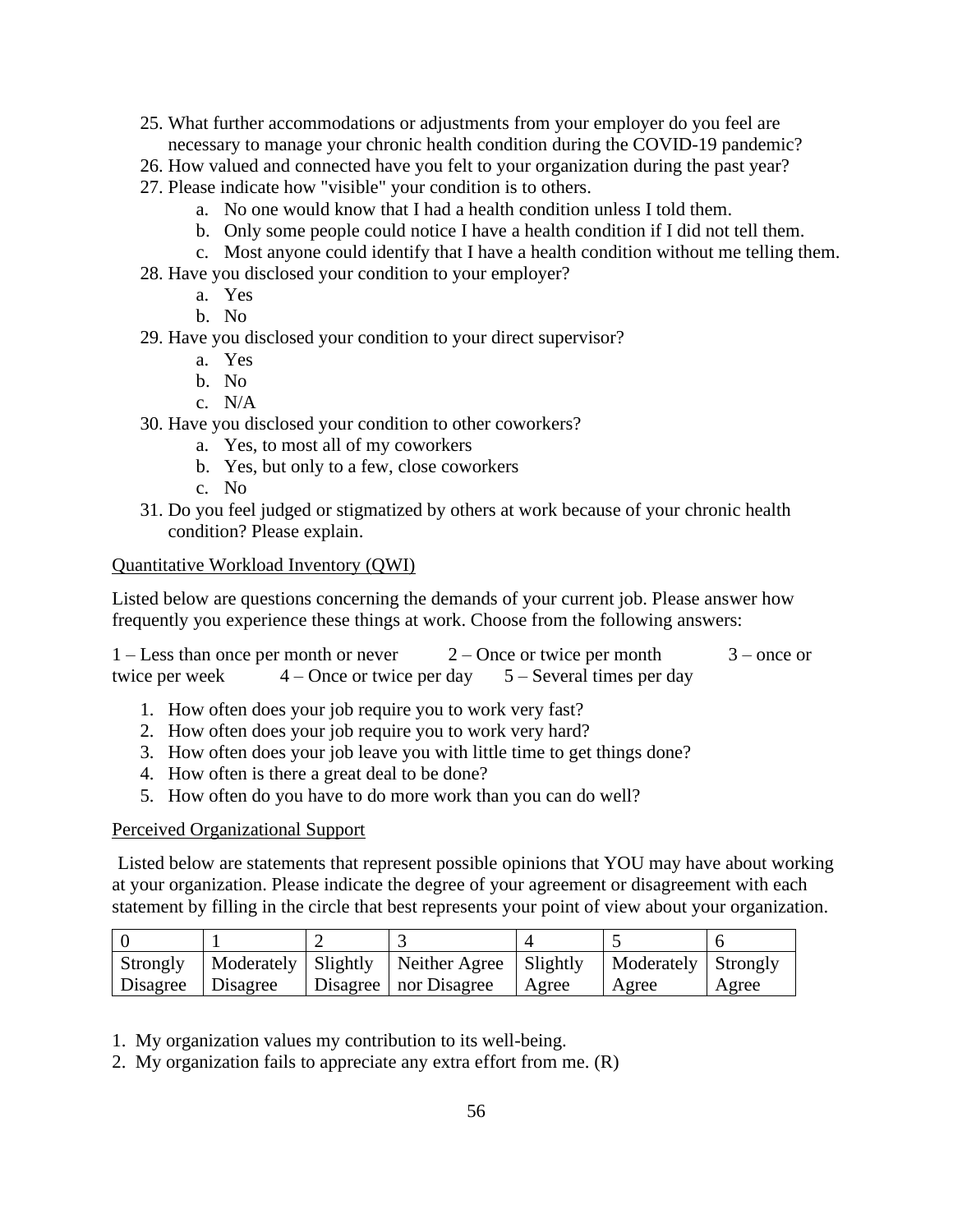- 3. My organization would ignore any complaint from me. (R)
- 4. My organization really cares about my well-being.

\*Please select " trongly Agree" for this statement.\*

- 5. Even if I did the best job possible, my organization would fail to notice. (R)
- 6. My organization cares about my general satisfaction at work.
- 7. My organization shows very little concern for me. (R)
- 8. My organization takes pride in my accomplishments at work.

Job Security Index (Scored so higher results indicate more insecurity)

Thinking about your current position, do you feel your job is…

Yes  $(1)$  or No  $(0)$ 

- 1. Sure ®
- 2. Unpredictable
- 3. Up in the air
- 4. Secure ®
- 5. Stable ®
- 6. Questionable
- 7. Unknown
- 8. Well established ®
- 9. My job is almost guaranteed ®
- 10. Uncertain
- 11. Can depend on being here ®
- 12. Future is vague
- 13. Unclear
- 14. Permanent position if I want it ®
- 15. Certain ®
- 16. This job might not be around too long
- 17. Unspecified
- 18. Insecure

#### RAND-36 Health Survey

#### *General Health*

- 1. In general, would you say your health is...
	- 1. Excellent
	- 2. Very Good
	- 3. Good
	- 4. Fair
	- 5. Poor

How True or False are each of the following statements for you?

1 – Definitely true  $2 -$  Mostly true  $3 -$  Don't know  $4 -$  Mostly False 5- Definitely false

1. I seem to get sick a little easier than other people.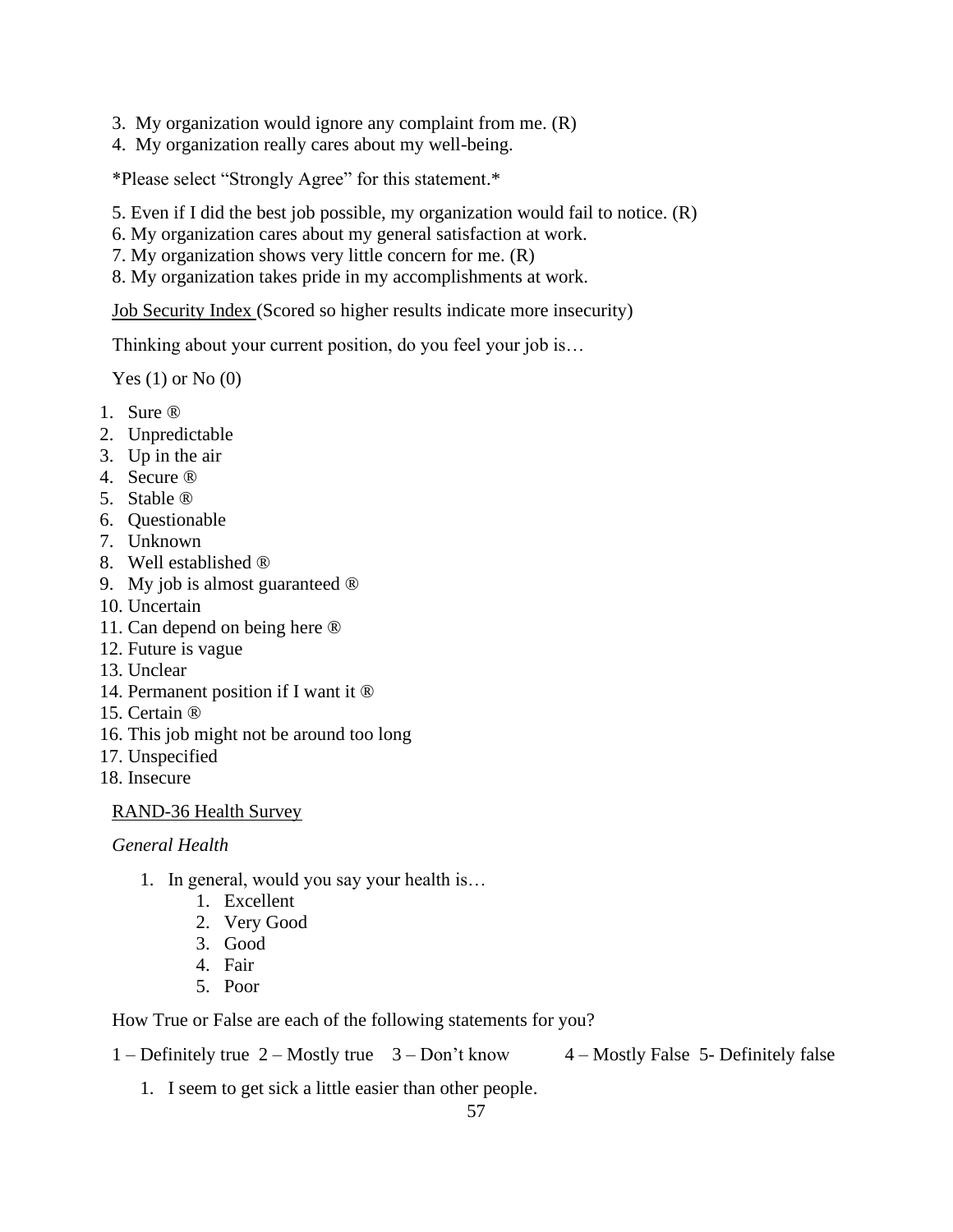- 2. I am as healthy as anybody I know.
- 3. I expect my health to get worse.
- 4. My health is excellent.

#### *Emotional Well-being*

How much of the time during the past 4 weeks...

 $(1 - All of the time  $2 - Most of the time  $3 - A$  good bit of the time  $4 - Some of the time$$$  $5 - A$  little of the time  $6 - None$  of the time)

- 1. Have you been a very nervous person?
- 2. Have you felt so down in the dumps that nothing could cheer you up?
- 3. Have you felt calm and peaceful?
- 4. Have you felt downhearted and blue?
- 5. Have you been a happy person?

#### Meta Perceptions of Devaluation

1 – Others do not think this at all  $2$  – Others rarely think this of me  $3$ - Others think this of me a moderate amount 4 – Others think this a lot

Rate the extent to which *other people* generally feel that your illness Would...

- 1. Negatively affect your job performance
- 2. Lead to absences from work
- 3. Negatively affect your work capabilities

#### Perceived Supervisor Support:

Using the scale indicated below, how much do you agree with each statement?

1 = Strongly Disagree,  $2 = Disagree$ ,  $3 = Somewhat Disagree$ ,  $4 = Neutral$ ,  $5 = Somewhat$  Agree,  $6 = \text{Agree}$ , and  $7 = \text{Strongly Age}$ 

- 1. If I need to talk with someone at work, I can do so with my supervisor
- 2. When I talk to my supervisor, I feel like he or she is truly listening to me
- 3. My supervisor gives me the supplies I need to perform my job
- 4. My supervisor provides me with the necessary technology to do my job
- 5. My supervisor helps me understand how things work in our organization

\*Please select "Strongly Disagree".\*

- 6. My supervisor would reward me for doing a good job
- 7. My supervisor has always provided me with encouragement on my job performance
- 8. My supervisor makes sure I am recognized for my accomplishments
- 9. My supervisor recognizes there is more to life than my job
- 10. My supervisor would allow me to take care of pressing outside-of-work issues
- 11. My supervisor wants to know about my life outside of work
- 12. My supervisor can provide me with training to further develop my job skills
- 13. My supervisor can and would inform me of potential promotional opportunities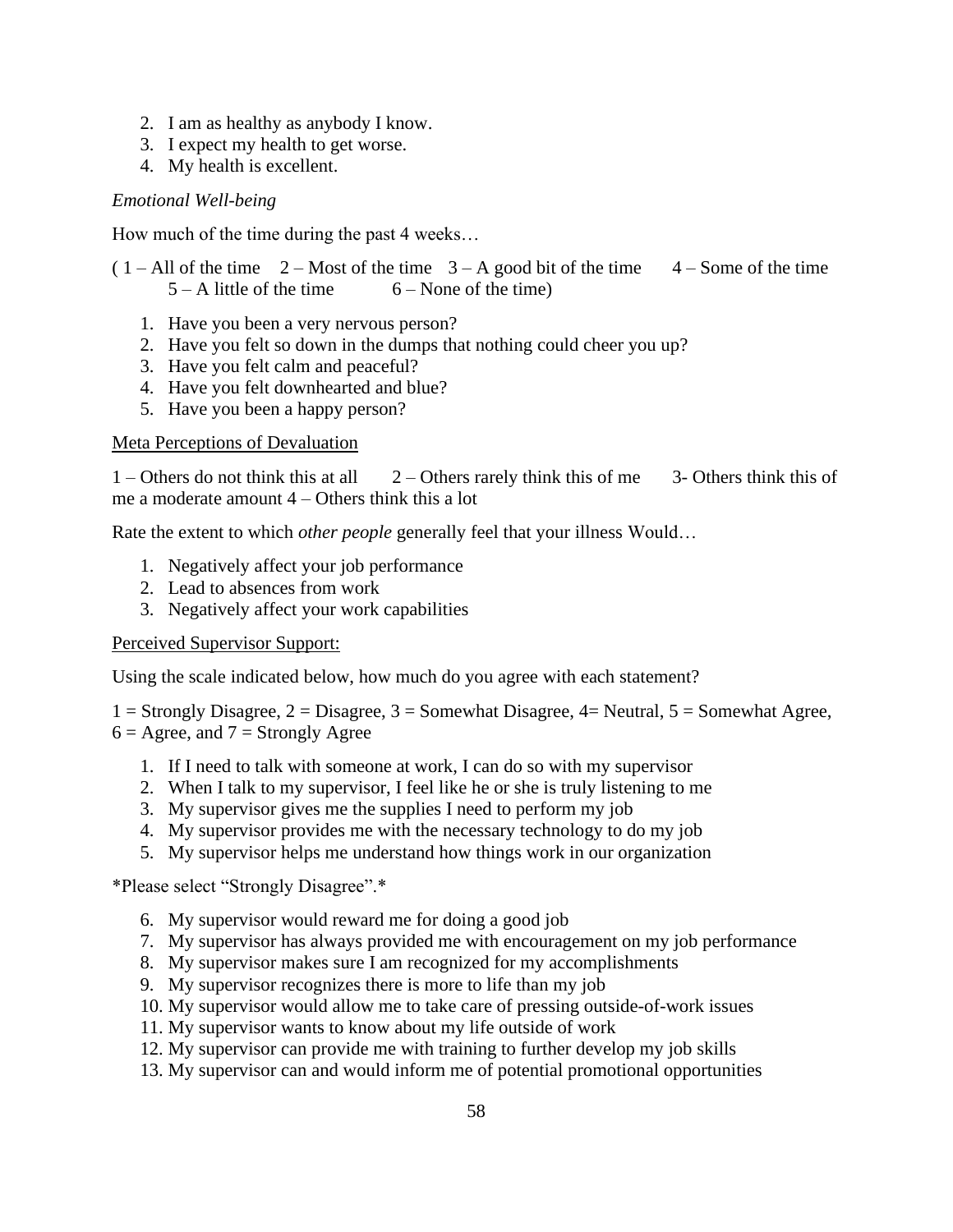14. My supervisor would help me build the skills needed to further my career

Shirom-Melamed Burnout Measure

Please indicate if you have recently experienced the following feelings.

 $1 =$  Strongly Disagree,  $2 =$  Disagree,  $3 =$  Somewhat Disagree,  $4 =$  Neutral,  $5 =$  Somewhat Agree,

 $6 = \text{Agree}$ , and  $7 = \text{Strongly Age}$ 

- 1. I feel tired.
- 2. I have no energy for going to work in the morning.
- 3. I feel physically drained.
- 4. I feel fed up.
- 5. feel like my ''batteries'' are ''dead.''
- 6. I feel burned out.
- 7. My thinking process is slow.
- 8. I have difficulty concentrating.
- 9. I feel I am not thinking clearly.
- 10. I feel I am not focused on my thinking.
- 11. I have difficulty thinking about complex things.
- 12. I feel I am unable to be sensitive to the needs of coworkers and/or clients
- 13. I feel I am not capable of investing emotionally in coworkers and/or clients.
- 14. I feel I am not capable of being sympathetic to coworkers and/or clients.

Flexibility

Please indicate how much you agree with the following statements.

- $1 =$  Strongly Disagree,  $2 =$  Disagree,  $3 =$  Somewhat Disagree,  $4 =$  Neutral,  $5 =$  Somewhat Agree,
- $6 = \text{Agree}$ , and  $7 = \text{Strongly Agree}$ 
	- 1. I have flexibility with the location that I work.
	- 2. I have flexibility with the number of hours I work.
	- 3. I have flexibility with the times that I work during the day.
	- 4. If I had a doctor's appointment or other medical treatment, I could attend without worrying about my work schedule.
	- 5. My work arrangements allow me to appropriately manage my health conditions.
	- 6. My needs for work flexibility are respected by my peers.
	- 7. My needs for work flexibility are respected by my employer.
	- 8. My schedule meets my health needs.
	- 9. Are these flexibility options available to all workers at your organization or are your options for flexibility specific to you?
		- a. Yes, available to all workers
		- b. Some but not all arrangements are available to all workers
		- c. No, other workers do not have the same flexibility that I do